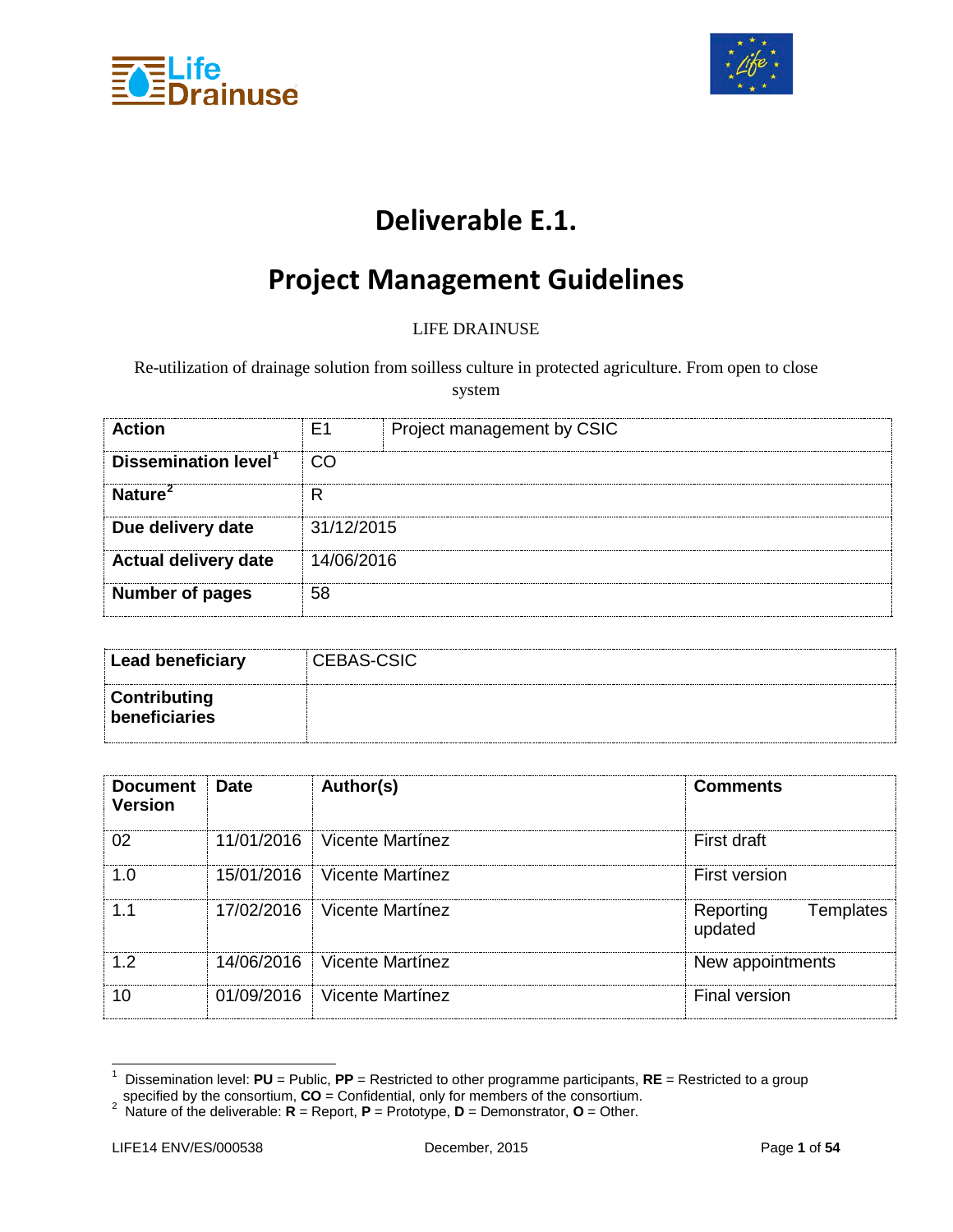



#### **Acknowledgement:**

This deliverable was produced under the co-finance of the European financial instrument for the Environment (LIFE) programme during the implementation of the project "LIFE DRAINUSE" (LIFE14 ENV/ES/000538).

#### **Deliverable abstract**

The LIFE DRAINUSE Project Management Guidelines describes the management procedures of the project, which are meant to facilitate cooperation within the consortium and assure the quality of the work carried out. Therefore, this document has the purpose to provide a set of practical guidelines to the consortium of the LIFE DRAINUSE project.

This document sets up the working procedures and rules for the consortium partners, defines document templates, means of communication and control etc. The recommendations it contains, if used with some discipline, will reduce the project overhead and ease the cooperative work of the partners, and it may therefore be considered crucial for overall success of the LIFE DRAINUSE project. In addition these rules will ensure that the consortium meets all the obligations related to the contract with the European Commission.

This document is a complement to all other key documents that the coordination team should have read and have access to while the project is running; the Grant Agreement (GA) and its annexes including the General Conditions, the Partnership Agreement and the various guidelines (Guidance for financial management and reporting 2015, etc.)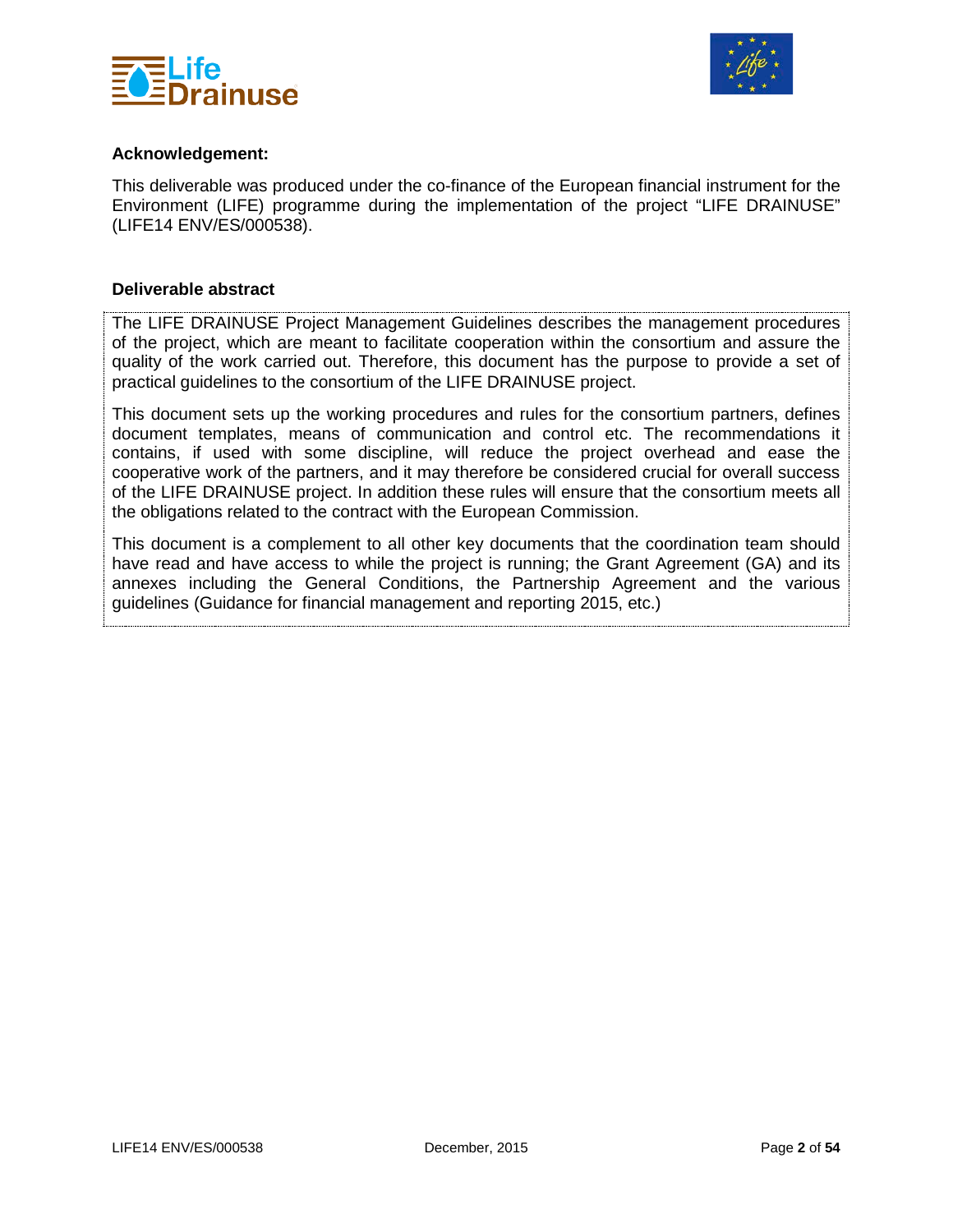



#### **List of acronyms and abbreviations:**

GA: Grant Agreement

EC: European commission

LIFE DRAINUSE: Re-utilization of drainage solution from soilless culture in protected agriculture. From open to close system

- CB: Coordinator beneficiary
- AB: Associated beneficiaries
- MB: Management Board
- EMT: External Monitoring Team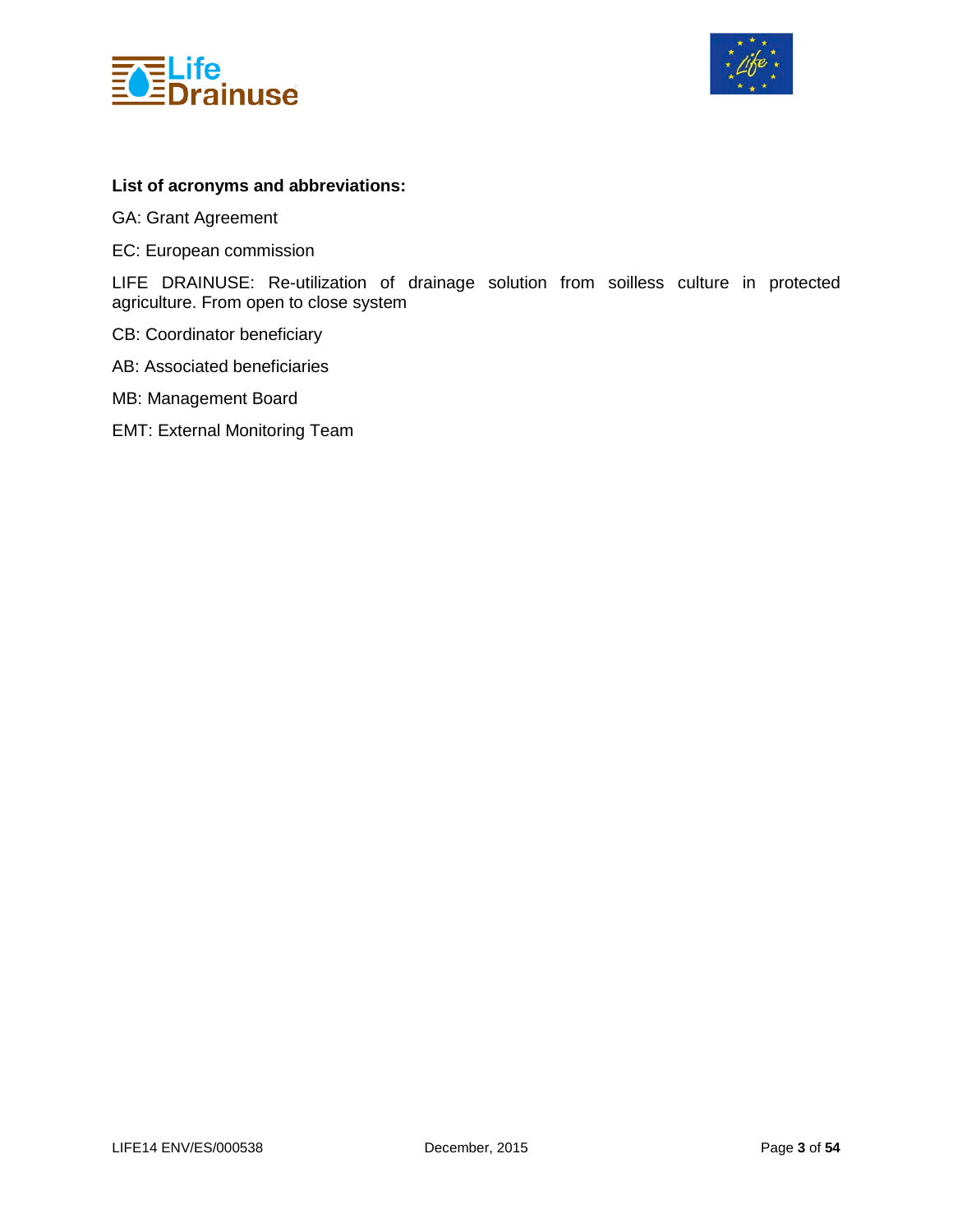



### **Table of Contents**

| 1              |     |  |  |  |
|----------------|-----|--|--|--|
|                | 1.1 |  |  |  |
|                | 1.2 |  |  |  |
|                |     |  |  |  |
| $\overline{2}$ |     |  |  |  |
|                | 2.1 |  |  |  |
|                | 2.2 |  |  |  |
|                | 2.3 |  |  |  |
| 3              |     |  |  |  |
|                | 3.1 |  |  |  |
|                | 3.2 |  |  |  |
|                | 3.3 |  |  |  |
| 4              |     |  |  |  |
|                | 4.1 |  |  |  |
|                | 4.2 |  |  |  |
|                | 4.3 |  |  |  |
|                | 4.4 |  |  |  |
| 5              |     |  |  |  |
| 6              |     |  |  |  |
|                | 6.1 |  |  |  |
|                | 6.2 |  |  |  |
|                | 6.3 |  |  |  |
|                | 6.4 |  |  |  |
|                | 6.5 |  |  |  |
| 7              |     |  |  |  |
| 8              |     |  |  |  |
|                |     |  |  |  |
|                |     |  |  |  |
|                |     |  |  |  |
| 1.             |     |  |  |  |
| 2.             |     |  |  |  |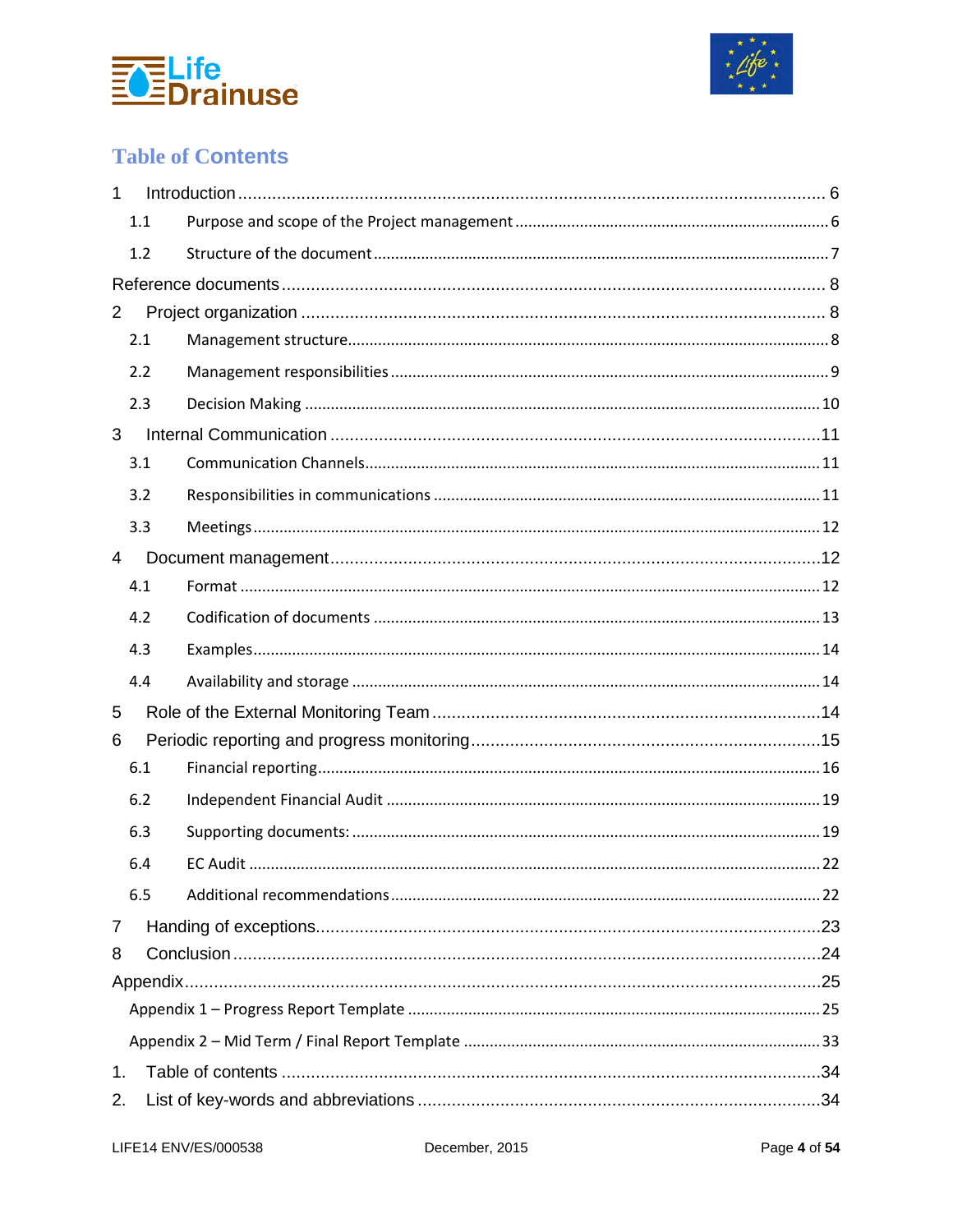



| 3.   |                                                                                                |  |  |
|------|------------------------------------------------------------------------------------------------|--|--|
| 4.   |                                                                                                |  |  |
| 5.   |                                                                                                |  |  |
| 6.   |                                                                                                |  |  |
| 6.2. |                                                                                                |  |  |
| 6.3. |                                                                                                |  |  |
| 6.4. |                                                                                                |  |  |
| 7.   |                                                                                                |  |  |
| 8.   |                                                                                                |  |  |
| 8.1. |                                                                                                |  |  |
| 8.2. |                                                                                                |  |  |
| 8.3. |                                                                                                |  |  |
| 8.4. |                                                                                                |  |  |
| 8.5. |                                                                                                |  |  |
|      |                                                                                                |  |  |
|      |                                                                                                |  |  |
|      | After-LIFE plan - for LIFE Nature & Biodiversity, LIFE Environment & Resource Efficiency, LIFE |  |  |
|      | Environmental Governance & Information and LIFE Climate Action projects  45                    |  |  |
|      |                                                                                                |  |  |
| 1.   |                                                                                                |  |  |
| 2.   |                                                                                                |  |  |
|      |                                                                                                |  |  |
|      |                                                                                                |  |  |
|      |                                                                                                |  |  |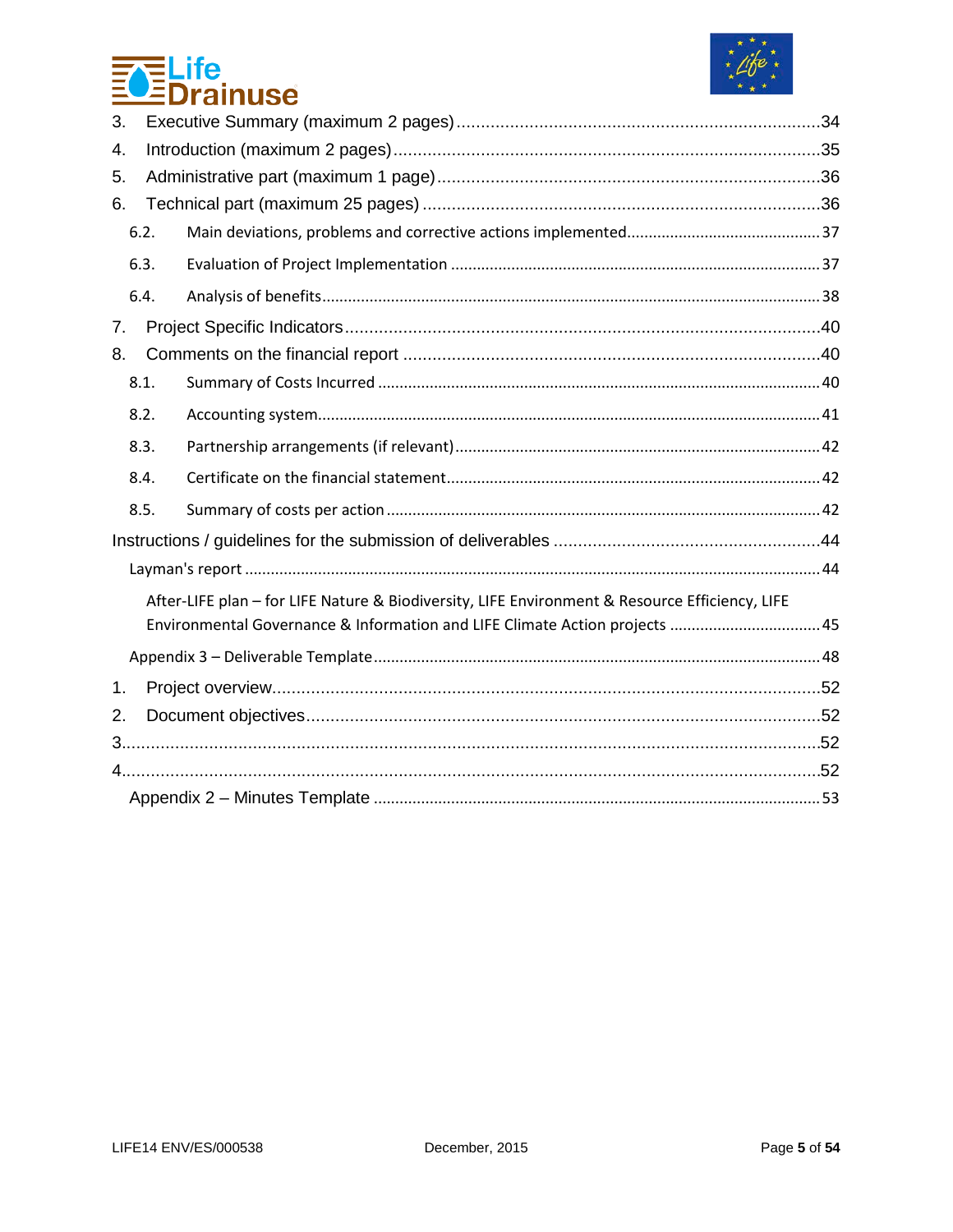



# <span id="page-5-0"></span>**1 Introduction**

### <span id="page-5-1"></span>**1.1 Purpose and scope of the Project management**

The main objectives of the project management are i) to set-up management LIFE DRAINUSE structure, ii) to provide technical and administrative assistance to the coordinator beneficiary (CB) and the associated beneficiaries (AB), iii) to provide financial and contractual management of the consortium and the related contractual documents and iv) to negotiate any necessary changes to these agreements during the project.

LIFE DRAINUSE management structure is designed to reach the following objectives:

- Ensure the timely and qualitative achievement of the project results through administrative coordination.
- Ensure the quality control of the project results and the risk management of the project as a whole as well as to monitor continuous evaluation procedures of the project.
- Guarantee the cooperation among associated beneficiaries (FECOAM, RITEC, UMU).
- Coordinate at the consortium level the activities of the LIFE DRAINUSE consortium.
- Provide decision making and conflict resolution mechanisms to support the project consortium and its evolution.
- Provide the timely and efficient administrative and financial coordination of the project and the compliance with contractual commitments.
- Maintain the required reporting activities towards the European Commission.

The LIFE DRAINUSE management is based on several principles which are important in an international organizational collaboration:

- The LIFE DRAINUSE project beneficiaries are collaborating to achieve a common objective, share experience and know-how and develop results with complementary skills.
- Work must be organized and planned in a result-driven way. Whilst the internal organization is the matter of each beneficiary (as long as the commitments are met), the interactions between beneficiaries working at distance must be based on the flow of results. Common planning must hence be a reference for everybody and must always be up-to-date.
- The collaboration between beneficiaries is based on consensus and joint decision making, involving different levels of decision-makers in various domains (strategic, technical, financial and administrative and dissemination). The rules for such decision making need to be clear.
- The effectiveness of meetings between the partners is absolutely critical to the progress of work. An inconclusive meeting can cause serious delays, risks and costs.

In an inter-organizational collaborative project such as LIFE DRAINUSE, procedures are defined to facilitate operations and management of the project. Their objectives are not to create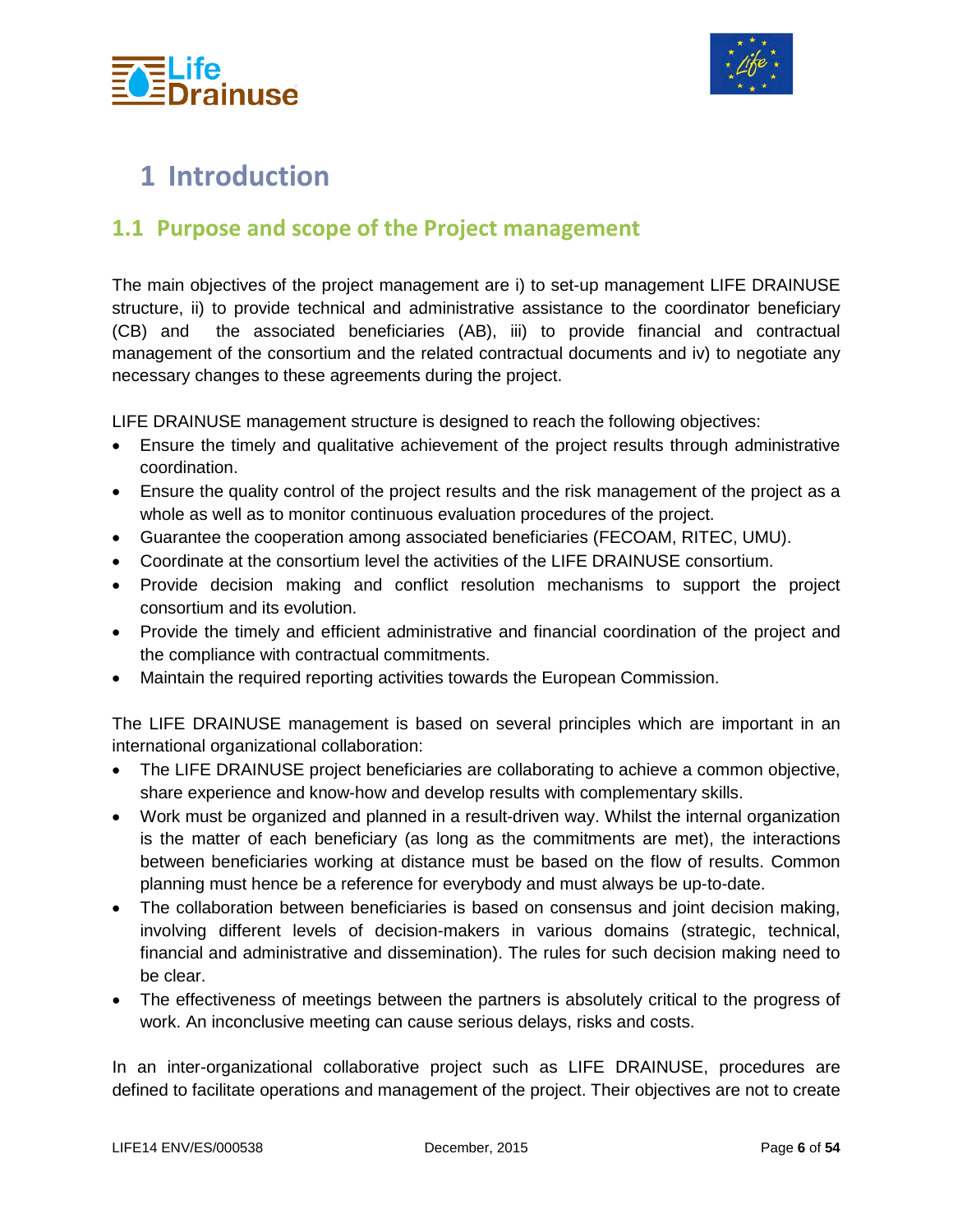



management tasks with a heavy structure, but to give to each participant simple tools, allowing all activities to be managed properly.

### <span id="page-6-0"></span>**1.2 Structure of the document**

The LIFE DRAINUSE Management Manual provides guidelines concerning:

- Contractual, operational, financial and organizational responsibilities: the Management Board (MB) is chaired by **Agencia Estatal Consejo Superior de Investigaciones Científicas (CEBAS-CSIC)** and formed by the projects' responsible of every associated beneficiary.
- Consortium relations, communications and meetings: three different kind of communications are distinguished: internal, external and towards the EC. CEBAS-CSIC will be responsible for the communications with the EC.
- Document management: during the lifetime of the LIFE DRAINUSE project, many documents will be produced, and some simple rules should be followed in order to facilitate the management of this production. Responsibilities or ownership of documents are specified in this Guide, as well as other general rules of formats and instructions on the level of confidentiality of the documents.
- Project progress monitoring tools: the EC will monitor the progress of the project through periodic reports, deliverables and External Monitoring Team (EMT) visits. Furthermore, indicators of progress are established to monitor the progress of each action.
- Technical reporting tools and templates: the procedure and contents of the reporting will be explained as well as presented in the document Appendix.
- Financial reporting tools and templates: these procedures will be fully explained in this guidelines
- Good practices: The beneficiaries will be encouraged to share any good practice they might have learnt in previous RTD projects. The leading beneficiary will be responsible for gathering the information and supervising the recommendations are followed by all the beneficiaries.

CEBAS-CSIC is the sole recipient of EC payments on behalf of all of the beneficiaries. In this sense, the coordinating beneficiary shall ensure that all the appropriate payments are made to the other beneficiaries and are carried out in accordance with the procedure and schedule defined in the Partnership Agreement.

These guidelines have been prepared following principles of the ISO 9000 standard.

The Project Management Guidelines constitutes such a policy statement for the LIFE DRAINUSE project.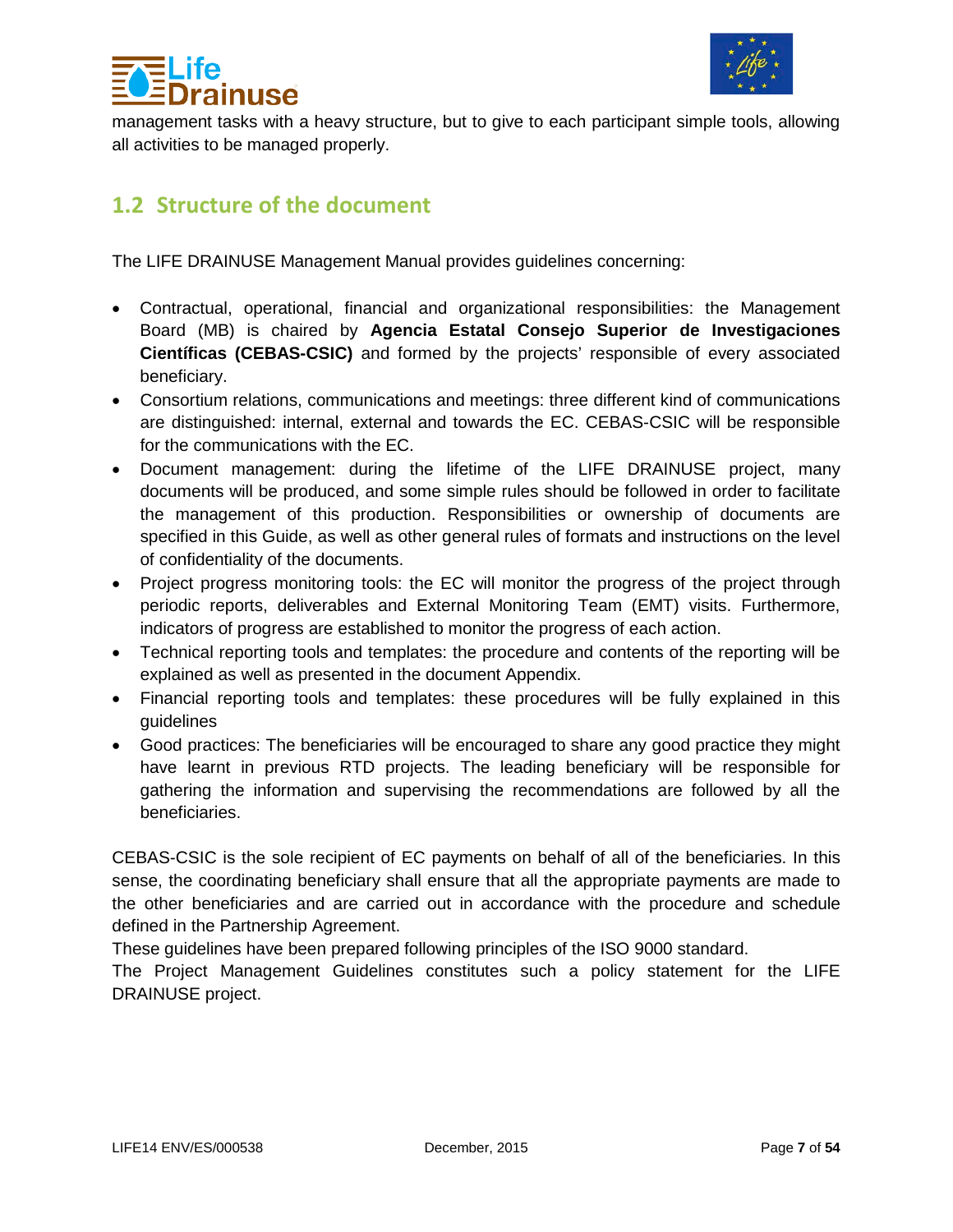



### <span id="page-7-0"></span>**Reference documents**

All LIFE projects shall be carried out in accordance with the legal and administrative provisions established in PART A of the General Conditions (Annex I GA).The following documents provide templates and guidelines to fulfill the reporting obligations:

- The **Official Reporting Templates**:
	- [Mid/Final Report Template.](http://ec.europa.eu/environment/life/toolkit/pmtools/lifeplus/documents/midterm_final_report_t_2013.doc)
	- [Progress Report Template.](http://ec.europa.eu/environment/life/toolkit/pmtools/lifeplus/documents/progress_report2007.doc)
	- [Financial Reporting document \(standard statement of expenditure\).](http://ec.europa.eu/environment/life/toolkit/pmtools/life2014_2020/documents/life_financial_reporting_2015-beneficiaries_150616.xlsm)
	- [Timesheets template.](http://ec.europa.eu/environment/life/toolkit/pmtools/life2014_2020/timesheets.htm)
- [Guidance for financial management and reporting 2015.](http://ec.europa.eu/environment/life/toolkit/pmtools/lifeplus/documents/231015_fin_management_reporting_guide_2015.doc)
- [Circular note on timesheets.](http://ec.europa.eu/environment/life/toolkit/pmtools/lifeplus/documents/100630_circular_note_time_sheets.pdf)
- [The official Audit Report Template to be prepared and submitted at the end of the](http://ec.europa.eu/environment/life/toolkit/pmtools/lifeplus/documents/120109_audit_report2007.doc)  [project.](http://ec.europa.eu/environment/life/toolkit/pmtools/lifeplus/documents/120109_audit_report2007.doc)

Finally, the signed **LIFE DRAINUSE Partnership Agreement** will be another important document to be used as a reference. Moreover, the beneficiaries can get also support from the **financial guidelines presentation and MGT kit** that took place in the kick-off meeting of the project.

# <span id="page-7-1"></span>**2 Project organization**

### <span id="page-7-2"></span>**2.1 Management structure**

The LIFE DRAINUSE Project is based on a simple management structure due to the fact that the consortium is formed by 4 beneficiaries.

The operational Management structure of the Project will be established taking into account the three main aspects of the project, from the management point of view: technical, financial and dissemination. The following diagram shows the Management Board Structure with the personnel categories involved in the project.

The Management Board (MB) will be responsible for the managerial level and the daily running of the project. It will be chaired by CEBAS-CSIC which has appointed Mr. Vicente Martínez and one representative appointed by each partner: Mr. Pedro Sánchez Seiquer (FECOAM), Mr. Francisco Sánchez Millán (RITEC) and Mr. Miguel Angel Zamora (UMU).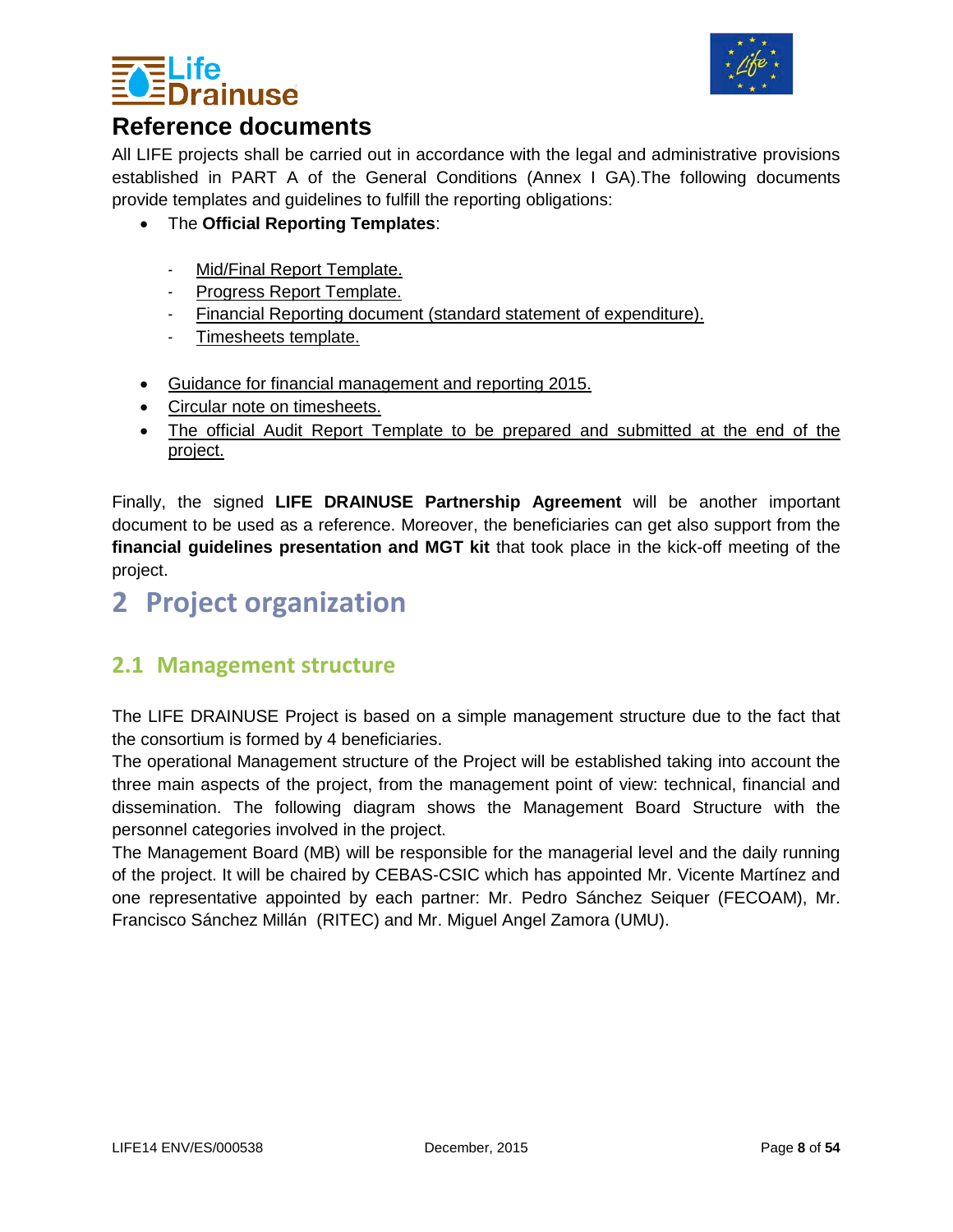





**LIFE DRAINUSE Management Board Structure**

The Management Board (MB) will be responsible for decision making regarding the execution of the project activities, control and supervision as well as to fulfil with the Partnership Agreement requirements.

### <span id="page-8-0"></span>**2.2 Management responsibilities**

LIFE DRAINUSE Project Manager is a full-time project manager (Mr. Vicente Martinez) who aims to manage and control project actions in terms of time and budget and for ensuring that the guidelines established are adhered to. In addition, Francisco Rubio acts as a Technical Manager. The Project Manager's responsibilities will be to:

• Organize and chair the Management Board meetings each month.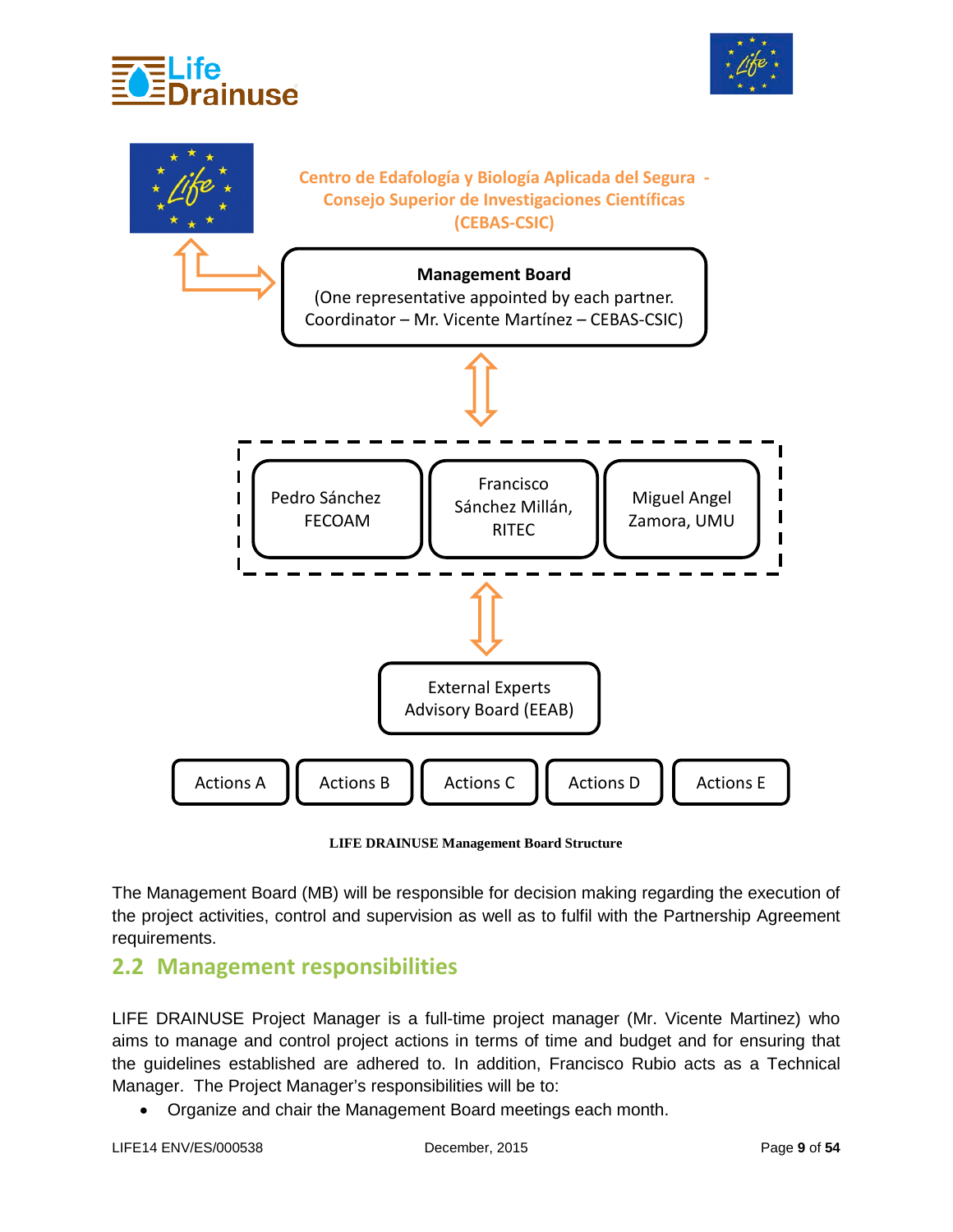



- Manage the EC contract.
- Assess progress reports, new work plans and deliverables.
- Provide timely and efficient legal, contractual, financial and administrative support to the project manager and the Management Board.
- Handle and distribute the funds according to the rules agreed within the consortium.
- Maintain the interface with the Desk Officer assigned by the EC.
- Maintain regular contact with the associated beneficiaries.
- Ensure global project coordination with the aim to meet the project schedule and objectives.
- Ensure the preparation, production and distribution of all deliverables of the Project.
- Constantly monitor project progress and report potential problems to the Management Board.
- Ensure that the scientific content of deliverables and publications produced by the project meets the necessary requirements.
- Ensure scientific coordination with the aim that the project maintains relevance against the programmer objectives and progress.

### <span id="page-9-0"></span>**2.3 Decision Making**

The MB will decide on all contractual matters and resolve any potential issues of conflict among project partners. All actions that are likely to have a major impact on the project, either financially or otherwise, will be examined by the MB including re-allocation of project budget and resources if necessary.

The Management Board will be chaired and conducted by the Project Manager and will include one representative from each partner organization. The MB will represent the highest level of decision making within the project and will have the final decision of the overall project management. The MB will meet every 6 months in specific coordination meetings; these sessions will be the most relevant decision-making forum during the project.

The MB decisions will be based on the Partnership Agreement, which will regulate the implementation of the project. Each beneficiary will have one vote of equal value, with the casting vote reserved for the leading beneficiary.

The mission of the MB within the project is:

- To monitor the technical, and scientific progress of the project on the basis of periodical reporting by the partners and to decide about the project progress, as well as on the need to implement necessary changes and new procedures.
- To monitor the progress reports and to evaluate the partners' contributions.
- To liaise with the EC regarding any contractual issues.
- To solve conflicts on issues that might have an impact on project objectives, resources or progress.
- To coordinate exploitation and dissemination actions.
- To schedule, call and chair the Coordination meetings. An acting secretary will be appointed at each meeting in order to write the minutes.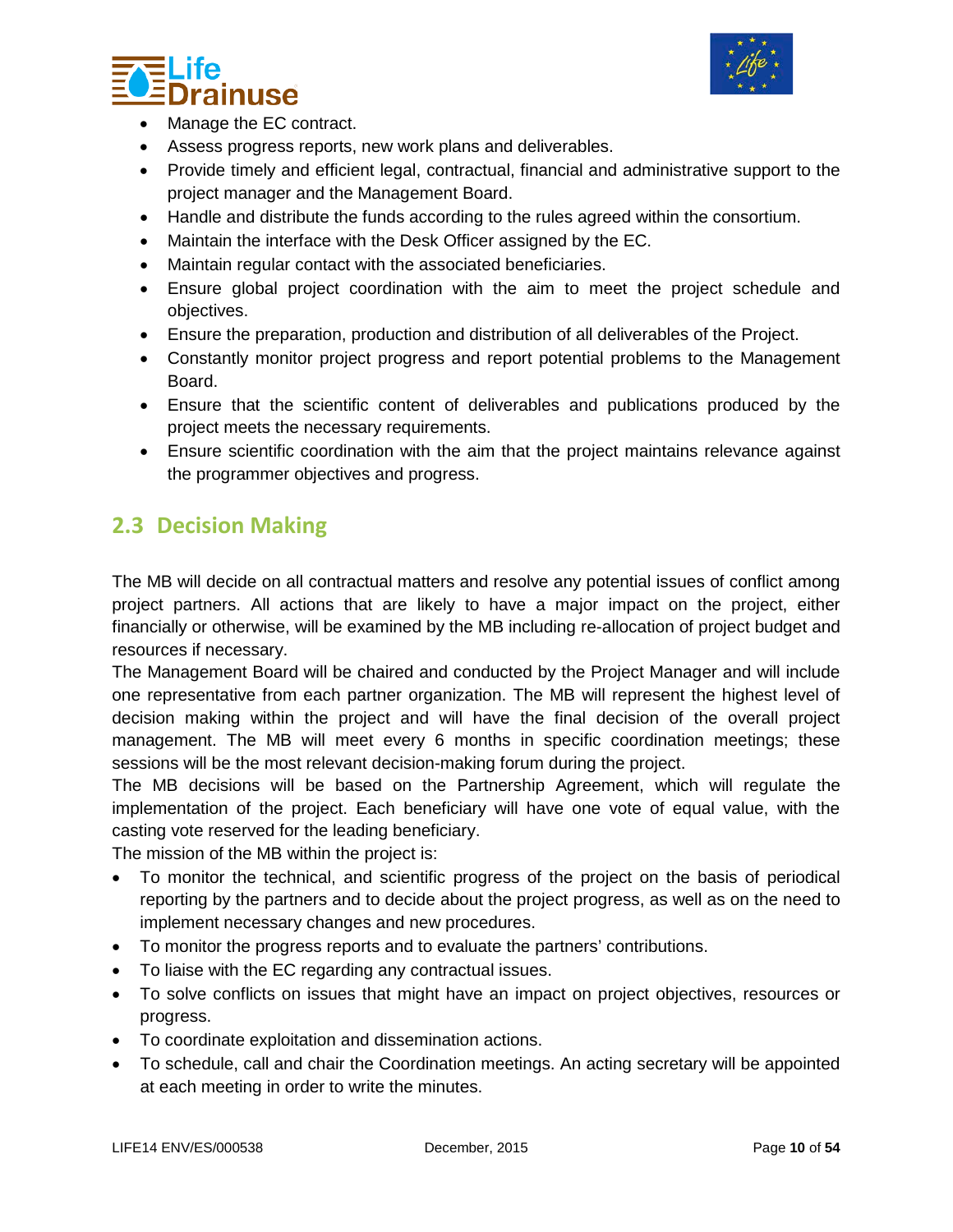



### <span id="page-10-0"></span>Internal communication refers to the process of information exchange done by the beneficiaries of the LIFE DRAINUSE Consortium in the framework of the project.

Although the main decisions should be taken within Project meetings, through the daily internal communication a high amount of project tracking is done. Therefore, procedures for the "registration" of the communications are defined.

Communication must be traceable. Therefore, channels in which evidence remains (e-mail, written, fax) will be used for most of the communications.

### <span id="page-10-1"></span>**3.1 Communication Channels**

Although other channels may be used, only "traceable" communications will be taken into account in the scope of the procedure. Informal day-to day communication will be conducted by:

- E-mail (please use LIFE DRAINUSE as a reference on subject field).
- Telephone, skype mainly.
- Videoconference (to discuss particular issues).

Since other communication channels keep no evidence of the communication, the consortium will encourage, in between project meetings, communications through the above mentioned channels.

All the information distributed will be treated as consortium confidential unless stated as public.

### <span id="page-10-2"></span>**3.2 Responsibilities in communications**

Each of the partners in the project will appoint a project responsible. Communication will be mainly circulated through this responsible, as contact person. The internal procedures will ensure that this responsible has access to all information concerning the partner that represents. The messages and communications sent to a partner should include as recipient this project responsible.

Additional representatives can be appointed at any time of the project. Their access to the information and the internal communication of the project is completely on the side of the partner which they represent. This only applies in the case of the internal staff of the partner. External partners/representatives should be communicated in anticipation to the consortium.

| <b>Partner Entity</b> | <b>Responsible Name</b> | e-mail                 |
|-----------------------|-------------------------|------------------------|
| CEBAS-CSIC            | Vicente Martínez        | vicente@cebas.csic.es  |
| CEBAS-CSIC            | Rosa María Rivero       | rmrivero@cebas.csic.es |
| CEBAS-CSIC            | <b>Francisco Rubio</b>  | frubio@cebas.csic.es   |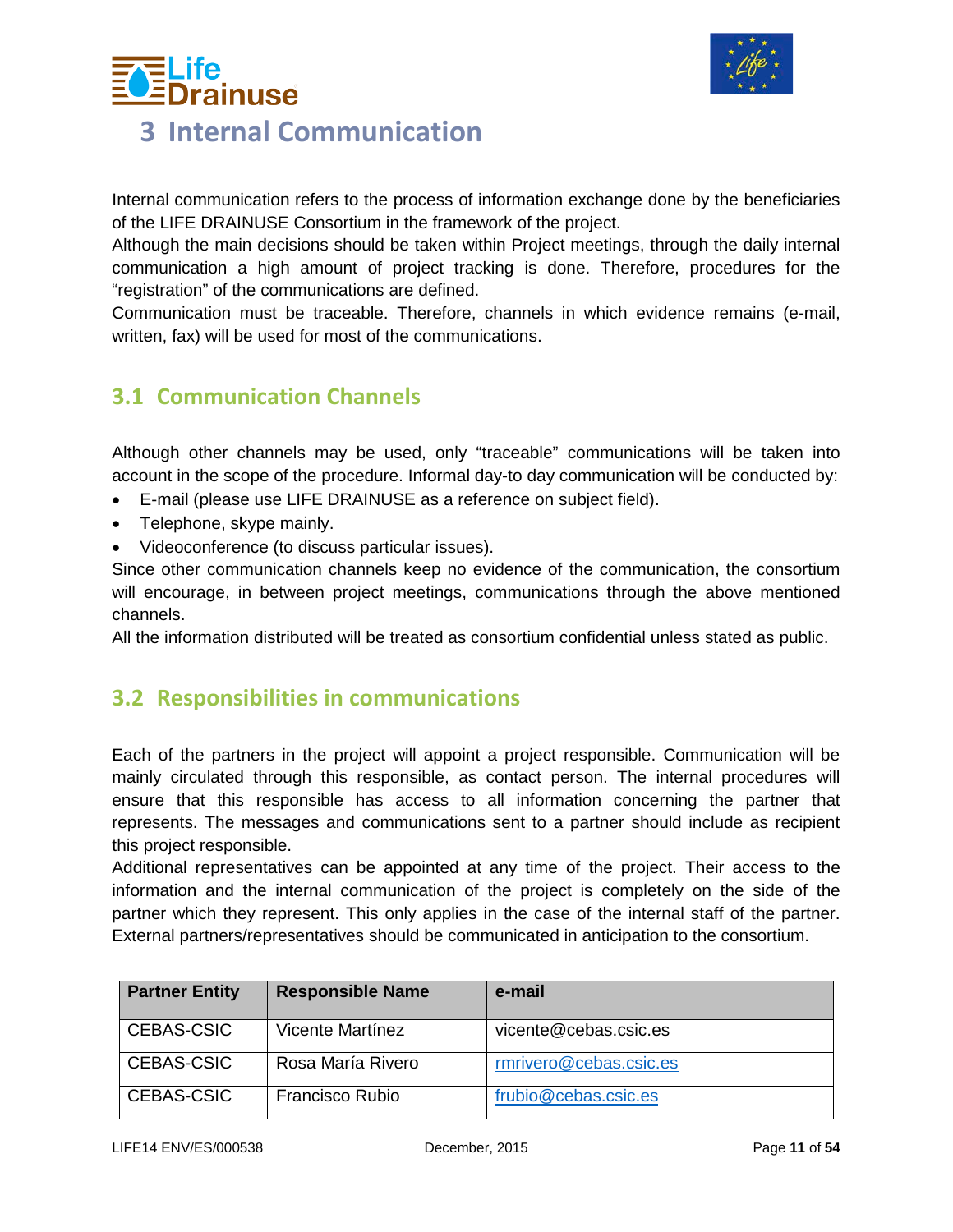



| <b>CEBAS-CSIC</b> | Francisco García Sánchez | fgs@cebas.csic.es   |
|-------------------|--------------------------|---------------------|
| <b>RITEC</b>      | Luis Miguel Peregrin     | luismiguel@ritec.es |
| <b>RITEC</b>      | Sergio Casco             | sergio@ritec.es     |
| <b>UMU</b>        | Antonio F. Skármeta      | skarmeta@um.es      |
| <b>UMU</b>        | Felipe Serrano           | fst@um.es           |
| <b>FECOAM</b>     | Ana Belén Olivares       | aolivares@fecoam.es |
| <b>FECOAM</b>     | Pedro Sánchez            | psanchez@fecoam.es  |

### <span id="page-11-0"></span>**3.3 Meetings**

The Management Board will meet every six months coinciding with the Technical meetings. Besides, technical meetings will take place as necessary, not only physically but also by videoconference.

## <span id="page-11-1"></span>**4 Document management**

Documentation stands for the set of files related to the work carried out under the LIFE DRAINUSE Workplan by the partners of the project, (or by external entities under the responsibility of LIFE DRAINUSE beneficiaries).

Documentation will not be limited, but should follow agreements reached in the project meetings (conclusions and tasks on the minutes), in formal communications or at least in bilateral meetings between partners. Circulation of documentation will be defined in the same manner. The documentation will be intended to be used internally to the consortium and following the dissemination rules stated by the Grant Agreement and its Annexes with the Commission.

### <span id="page-11-2"></span>**4.1 Format**

Documentation will be circulated in formats compatible with: **MS Office 2010**

Preferably the above mentioned software should be used on its generation.

Language used will be English, except in PUB\_ documents, where national languages, besides, can be used, and in LIFE DRAINUSE\_ documents, that exceptionally might be produced in national languages, given that sources and use can be very varied.

Templates for specific documentation (Official Reports) are annexed to this document.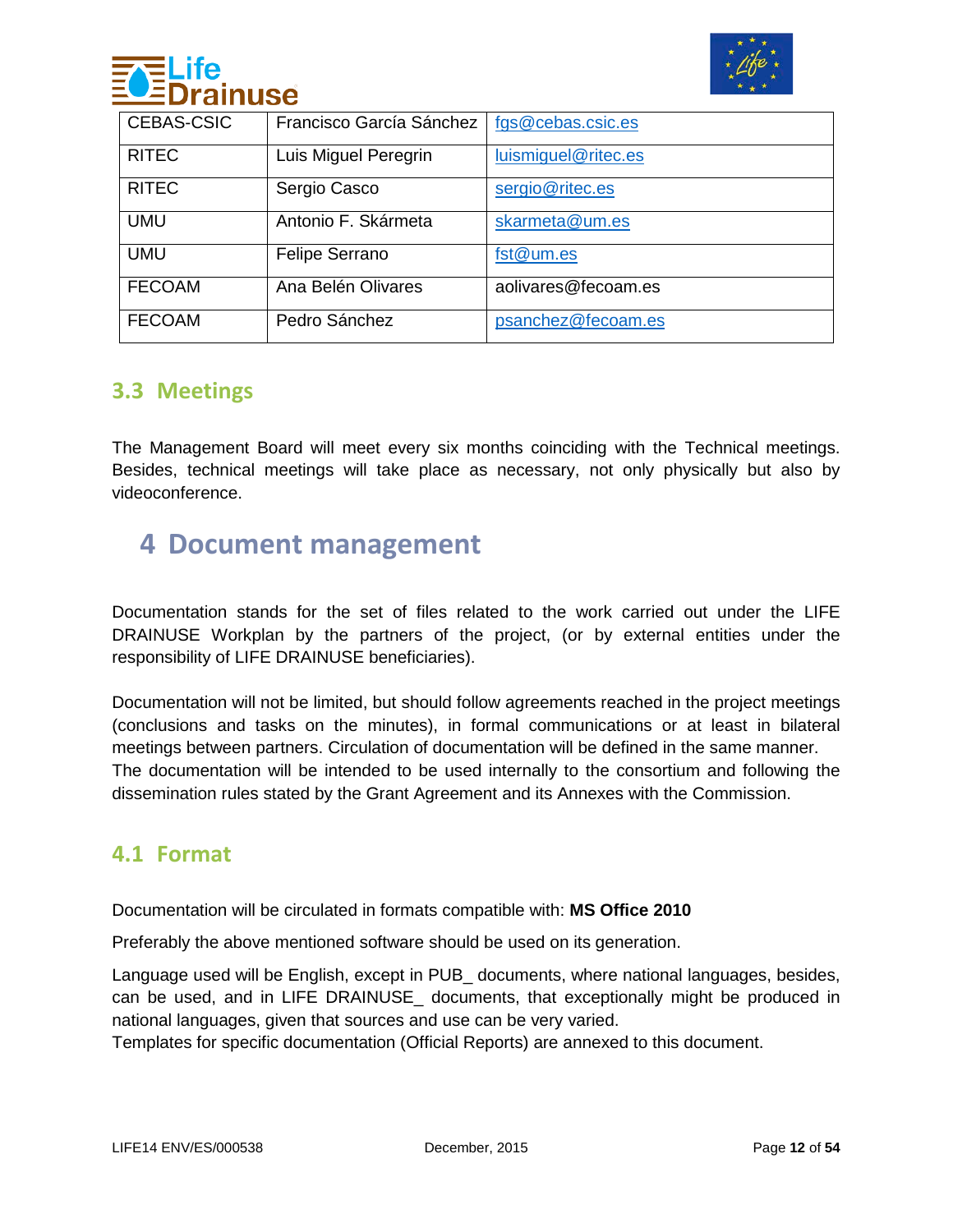



### <span id="page-12-0"></span>**4.2 Codification of documents**

The codification of documents tries to clearly identify a relevant set of information: the type of documentation, the deliverable it contributes to, author/responsible and version. Files will be identified according to the following structure:

#### **Identification\_ filename\_author\_version.extension**

Where:

• *IDENTIFICATION:* A code that will identify the direct destination of the information included. Below are shown the considered codes:

| <b>AGENDA</b>                      | Agendas of the different project meetings (further comments<br>by e-mail with no codification needed, only<br>reply<br>mechanisms)                                                                                                                         |  |
|------------------------------------|------------------------------------------------------------------------------------------------------------------------------------------------------------------------------------------------------------------------------------------------------------|--|
| <b>MINUTES</b>                     | Minutes of the different project meetings (further comments<br>by e-mail with no codification needed, unless otherwise<br>considered by the partners). A template for minute<br>documents is provided as Appendix 3.                                       |  |
| <b>Dxxxx</b>                       | Information belonging to direct work in the deliverable xxxx                                                                                                                                                                                               |  |
| <b>PR</b>                          | Contributions to Progress Report (including financial<br>statements)                                                                                                                                                                                       |  |
| MT                                 | <b>Contributions to Mid Term Report</b>                                                                                                                                                                                                                    |  |
| <b>FR</b>                          | <b>Contributions to Final Report</b>                                                                                                                                                                                                                       |  |
| <b>PUB</b>                         | Documentation addressed to direct dissemination/publication                                                                                                                                                                                                |  |
| <b>LIFE</b><br><b>DRAINUS</b><br>Е | General documentation not specifically linked to any<br>Deliverable or WP, but in the framework of the project. (LIFE<br>DRAINUSE stands for the identification of LIFE DRAINUSE<br>and is an easy way of arranging and discriminating lists of<br>files). |  |

- *FILENAME*: Non-restricted name. Just what the author considers a logical name. Only one rule will be stated: assembled versions (both intermediate and final) of DLs and PRs will not have name.
- *AUTHOR*: Participant short name as it appears in Annex II of the Grant Agreement. Consolidated Progress Reports will not state author, as they will be responsibility of the coordinator. Codes are shown below.

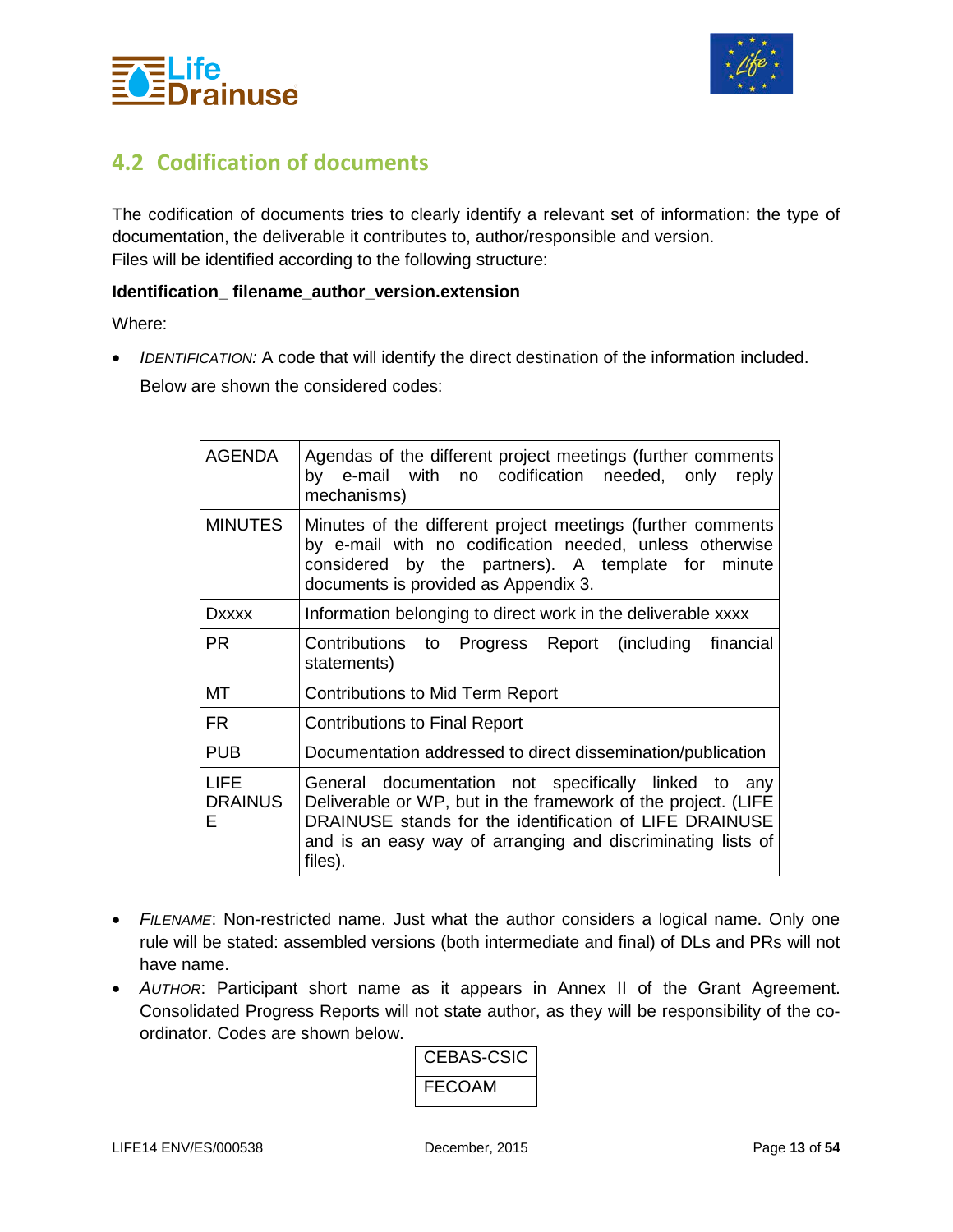



| RITEC |  |
|-------|--|
| UMU   |  |

• *VERSION*: Two-digit code identification the document version.

| I Intermediate versions                        | l 01 to 09 |
|------------------------------------------------|------------|
| <b>Final versions</b>                          | 10         |
| <b>Further modifications to final versions</b> | 11 to 99   |

### <span id="page-13-0"></span>**4.3 Examples**

| Final version of D1.a                                                | D1.a FECOAM 10.doc |
|----------------------------------------------------------------------|--------------------|
| Intermediate version of D1.a:                                        | D1.a FECOAM 04.doc |
| Mid-Term Report (first version) associated:                          | MT UMU 01.doc      |
| Mid-Term Report (first version) coordinating:   MT CEBAS-CSIC 10.doc |                    |
| Consolidated Mid-Term Report                                         | MT 10.doc          |

### <span id="page-13-1"></span>**4.4 Availability and storage**

Official documents (Dxx\_, PRx\_, AGENDA\_, Minutes\_.etc, ) will have for a limited period its latest two versions which will be kept in the internal records of the coordinator.

# <span id="page-13-2"></span>**5 Role of the External Monitoring Team**

One of the duties of the External Monitoring Team is to assist LIFE 2014 beneficiaries in carrying out the project and in using the Commission grant in compliance with LIFE 2014 and Commission rules. The External Monitoring Team is also mandated to assist European Commission services with the ongoing assessment and monitoring of projects and communication activities under each strand of the programmer.

The contact details of the external monitoring team that will take care to give support to LIFE DRAINUSE project are:

Contact external:

*Mr. Cristóbal Ginés* 

NEEMO GEIE-IDOM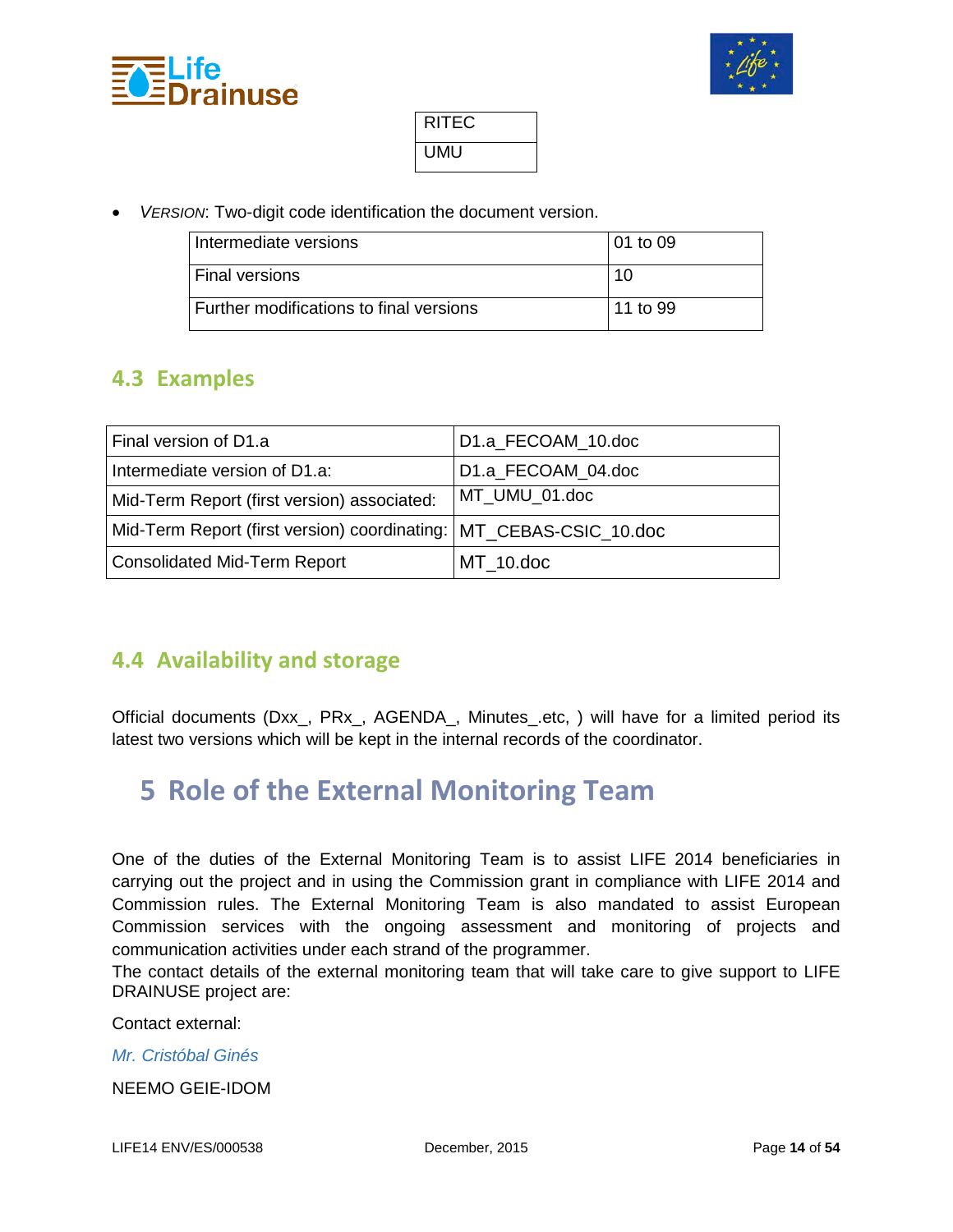



More information about the Central Team: [www.neemo.eu](http://www.neemo.eu/)

CEBAS-CSIC will hand to the external monitoring team contact assigned to LIFE DRAINUSE any questions that may arise during the project execution related with the financial provisions and will follow the indications and suggestions received from them to help with the project implementation and follow-up.

# <span id="page-14-0"></span>**6 Periodic reporting and progress monitoring**

CEBAS-CSIC will inform the Commission on the progress and on the achievements of LIFE DRAINUSE project through the submission of the following reports:

- One **Progress Reports,** to be delivered by 31/07/2016.
- One **Mid-term Report**, to be delivered, together with the request for mid-term pre-financing by [3](#page-14-1)1/05/2017<sup>3</sup>.
- One **Final Report**, to be delivered within three months of the project end (31/08/2018 project ended; 31/11/2018 maximum submission Final Report).

Furthermore, CEBAS-CSIC will internally collect financial and technical reporting information from associated partners every six months. This reporting will be used to track project progress and identify rapidly problems and risks, in order to enforce pro-active management. It will also help to address the requirements for the external reporting and to meet the short contractual deadlines.

CEBAS-CSIC will use the agreed guidelines and models in preparing their reports. This is intended to help ensure that all the information required to assess the progress of LIFE DRAINUSE is included, and to facilitate its analysis by Commission officials and the External Monitoring Team. Anyway, information concerning the technical and/or financial management of the project can be requested by the Commission at any time.

All LIFE DRAINUSE official reports will contain the necessary information for the Commission to evaluate the state of implementation of the project, the respect of the work plan, the financial situation of the project and whether the project's objectives have been achieved or are still achievable. Identical copies of any official report, in both paper and electronic versions (CD-ROM/DVD/USB key, not email), shall be simultaneously forwarded to the Commission and to the external monitoring team designated by the Commission, both of them receiving one complete copy of the technical reports, including annexes.

The financial contents that have to be included in each of the compulsory reports are specified in the following section. For additional information and details regarding the production of the financial information, please refer to the guideline documents identified in the first section of the current report. In particular, "*Guidance for Financial Management and Reporting 2015*".

<span id="page-14-1"></span> $3$  Or, after the threshold defined in Article I.4.1 of the General Conditions has been reached; Mid-term report is required for projects with a duration exceeding 24 months or where the Union contribution exceeds € 300 000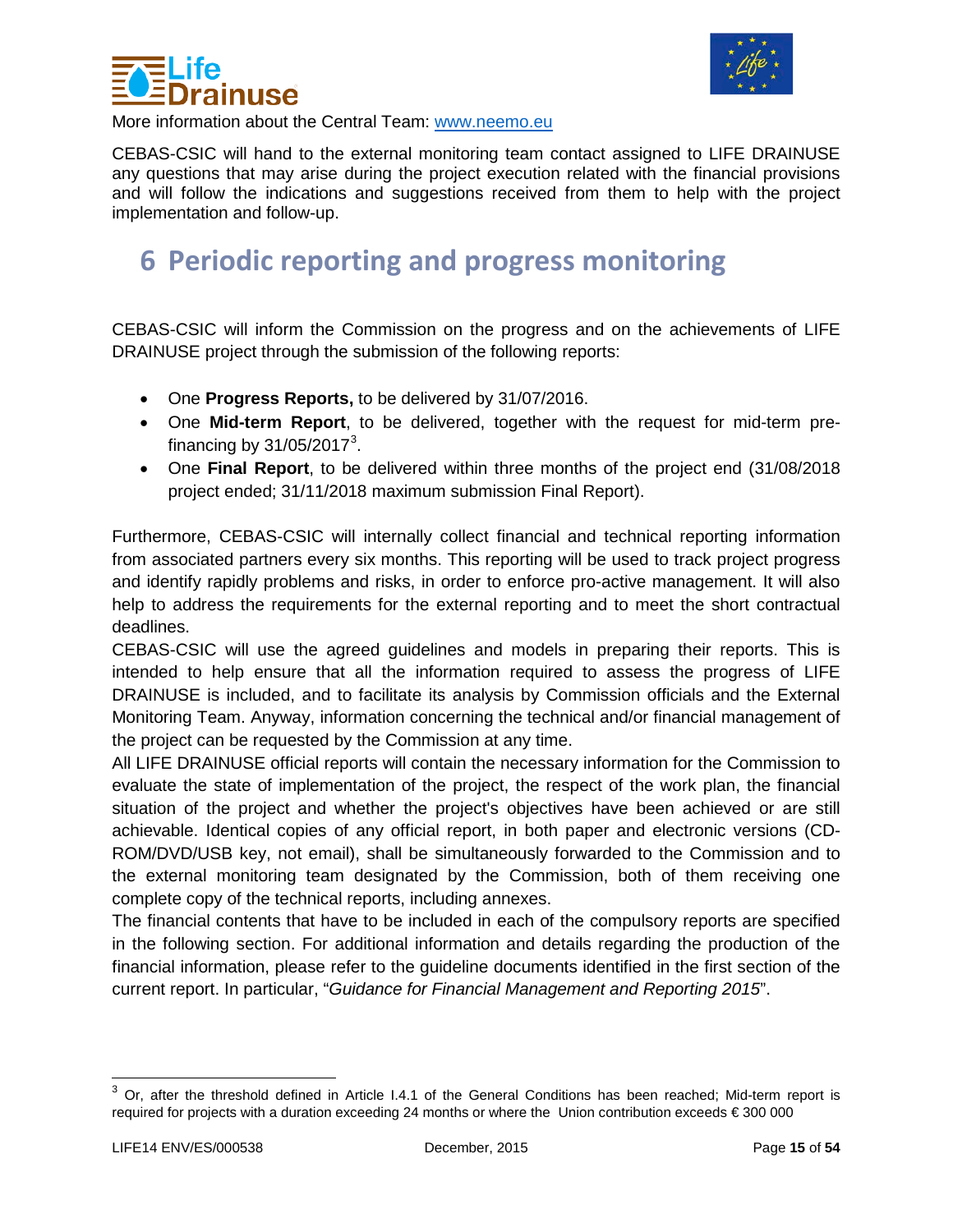

# **iuse**

In order to timely generate each Deliverable (whatever their nature), a reminder will be sent to beneficiaries one month in advance of the deadline in order to assure that all the information needed to generate it is gathered on time.

### <span id="page-15-0"></span>**6.1 Financial reporting**

CEBAS-CSIC with the support of an external assistance company (EFAG) subcontracted by the coordinator to support him on financial project issues will deal with the procedure of requesting, reviewing and compiling the different Reports (Progress, Mid-Term and Final).

Procedure to prepare Progress Reports to the EC:

Periods of justification will be communicated in advance by the Coordinator in order to plan the timings to request the information.

- A template for each report with instructions to be completed will be sent to each partner two weeks before the end of each period of justification.
- At the end of the period of justification, a reminder will be done to all partners.
- The template will be sent back completed maximum 2 weeks after the end of justification period to the external assistance company (EFAG), who will remit all the financial documentation to the coordinator to review and consolidate the information received and request any change if required before sending the final version to the Commission and the External Monitoring Team.
- The project manager will review, ask for clarifications, modifications and consolidate it.

In addition, the coordinating beneficiary will require from the associated beneficiaries copies of the supporting documents (e.g. pay slips, timesheets, invoices, proof of payment, etc.) with the production of every report in order to monitor the development of the financial implementation of the project.

The financial information will be reviewed and if any incongruences or errors are detected during this process, the corresponding beneficiary will be informed and modifications requested if needed.

#### **Mid Term Report**

The coordinating beneficiary must provide the Commission with a Mid-term Report to be delivered, together with the request for further pre-financing according to Art. I.4.1 of the GA (General Conditions).

**The LIFE DRAINUSE Mid-term report** will include the necessary information for the Commission to evaluate the state of implementation of the project, the respect of the work plan, the financial situation of the project and whether the project is on track towards achieving its objectives, or whether there are serious delays and/or obstacles.

**The Mid-term report has to be generated using the templates provided for this purpose,**  [\(http://ec.europa.eu/environment/life/toolkit/pmtools/index.htm\)](http://ec.europa.eu/environment/life/toolkit/pmtools/index.htm).

The financial section of the technical report must include the following points:

• Summary of Costs Incurred (summary table presenting the total incurred project costs by cost category, the discrepancies compared to the approved budget and the % of the total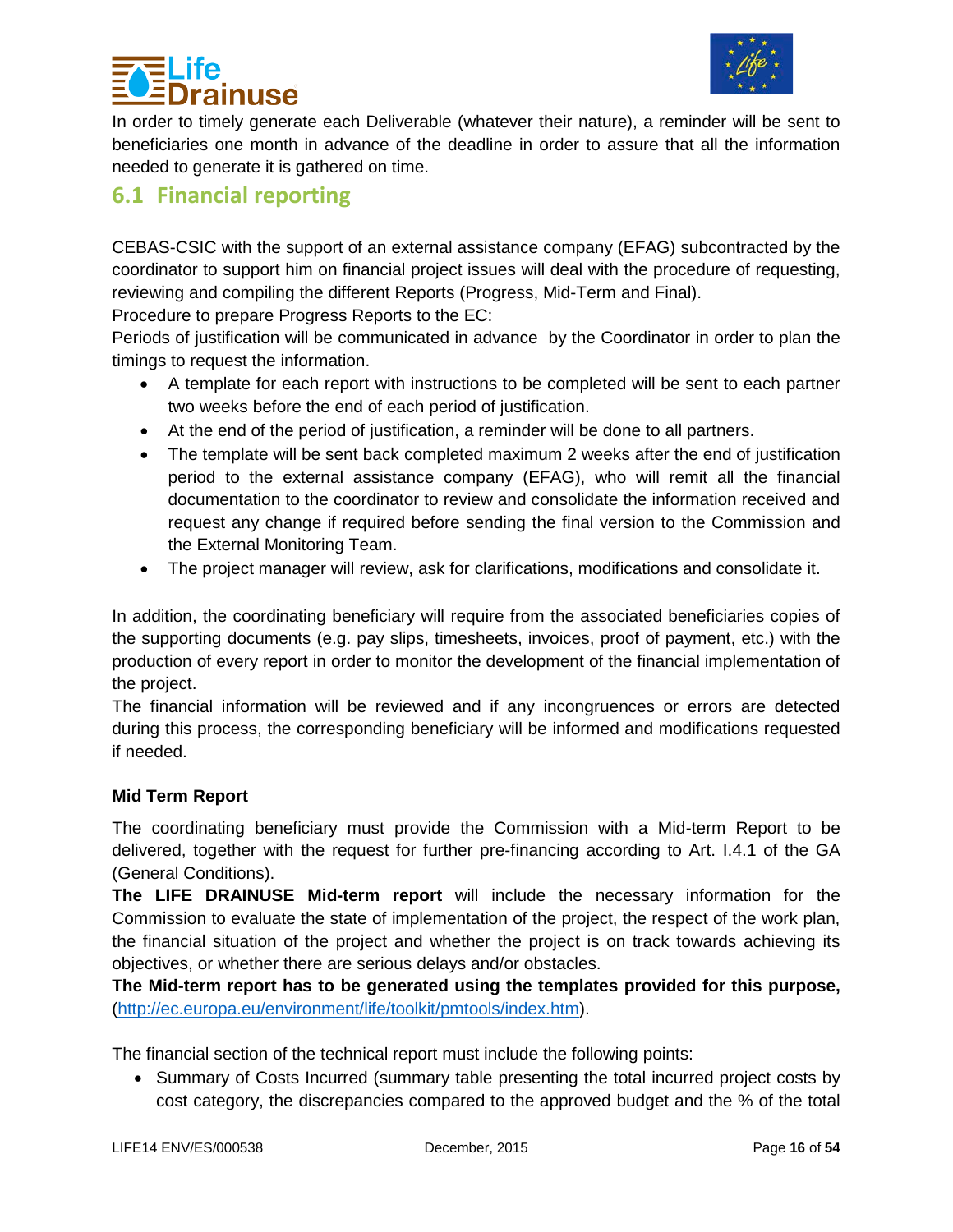



costs per category that were actually incurred.

- Presentation of the accounting system(s) employed, the code(s) identifying the project costs in it, the description of the procedure applied to approve costs, the type and procedure of the time registration system used and a brief explanation showing how invoices are marked in order to show the link to the LIFE project.
- Information on how financial transactions between the coordinating beneficiary and the associated beneficiaries have taken place and how is financial reporting implemented.
- Name and address of the external auditor.
- Summary table presenting an allocation of the costs incurred per action. It should be presented in both paper and Excel format. It will include comments on any major discrepancies between the actual cost allocated and the summary of costs per action set out in the grant agreement (form FB). It will also include an overview of the costs per transaction based on budget form FB according to Annex II. 15 (p. 11) of the Guidance of Financial Management and Reporting document.
- Costs for items foreseen in the budget ("Y") and costs not foreseen in the budget ("N"). Further justification for "N" may be demanded.

This information should include sufficient detail to establish a clear link between technical activities on the one hand and costs declared in the financial forms on the other. Please note that – as set out in Art. I.4.1 of the Annex I of the GA – only costs that are necessary for and clearly linked to the activities carried out, are eligible. This section should justify and explain extraordinary cases, e.g. necessary costs not foreseen in the budget, persons changing status during the project from external consultants to employed staff (or vice versa), etc.

Apart from the mid-term report, 2 additional documents have to be provided to allow for a preliminary assessment of the eligibility of costs incurred so far: **the request for payment and the mid-term financial statement, which have to be presented in a separate document, following the instructions as described in Annex I of the GA (General conditions).** 

The mid-term payment shall be made by the Commission within 60 days commencing on the day of receipt o $4$ f:

- The signed **request for payment** stating the name and address of the coordinating beneficiary and the project reference number;
- The official registration number, organization, name and address of the auditor selected by CEBAS-CSIC to carry out the audit of LIFE DRAINUSE<sup>[5](#page-16-1)</sup>.
- The corresponding **mid-term financial statement** and the **mid-term report**, as stipulated by Art. II.23 of Annex 1 of GA.

Approval of the mid-term report and the mid-term financial statement accompanying the request for payment shall in no way imply the recognition of the eligibility, regularity or of the authenticity, completeness and correctness of the declarations and of the information they contain.

<span id="page-16-1"></span><span id="page-16-0"></span> $<sup>4</sup>$  Article I.4.2 of the General Conditions<br> $<sup>5</sup>$  Which are included in the mid-term report as a specific section.</sup></sup>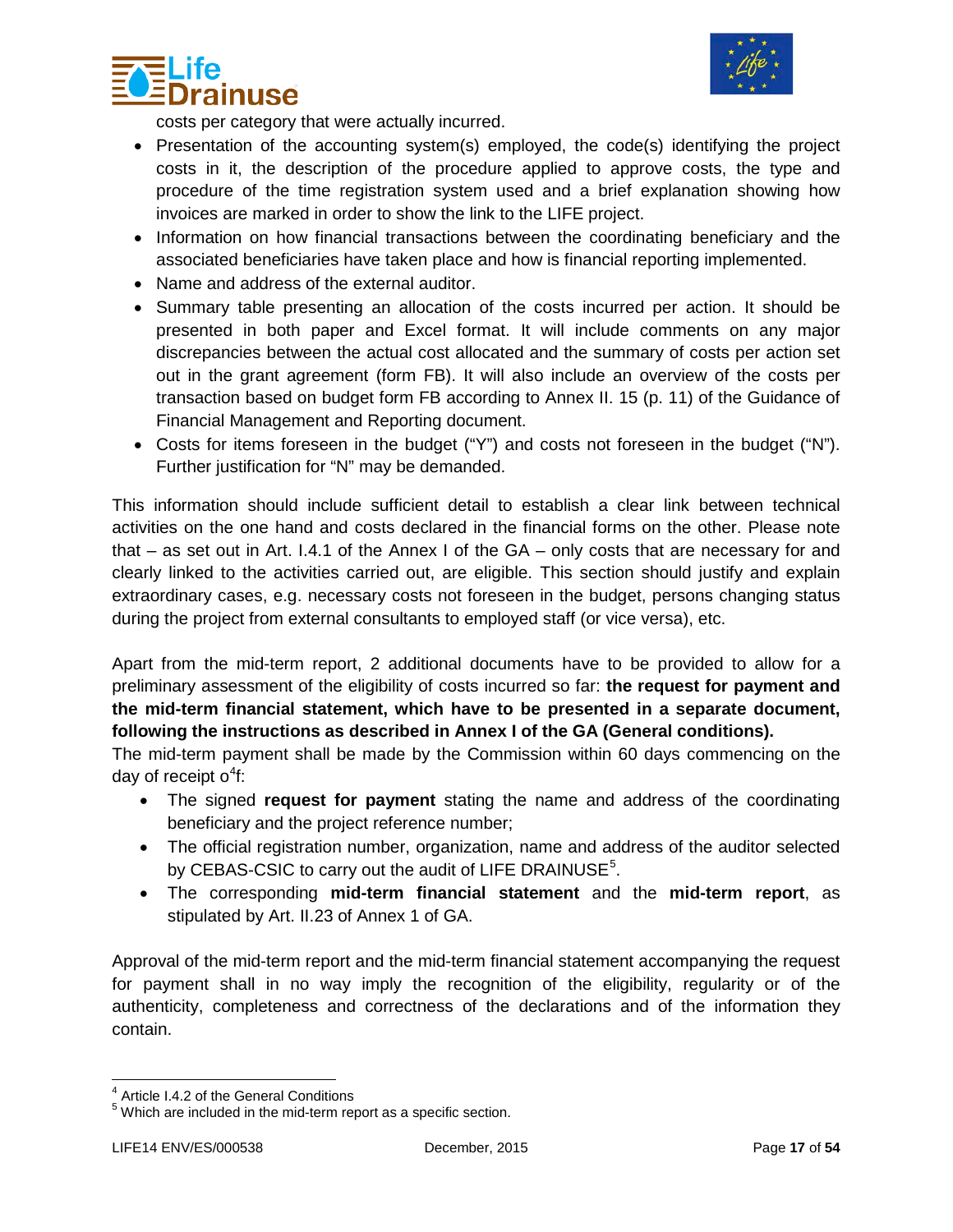



LIFE DRAINUSE foresees the production of one Progress Report.

The financial section of each progress report must include a summary table that indicates the total incurred LIFE DRAINUSE project costs by cost category, the discrepancies compared to the approved budget and the % of the total costs per category that were actually incurred will be included in the inception report. The budget breakdown follows LIFE categories.

If there are any budget discrepancies according to the foreseen planning, they have to be duly justified as well as any expected budget modification specified too. Previously to the mid-term payment, indicate when 100% of the previous pre-financing installment paid is expected to be reached. It is also recommended although not compulsory to include an additional table comparing the expenses made till the date of reporting to the foreseen costs and the remaining costs pending till the end of the project.

#### **Final Report**

**Within three months of completing the project** CEBAS-CSIC will submit a final report including:

- consolidated accounts of costs incurred by all the project participants,
- any income
- interest raised from pre-financing payments
- the final financing plan showing the various sources of finance
- costs for items foreseen in the budget ("Y") and costs not foreseen in the budget ("N"). Further justification for "N" may be demanded
- an overview of the costs per transaction based on budget form FB according to Annex II. 15 (p. 11) of the Guidance of Financial Management and Reporting document 2015 a certified financial audit report.

In addition to the information required in Art. II.23 (f) of Annex 1 of the GA, **the final report shall contain a financial statement** and all the information necessary for the Commission to evaluate the eligibility of costs incurred and the sustainability in the future of the project results.

The request for payment and the final financial statement have to be presented in a separate document, following the instructions as described in Art. II.23.2 (b) of Annex 1 of the GA.

**The final report has to be generated using the templates provided for this purpose**  (http://ec.europa.eu/environment/life/toolkit/pmtools/index.htm).

The financial section of the technical report must include the same points than the ones specified in the mid-term report section.

Apart from the compulsory copies to the Commission and the External Monitoring Team**, CEBAS-CSIC will submit a copy of the final report to the Member State authorities** (Art. II.23 (f) of Annex 1 of the GA).

These latter also have the right to ask for a copy of the progress reports accompanying further pre-financing payments.

Without prejudice to Articles II.24.5 and II.24.6 of Annex 1 of the GA, on receipt of the documents referred to in Article II.23.2 of Annex 1 of the GA, the Agency/Commission shall pay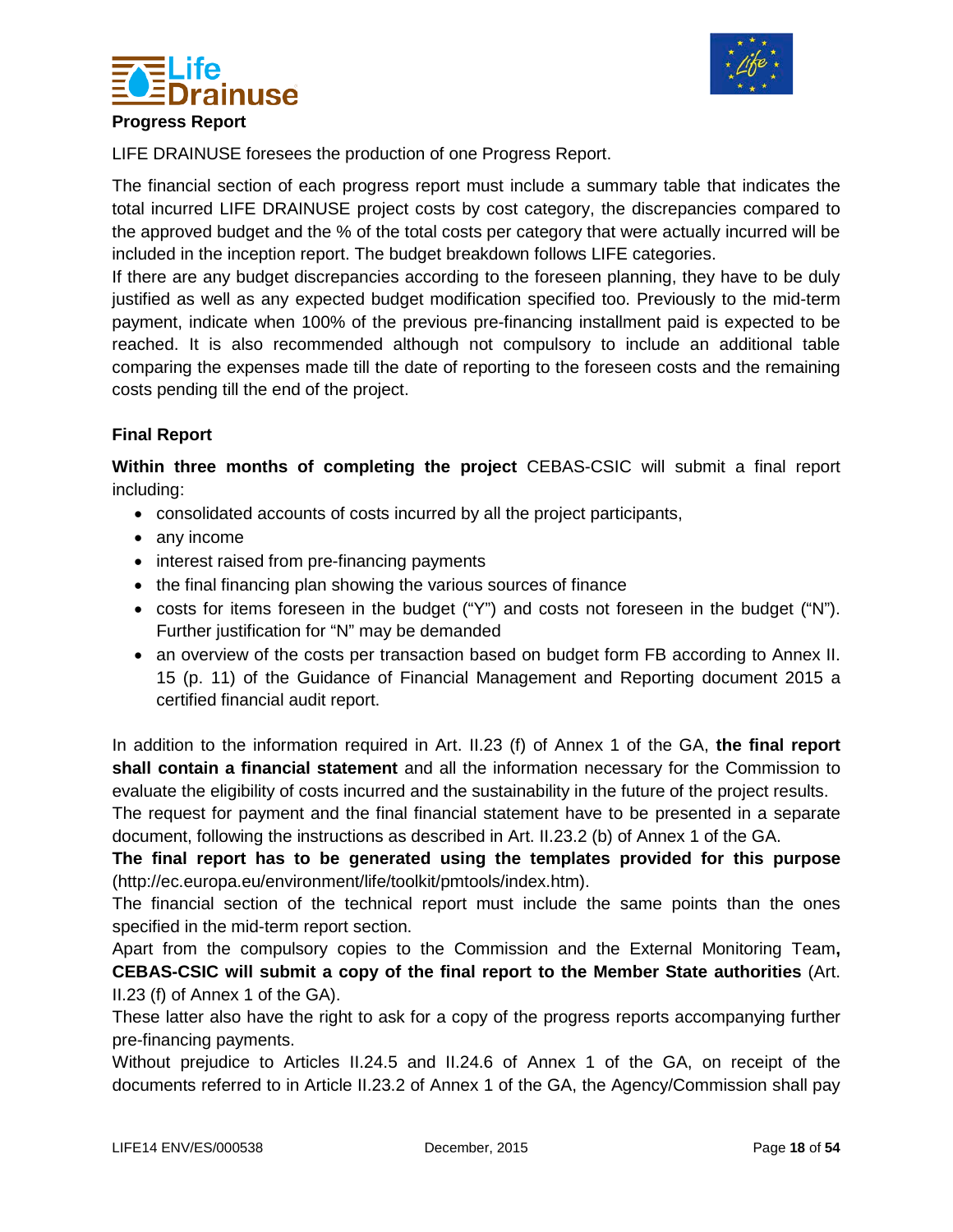



the amount due as the balance within the time limit specified in Article I.4.2 of Annex 1 of the GA.

### <span id="page-18-0"></span>**6.2 Independent Financial Audit**

According to Annex I of the GA, an independent auditor, nominated by CEBAS-CSIC will verify the statement of expenditure and income submitted to the Commission (progress, mid-term and final reports of the project).

The auditor's report (to be included with the Final report) will follow the format of the standard audit report form available on the LIFE website.

The auditor will verify compliance with national legislation and accounting rules and certify that all costs incurred comply with LIFE DRAINUSE Grant Agreement. The auditor shall also check the sources of the project financing, and in particular that co-financing does not stem from other Union financial instruments. The work to be performed must be in accordance with, and in the format of, the Guidelines provided by the Commission.

The auditor will also verify the book-keeping of partners. The audit must cover all expenditure and income of the project..

The coordinating beneficiary has selected **AUDIPÚBLIC AUDITORES, S.A.** as independent financial auditor.

All beneficiaries shall keep nevertheless all original documents, especially accounting and tax records, stored on any appropriate medium, including digitalized originals. They must be previously authorized by their respective national law and under the conditions laid down therein, for a period of five years starting from the date of payment of the balance (Art. II.27.2 of Annex 1 of the GA).

### <span id="page-18-1"></span>**6.3 Supporting documents:**

Documentation requested to justify the implementation of LIFE projects.

#### **General Documentation**

- Grant Agreement.
- Final Report Draft.
- Technical report.
- Letter of representation: in accordance with the order EHA/1434/2007 of May 17, the auditor shall request to each beneficiary a letter of representation indicating that the auditor has been informed about any circumstances that may affect the correct perception, application and justification of the grant. It should also include any relevant demonstrations that serve as additional evidence to the auditor on the procedures performed. The auditor will send a sample letter at the end of the audit.
- There should be a clear reference to the Project on all the invoices using the format: LIFE14 ENV/ES/000538.
- When the beneficiary is not able to recover VAT and the beneficiary is reporting it as an eligible cost, a declaration from the national tax authorities certifying that the beneficiary is not able to recover VAT (fully or partially) must be obtained.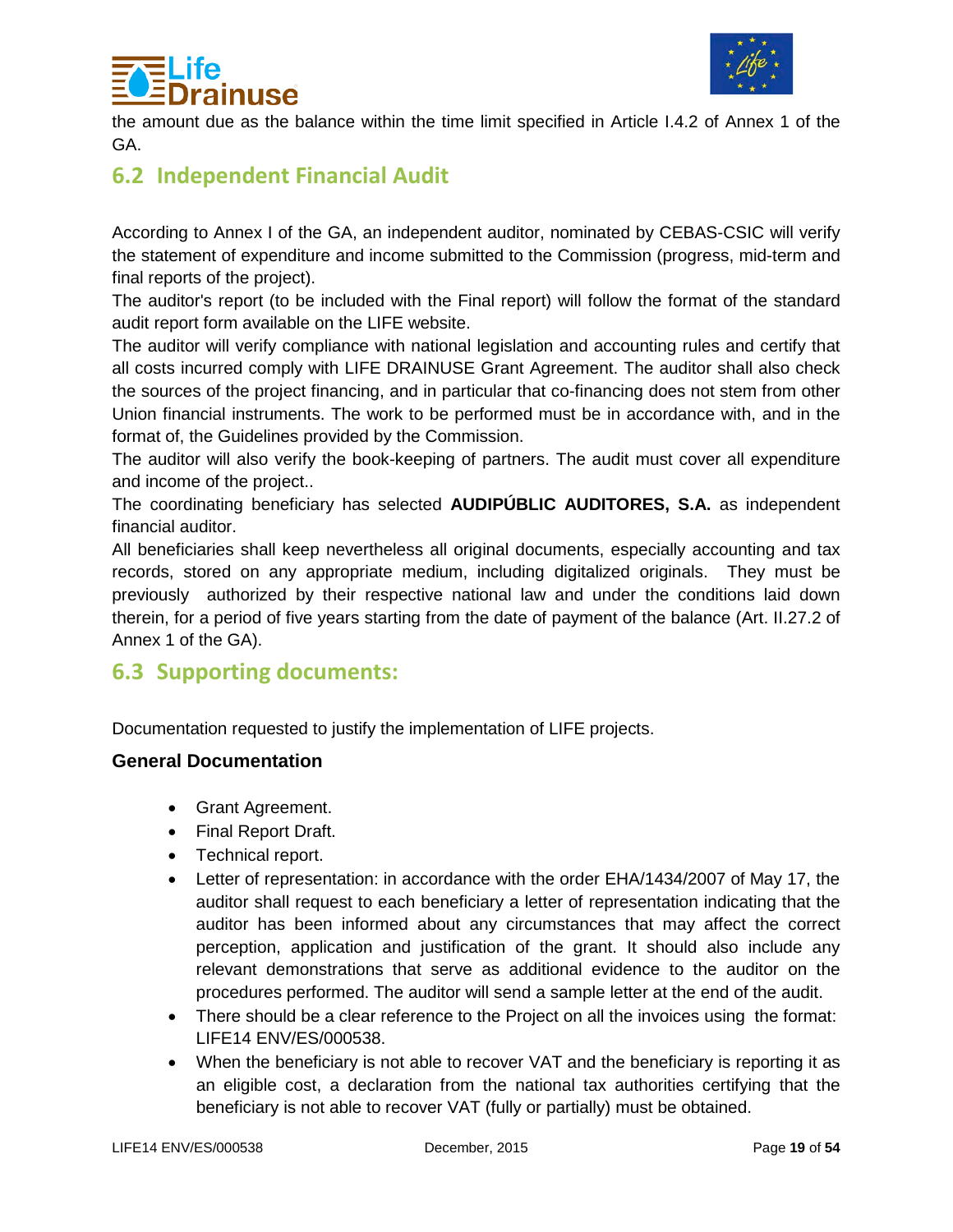



- CEBAS-CSIC will keep the vouchers of the money received from the EC and of the transfers carried out to the beneficiaries corresponding to the pre-financing received by EC.
- FECOAM, RITEC and UMU shall keep the vouchers of the money received from CEBAS-CSIC corresponding to the same concept.

#### **Eligible costs**

Article II.19 of Annex 1 of the GA reflects the costs that can be considered eligible. The supporting documents related to them are listed in the following sections.

#### **Personnel costs**

- Annual gross salary.
- Obligatory social charges.
- Annual working time: is the time worked by the employee according to the time recording system. Time related to parental leave (maternity leave) is considered as non-productive time.
- Timesheets or a time registration system (on paper or electronic) which contain at least the following information:
	- o Clear identification or reference to the LIFE project.
	- o Clear identification of the employee, job title and role in the project according to the budget.
	- o Whether the employee is temporary or permanent (only to be indicated by public beneficiaries).
	- o Clear identification of the year, month and day.
	- o Number of time units worked for the LIFE project.
	- o Number of time units worked for other EC-funded projects.
	- o Number of time units worked in total.
	- o Date and signature of the employee.
	- o Date and signature of the supervisor.

Note: if a beneficiary's employees exclusively hired for the project, the beneficiary can declare the personnel costs without recording working time by timesheets. This should be documented through the contract of employment or an instruction letter from the Human Resources department in which the employee in question is instructed to work exclusively for the project.

- For civil servants: document justifying that civil servants declaring personnel costs to the project are assigned to the LIFE DRAINUSE project.
- Accounting records.
- Proof of payment.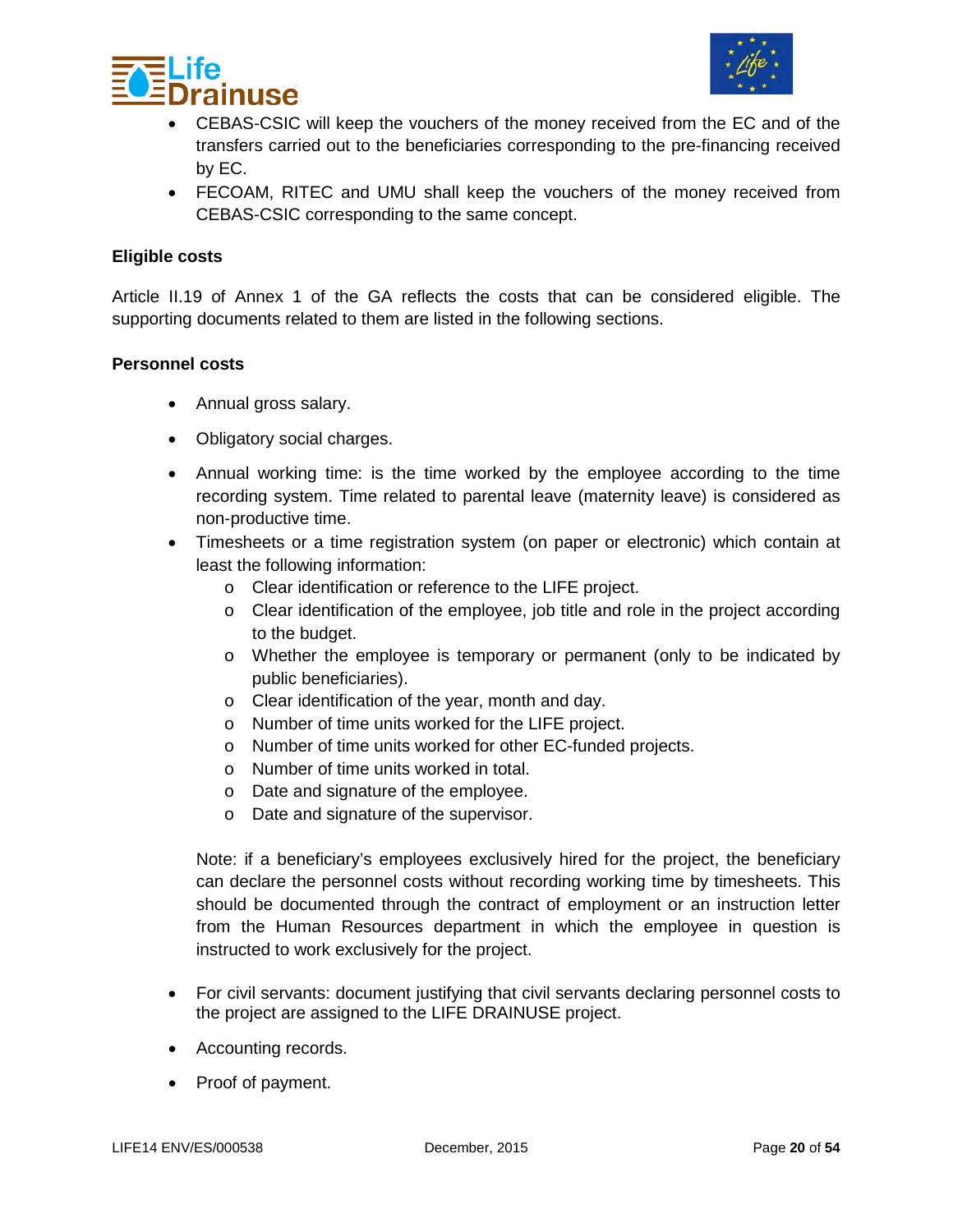



- Proof that the travel was necessary for achieving the expected project results and took place according to the plan approved in the Project proposal.
- Reimbursement sheets.
- Invoices and tickets.
- Proof of payment (such as bank transfers, or payment received receipts  $(<300 \text{ } \text{E})$ )
- Internal rules of the beneficiary about subsistence costs.
- Accounting records.

#### **Equipment**

- Invoice.
- Proof of payment.
- If the beneficiary is a public body, proof that the beneficiary has respected the national rules on public tendering.
- Explanation of the depreciation method used to calculate the eligible costs for durable goods, taking into account the type of equipment, the date of its purchase or lease, the duration of the Project and the rate of actual use for the purposes of the Project.

Note: Depreciation costs for equipment purchased before the start-date are considered to be included in the overheads.

• Accounting records.

Note: Special case of prototype: it is necessary that the prototype is created specifically for the implementation of the project and that it is not available as a serial product. In addition, in order to be accepted as eligible prototype costs, neither the prototype nor any of its components may be used with commercial purposes within 5 years of the end of the project.

In this case, the cost of the prototype is eligible to the project.

#### **External assistance**

- Contract between the beneficiary and the external assistance.
- Invoice (it is recommended that the invoice includes the action number, to prove the link between the costs and the technical report).
- Proof of payment.
- If the beneficiary is a public body, proof that the beneficiary has respected the national rules on public tendering.
- Accounting records.
- Proof/documentation of the value of the losing offers on tendering and contract processes.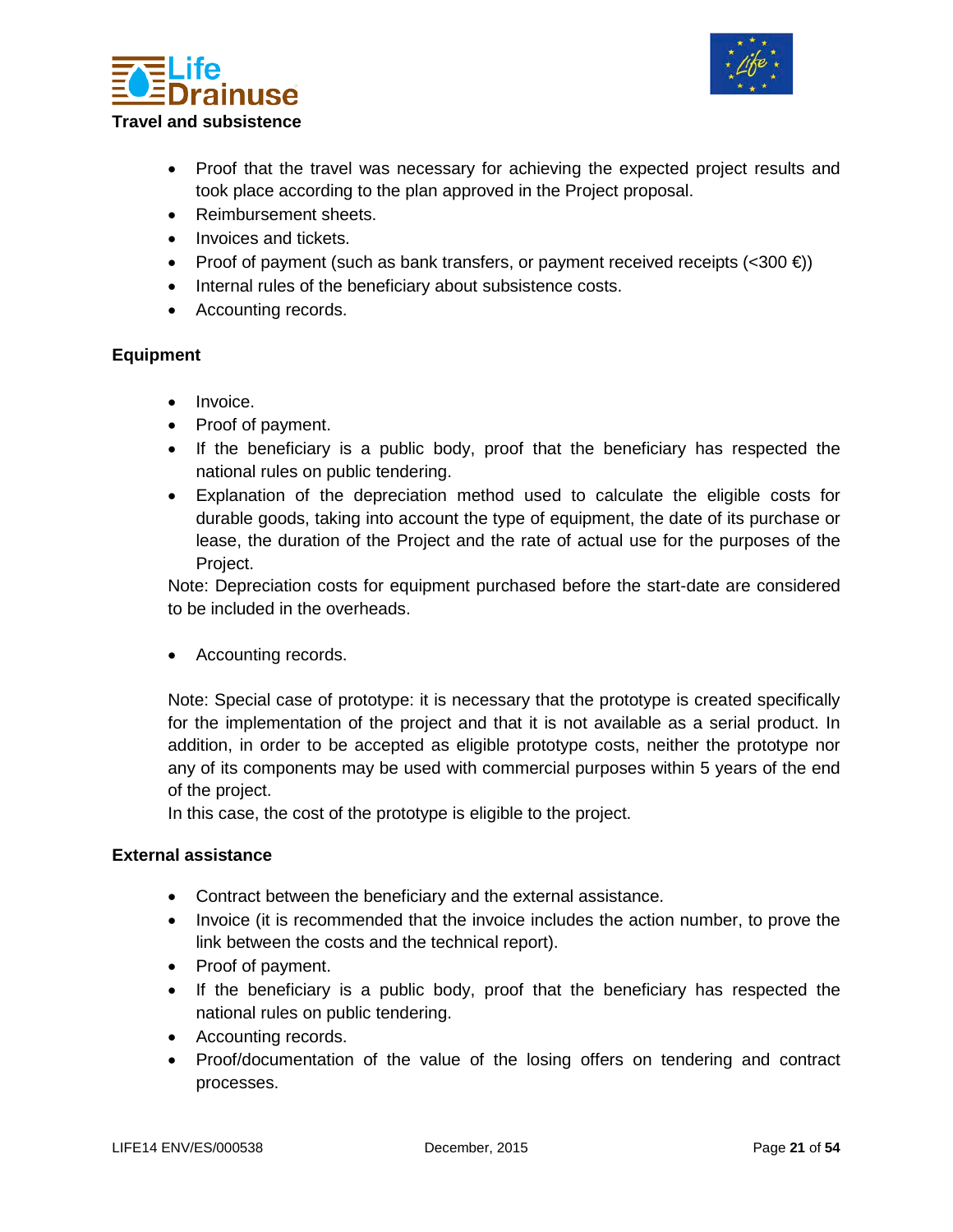



- Invoice.
- Proof of payment.
- Accounting records.

#### **Overheads**

• Flat-rate of 7% calculated of the total amount of eligible direct costs.

#### **Incomes**

• List of all project incomes (i.e. participation fees from conferences, etc.).

#### <span id="page-21-0"></span>**6.4 EC Audit**

The Commission, or any representative authorized by the Commission, may audit any LIFE DRAINUSE project beneficiary at any time during the project implementation period and up to five years after the final payment of the Union contribution, as referred to in Art. II.27 of Annex 1 of the GA.

On the basis of the conclusions of the audit, the Commission shall take all appropriate measures it considers necessary, including the issuing of a recovery order regarding all or part of the payments made by it.

### <span id="page-21-1"></span>**6.5 Additional recommendations**

#### **Completing Financial Statement**

In order to have a clear view of the budget consumption at any time during the implementation of the project, it is highly recommended that each beneficiary starts entering the individual cost transactions per cost category in the Financial Statement in the sheets labelled "Personnel" to "Funding" from the beginning of the project and update these forms continually as financial transactions are incurred.

This Financial statement will be also used to complete and report the financial information of each partner with every reporting period.

A sufficiently detailed description should be provided for each cost item in the financial report, to facilitate the assessment of the eligibility of the costs. Descriptions such as "travel", "project management", "consultant", "equipment", "tools", etc. are not detailed enough and the related costs may be disregarded. If invoices contain a comprehensive description of the cost item or several cost items, state the important ones, or if the invoice contains several itemized positions, the invoice could be reported in more than one transaction if the amounts are significant. For transactions for which there is no invoice, the internal accounting reference should be included instead of the invoice number.

Please note that the yellow cells in the Excel template generally contain formulas and should not be completed or tampered with; it is only necessary to complete the non-coloured cells. Furthermore, as the Financial Report contains formulas and automatically transfers the subtotal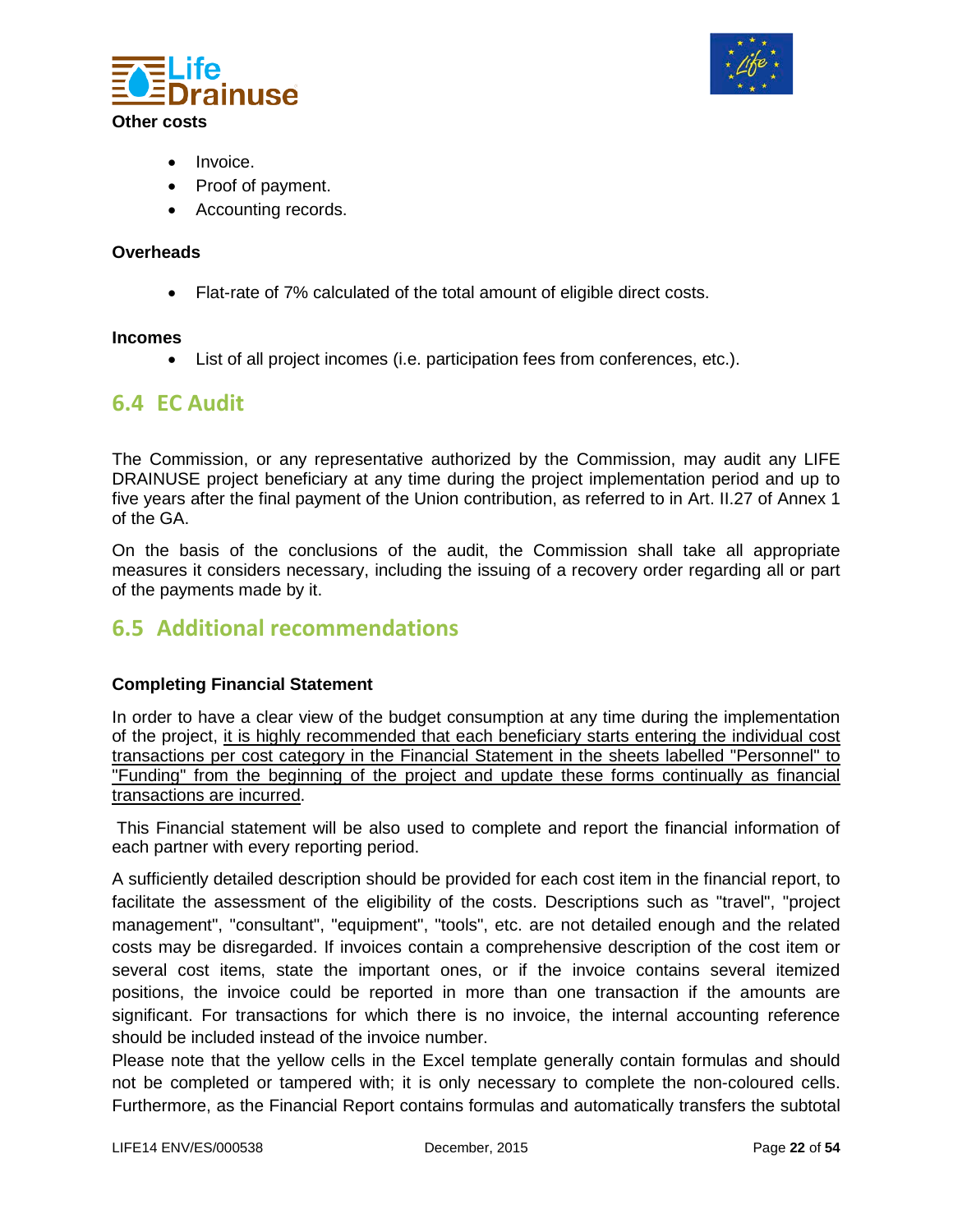



from the individual costs sheets to the cost statement, do not delete any **columns** in the template. Columns may be added to the financial report if needed.

As a general rule, VAT is not an eligible cost, unless beneficiaries can prove through an appropriate certificate issued by the competent national authority that they are not able to recover VAT. In this case, the date of the appropriate certificate has to be indicated in the form "participant cost statement summary" and the document must be attached to the request for Final Payment at the latest.

#### **Time registration**

According to the circular note on timesheets, every coordinating and associated beneficiary must establish time registration systems that respect the following rules:

- Beneficiaries should use timesheets or a time registration system (recommended timesheet model will be used)
- The time worked for the project must be registered in a timely manner, normally every day.
- The completed timesheets for a given month must be signed by the employee and approved by the supervisor in a timely manner – ideally during the first week following the month that they concern
- It is highly recommended that a description of the time registration procedure is written down for future reference.

Exceptionally, if the beneficiary can provide evidence that a member of staff is employed to work exclusively for the project, the absence of timesheets is tolerated. This should be well documented.

#### **Indicators of progress**

Concerning monitoring actions, indicators of progress established in Action E (Annex I) will be followed by the project manager to ensure the correct development of the action.

Some of these indicators are: state of progress, against the scheduled workplan (%), status of deliverables and milestones (degree of development over the expected deadline), and performance of the beneficiaries regarding expected outcomes, synergies with other beneficiaries and stakeholders and resolution of unexpected events.

Deliverables are produced with the expected quality before the established deadline, state of expenditure, against the budget, any deviations or unexpected expenditure, and possible means for correction.

# <span id="page-22-0"></span>**7 Handing of exceptions**

All the Partners should follow the recommendations and procedures defined in this LIFE DRAINUSE Project Management. However, there may be cases where decisions cannot be made or actions cannot be undertaken according to the defined rules.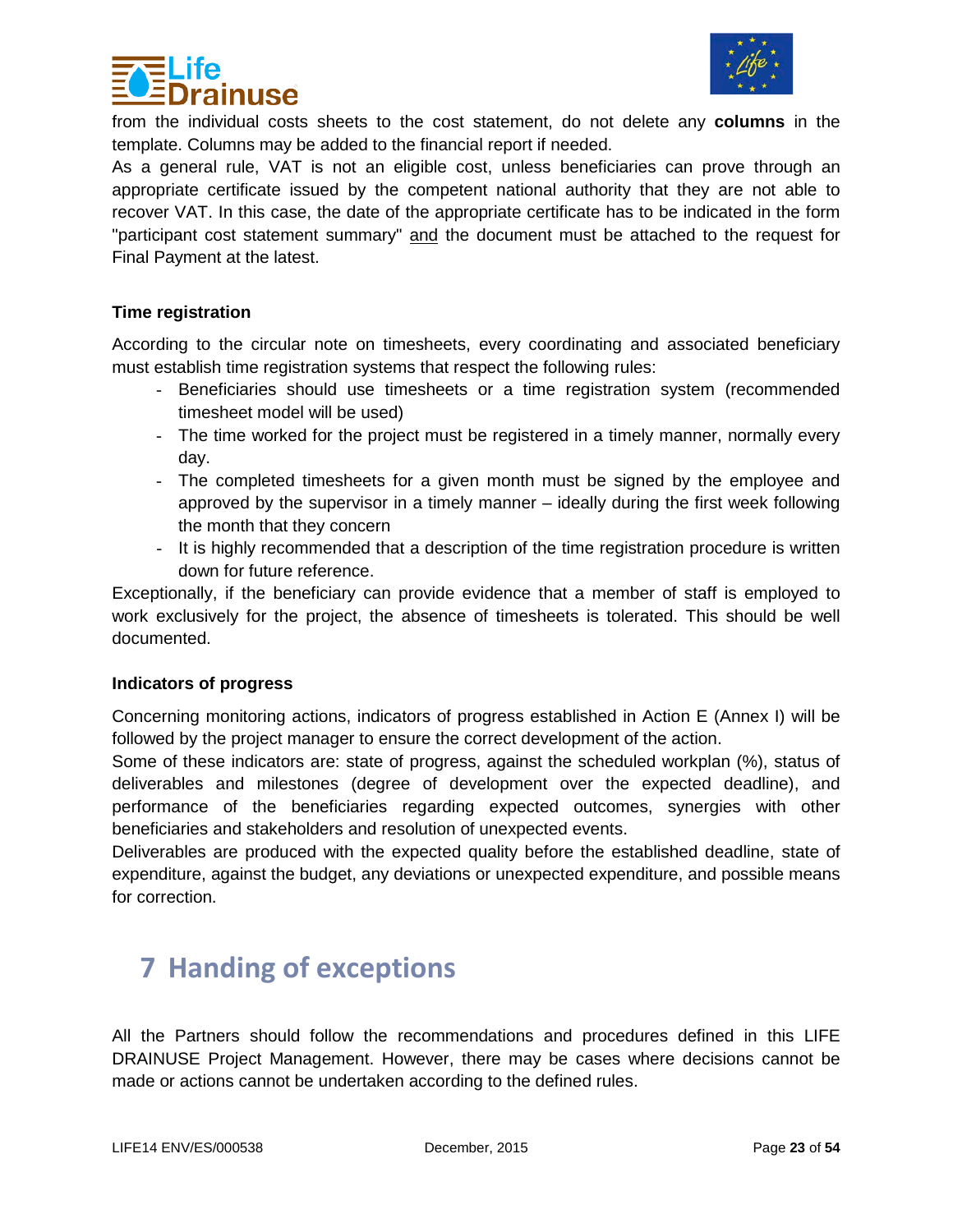



Any major change in the rules and recommendations set out in the Project will have to be decided in accordance with the following procedure:

- Proposal for actions and clear justification will be sent to the Coordinating beneficiary defining risks and benefits for the project.
- If the Coordinating beneficiary considers that the proposal for actions does not constitute any risks for the successful achievement of the project, he/she will accept the proposal.
- If the Coordinating beneficiary considers that there may a risk for the project, he/she will submit the decision to the SC members, who will be required to vote by a fixed deadline. Simple majority will make decisions.

# <span id="page-23-0"></span>**8 Conclusion**

As mentioned earlier, a certain level of rigor when using these guidelines will reduce overheads, ease the management work for all partners and increase the efficiency and quality of the work carried out in the project. All persons involved in LIFE DRAINUSE project tasks should understand and use these rules, standards and recommendations specified hereafter. In addition, being LIFE DRAINUSE a long-term project, the individuals involved in project may change during the project lifetime. Clear procedures will assist newcomers joining the project and help them to become quickly operational.

The present document should be considered as a complement to all other important documents which should be used for reference while the project is running: the Grant Agreement and its annexes, the Partnership Agreement and the various EC guidelines.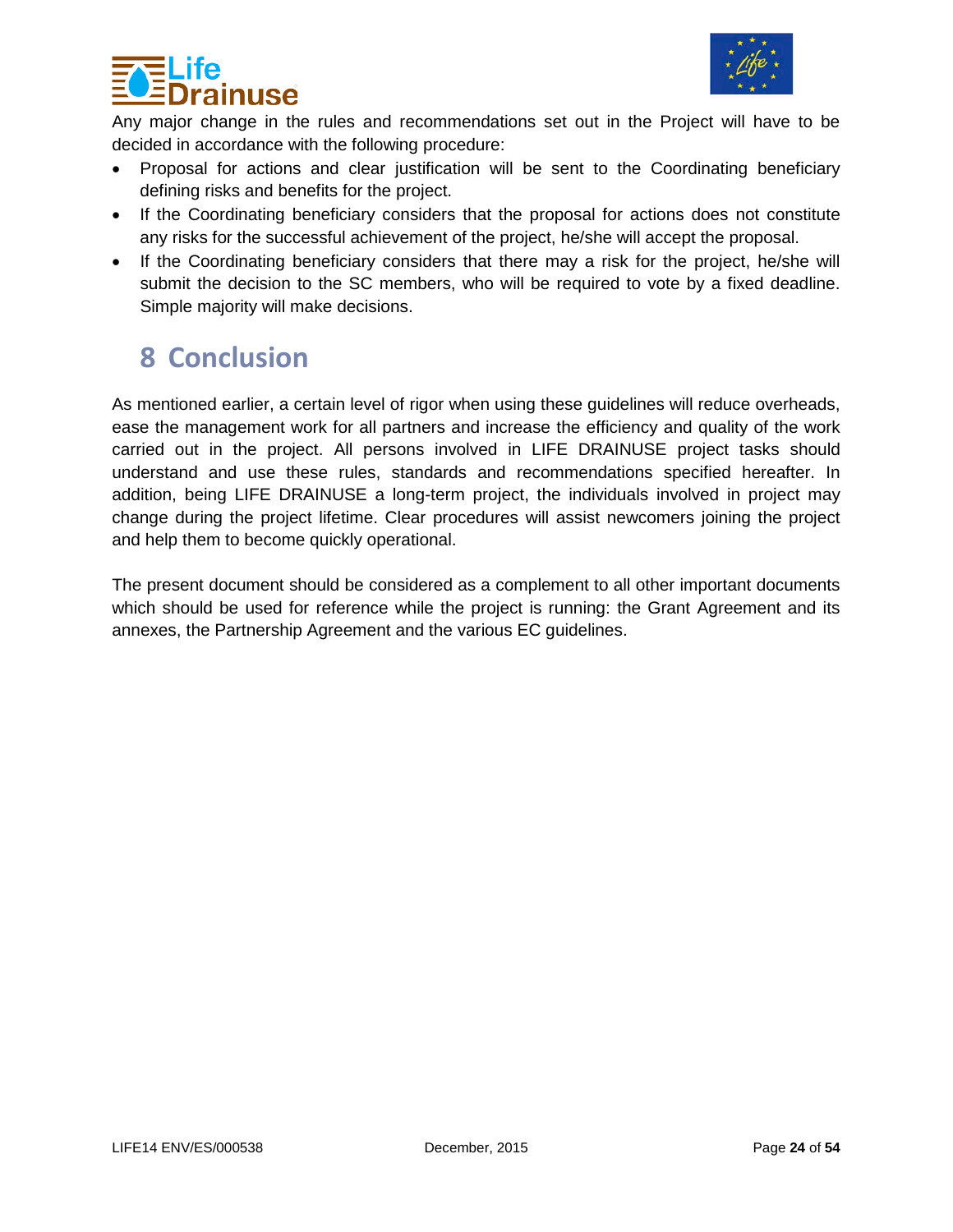



<span id="page-24-1"></span><span id="page-24-0"></span>**Appendix Appendix 1 – Progress Report Template**

### LIFE Project Number **<LIFEyy XXX/XX/XXXXXX>**

# **Progress Report[6](#page-24-2) Covering the project activities from dd/mm/yyyy[7](#page-24-3) to dd/mm/yyyy**

Reporting Date<sup>[8](#page-24-4)</sup> **<dd/mm/yyyy>**

LIFE PROJECT NAME or Acronym **<Name of the project>**

Data Project

| <b>Project location:</b>   |                                                                 |
|----------------------------|-----------------------------------------------------------------|
| <b>Project start date:</b> | <dd mm="" yyyy=""></dd>                                         |
| Project end date:          | <dd mm="" yyyy=""> Extension date: <dd mm="" yyyy=""></dd></dd> |
| Total budget:              | €                                                               |
| <b>EU</b> contribution:    | €                                                               |
| (%) of eligible costs:     |                                                                 |

|                          | Data Beneficiary                                                     |  |
|--------------------------|----------------------------------------------------------------------|--|
| <b>Name Beneficiary:</b> |                                                                      |  |
| <b>Contact person:</b>   | <mr mrs="" ms=""> <first name=""> <last name=""></last></first></mr> |  |
| <b>Postal address:</b>   | $\le$ Street, n°, postal code, town/city, member state $>$           |  |

<span id="page-24-2"></span> $6$  Progress Report without any payment request (for Progress Reports with payment request, use the Mid-term Report template)

<span id="page-24-4"></span><span id="page-24-3"></span>Mid-term Report template)<br><sup>7</sup> Project start date in the case of the first Progress Report, otherwise date since the last reporting period <sup>8</sup> Include the reporting date as foreseen in part C2 of Annex II of the Grant Agreement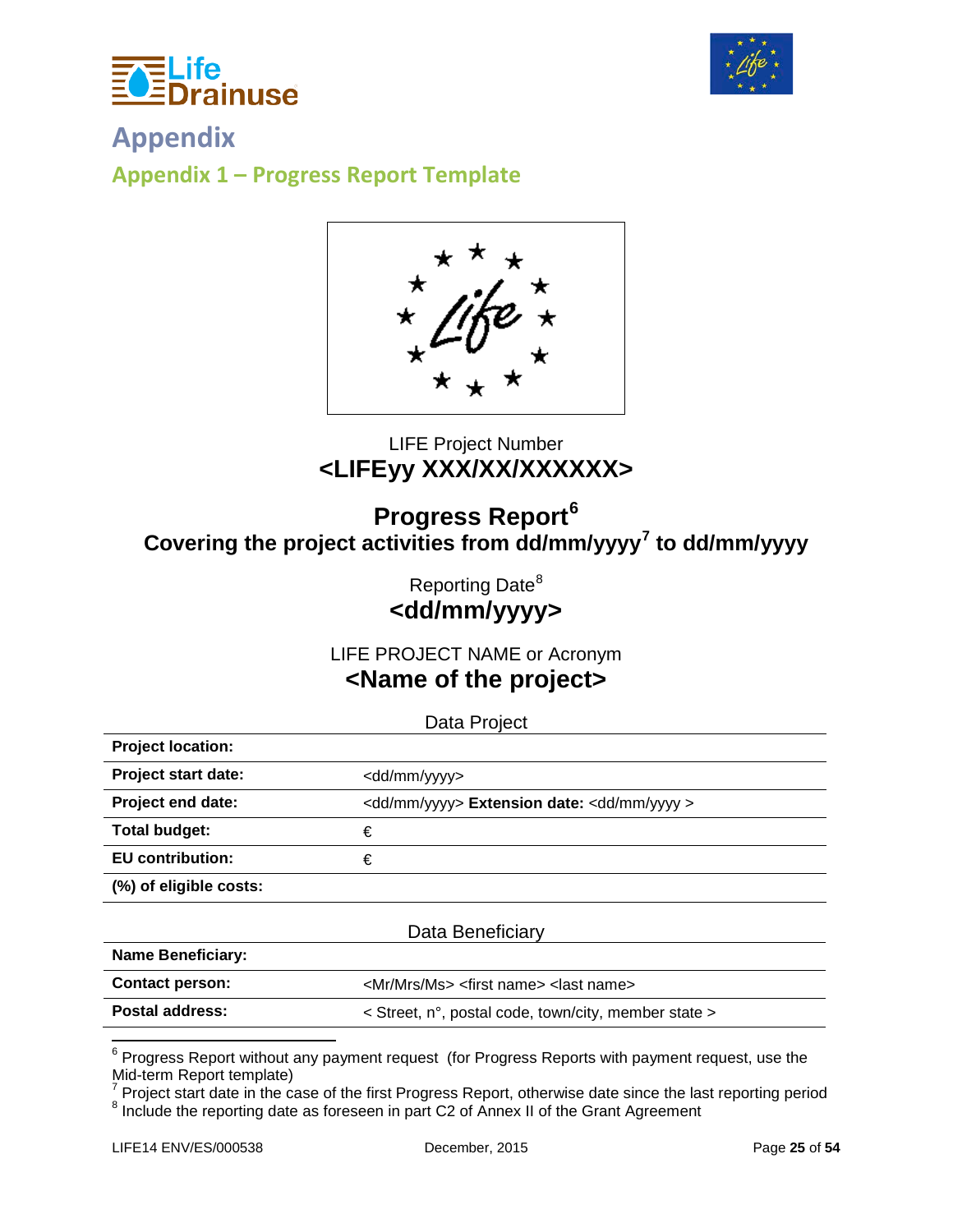



**Telephone:** xx-xx-xxxxxxx + direct n°

**E-mail:**

**Project Website:**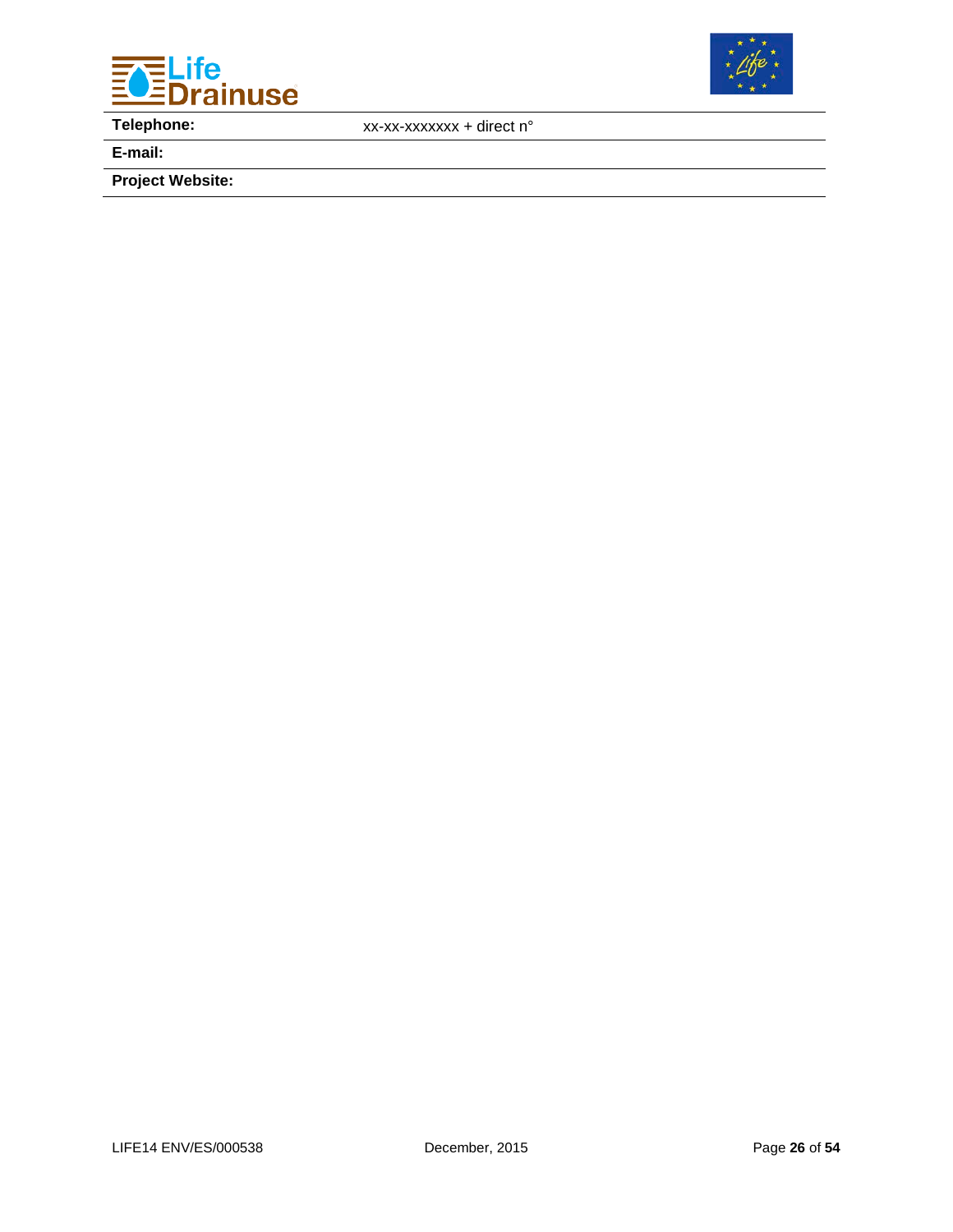



**According to Article II.23 of the General Conditions "Technical and Financial Reporting – Requests for payment and supporting documents", the coordinating beneficiary must provide the EASME with:** 

#### **- a progress report whenever the period between consecutive reports exceeds 18 months.**

The **progress report** shall contain the necessary information for the EASME to evaluate the state of implementation of the project, the respect of the work plan, the financial situation of the project and whether the project's objectives have been achieved or are still achievable.

Identical copies of the report shall be simultaneously forwarded to the EASME and to the external monitoring team designated by the EASME. The **technical report** shall be provided in both paper and electronic versions. The **deliverables** shall be provided in electronic version only; however, actual samples of publications (including brochures, posters, books, albums) and other dissemination materials / gadgets produced by the project shall be submitted. An index (in both paper and electronic form) shall be annexed to the report, listing all the deliverables provided electronically along with a short description of the content of each deliverable.

- Progress reports *must* be submitted following the timetable *as foreseen in the final version of the proposal attached to the Grant Agreement (i.e. part C2 of Annex II)*, unless modified with agreement of the EASME.
- A progress report should normally contain a maximum of 15 pages, excluding deliverables. Please use font Times New Roman 12 or equivalent.
- The technical part should contain a concise statement of the tasks undertaken and a forecast for the next reporting period. Any problems encountered during the period and possible deviations from project plans must be covered.
- Progress reports must be accompanied by the deliverables due in the reporting period as well as other relevant annexes (such as feasibility studies, networking reports, maps, all technical and financial documentation requested by the EASME in previous letters, etc.).
- The internal co-operation agreement between the beneficiaries (referred to in Article II.1.1(c) of the General Conditions) shall be annexed to the first progress report only.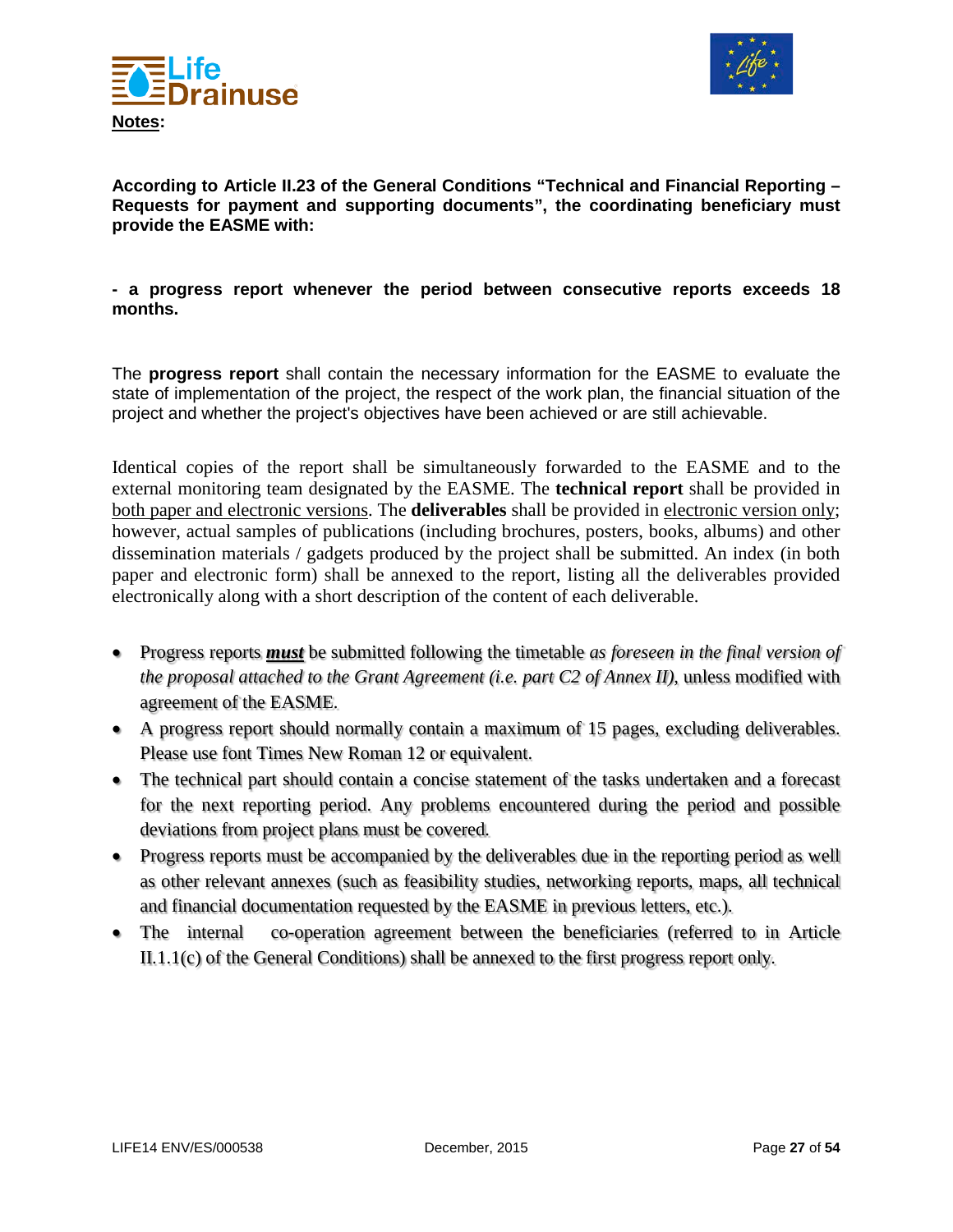



- 1. Table of contents
- 2. List of key-words and abbreviations (when appropriate)

### 3. Executive summary (max 2 pages)

- 3.1. General progress
- 3.2. Assessment as to whether the project objectives and work plan are still viable
- 3.3. Identified deviations, problems and corrective actions taken in the period
	- Describe problems or difficulties encountered or foreseen and their implications for future actions. They may be technical (equipment delivery is delayed, construction of infrastructure takes longer than anticipated), financial (the costs are not likely to correspond with the budgeted amounts) or organisational (role of partners are changing). Please assess the extent to which these problems will affect interdependent actions and the timely completion of the project. Describe the measures taken or foreseen to overcome or alleviate the problems in question.
	- If the project seems likely to become/stay behind schedule, please indicate this clearly. Signal changes to the baseline implementation programme.

### 4. Administrative part

- Describe what the project manager and other representatives of the coordinating beneficiary have done to organise/co-ordinate the project (meetings, seminars etc.), as well as what the associated beneficiaries have done.
- Describe any changes in the project's management structure; partner withdrawn, replaced, etc. Please note that the EASME must also be informed of major modifications in separate notes (cf. Article II.12 of the General Conditions).

### 5. Technical part

5.1. Progress per action

For each action and sub-action, if appropriate (please follow the structure of your proposal), describe the activities conducted and resulting outputs **during the reporting period**:

• Indicate the status of the action (started, completed, in progress) as well as the foreseen and actual duration as follows:

Foreseen start date: Actual start date:

Foreseen end date: Actual (or anticipated) end date:

• Describe what has been done regarding each action (and sub-action if applicable). Avoid describing the objectives and targets as such.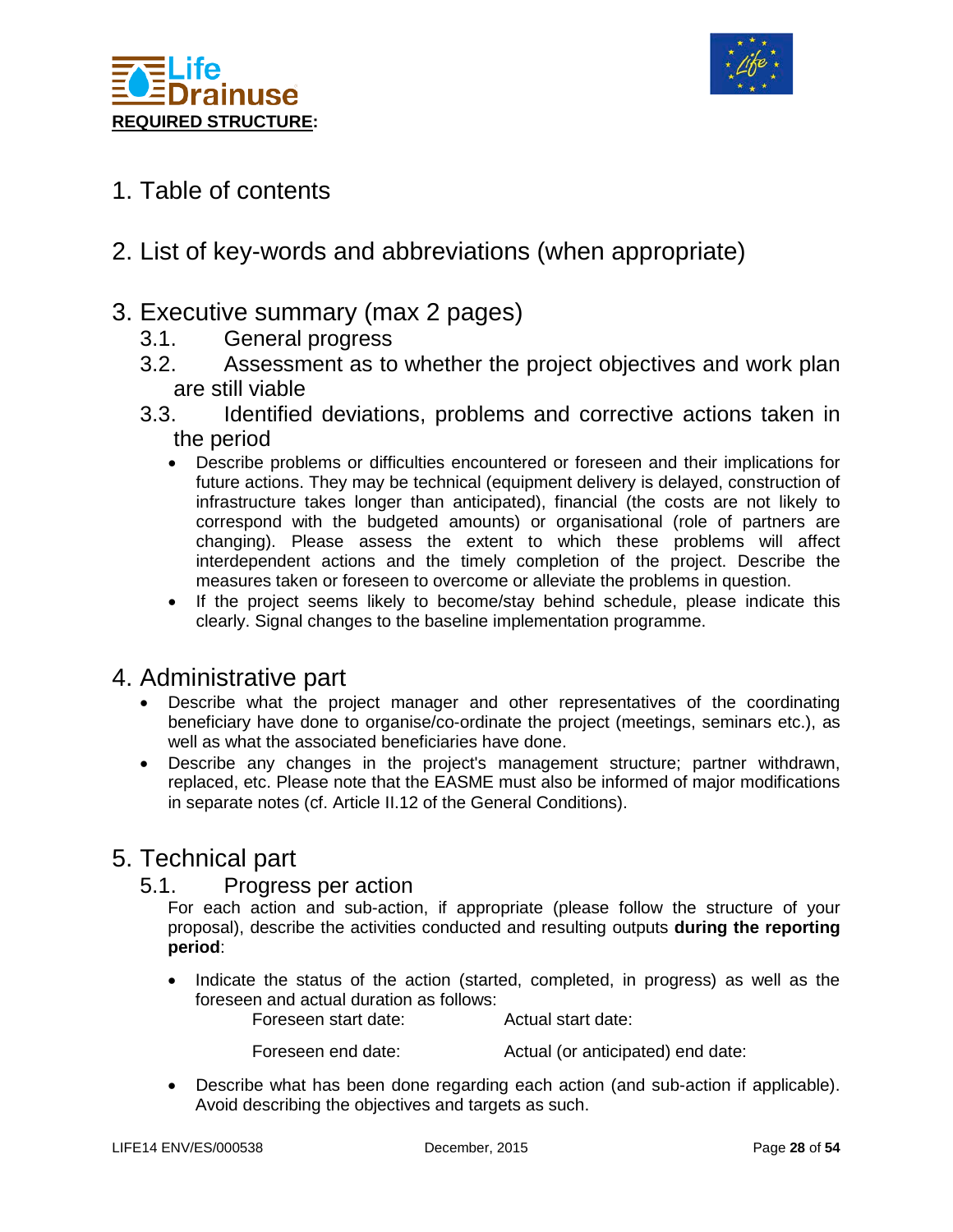



- Indicate what problems you have had, how you have solved them or plan to solve them, what delays (if any) you have and how this will (or will not) impact on the other actions of the project whose implementation depend on this action, and how you plan to catch up.
- Compare the progress made with the established time schedule. Indicate a timetable showing how you plan to continue this action during the next reporting period. Please provide a clear and comprehensive milestone table.
- For each of the objectives of the action, indicate whether you estimate you will achieve them. Where these objectives are quantitative, indicate the target, what you have achieved so far and what you think you will achieve by the end of the project.
- Attach completed due deliverables (with a clear reference in the text of the report).
- Please present the progress of the project using a Gantt-chart or similar.

#### 5.2. Envisaged progress until next report

- Briefly describe what will be done until the next report. Describe the development of different tasks or entities and envision the milestones to be achieved such as: all field work finished, infrastructure construction finished etc.
- Planned actions should also be indicated in the Gantt chart used to illustrate progress:

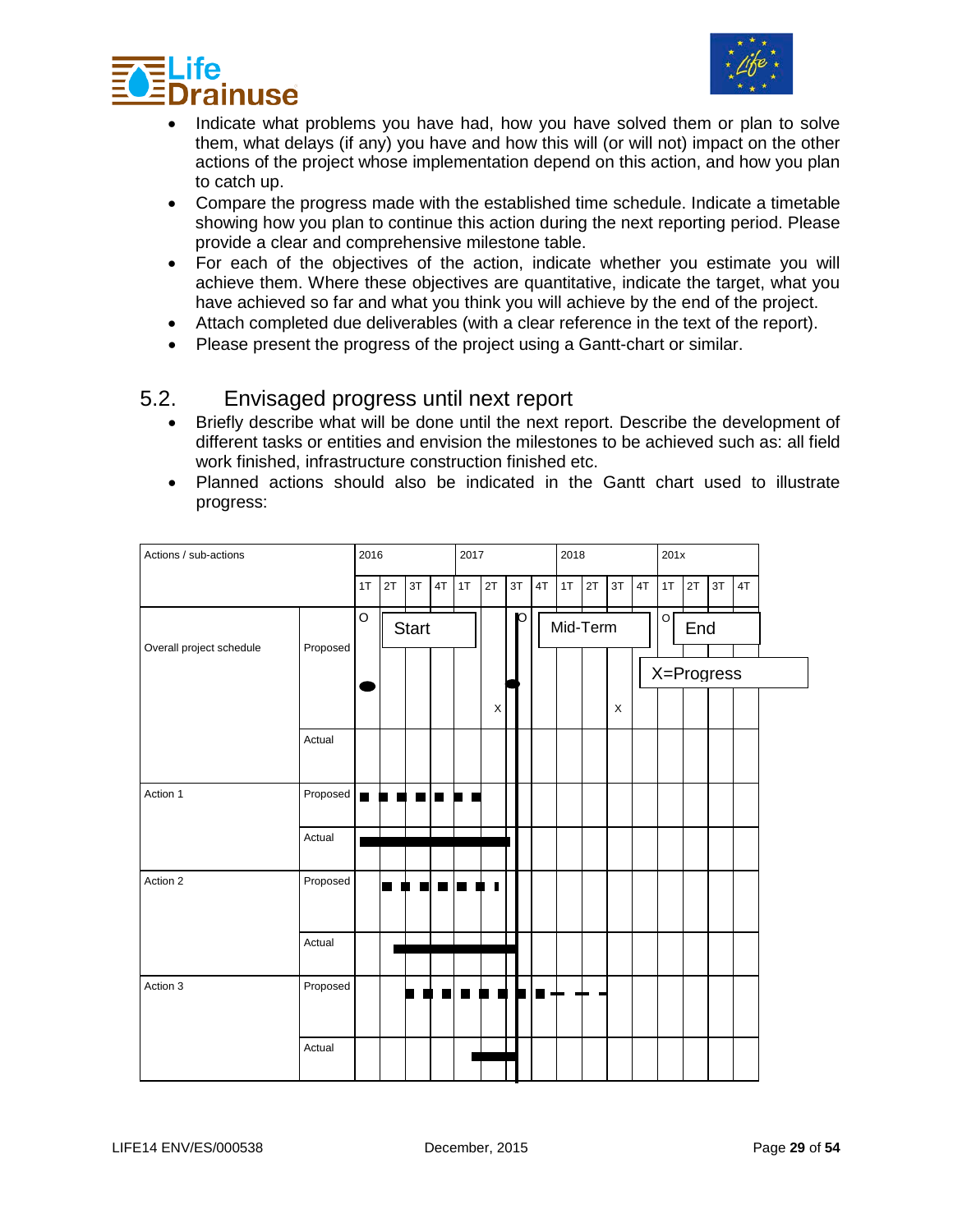



| Action x | Proposed |  |  | , , , , , , |  |  |  |  |  |  |
|----------|----------|--|--|-------------|--|--|--|--|--|--|
|          | Actual   |  |  |             |  |  |  |  |  |  |

#### 5.3. Impact

**Nature & Biodiversity:** Indicate as appropriate for each site of the project and overall, the impact of your project so far on the species/habitats targeted, and on the other/species/habitats present on the site(s). Describe the results of your replication efforts.

**Environment & Resource Efficiency:** Indicate as appropriate the impact of your project so far on the environmental issues tackled. Estimate what the impact of your project could be if other stakeholders applied your approach/technology. Describe the results of your replication efforts.

**Climate Action:** Indicate as appropriate the impact of your project so far on the climate change mitigation and climate change adaptation issues tackled. Estimate what the impact of your project could be if other stakeholders applied your approach/technology. Describe the results of your replication efforts.

**Environmental Governance & Information:** Indicate as appropriate the impact of your project so far on the main target audience and the environmental problem targeted. Please indicate whether this impact is in line with the expectations foreseen in the proposal.

*Note: It is clear that at the early stages of the project this section will not be well developed, but it is useful to see it progress.*

**Indirect impacts:** Indicate any indirect impacts of the project (e.g. local authorities near the project may have been inspired by the project to invest time/money or adopt the project's approach to the conservation/environmental issue in question).

**Table of indicators:** Assess the performance of the Project Specific Indicators and provide an updated table with a clear comparison between the achievements to date and the targets at the proposal stage.

**Policy implications:** Indicate any important achieved targets contributing to the implementation, design or take-up of regional, national or European legislation. Please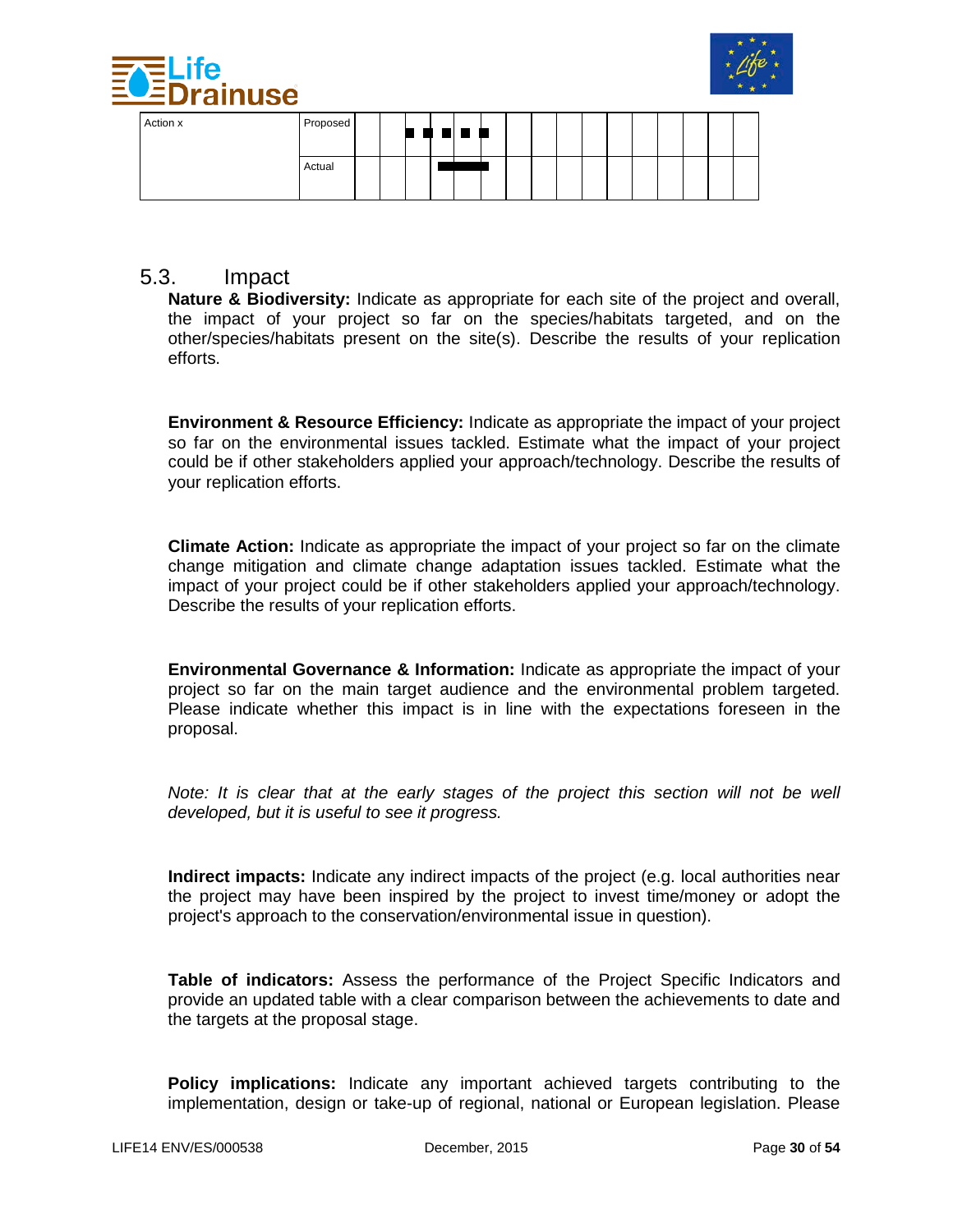



highlight any potential unintended impacts, bottlenecks or barriers to the implementation of your project due to regional, national or European legislation including recommended actions or action that took place to overcome these barriers.

### 5.4. Outside LIFE

Summarise the different actions taking place outside the framework of the LIFE project (i.e. not financed by LIFE) but that are complementary to the project and add to its impact (if applicable).

### 6. Financial part

6.1. Costs incurred (summary by cost category and relevant comments)

Fill in the following table concerning the incurred project costs:

| <b>Budget breakdown categories</b> | <b>Budgeted costs</b><br>in $\in$ | <b>Costs incurred</b><br>from the start<br>date to<br>dd/mm/yyyy in<br>€ | % of Budget** |
|------------------------------------|-----------------------------------|--------------------------------------------------------------------------|---------------|
| 1. Personnel                       |                                   |                                                                          |               |
| 2. Travel and subsistence          |                                   |                                                                          |               |
| 3. External assistance             |                                   |                                                                          |               |
| 4. Durable goods                   |                                   |                                                                          |               |
| <b>Infrastructure</b>              |                                   |                                                                          |               |
| <b>Equipment</b>                   |                                   |                                                                          |               |
| <b>Prototype</b>                   |                                   |                                                                          |               |
| 5. Land purchase / long-term lease |                                   |                                                                          |               |
| <b>6. Consumables</b>              |                                   |                                                                          |               |
| 7. Other Costs                     |                                   |                                                                          |               |
| 8. Overheads                       |                                   |                                                                          |               |
| <b>TOTAL</b>                       |                                   |                                                                          |               |

\*) If the EASME has officially approved a budget modification through an amendment, indicate the breakdown of the revised budget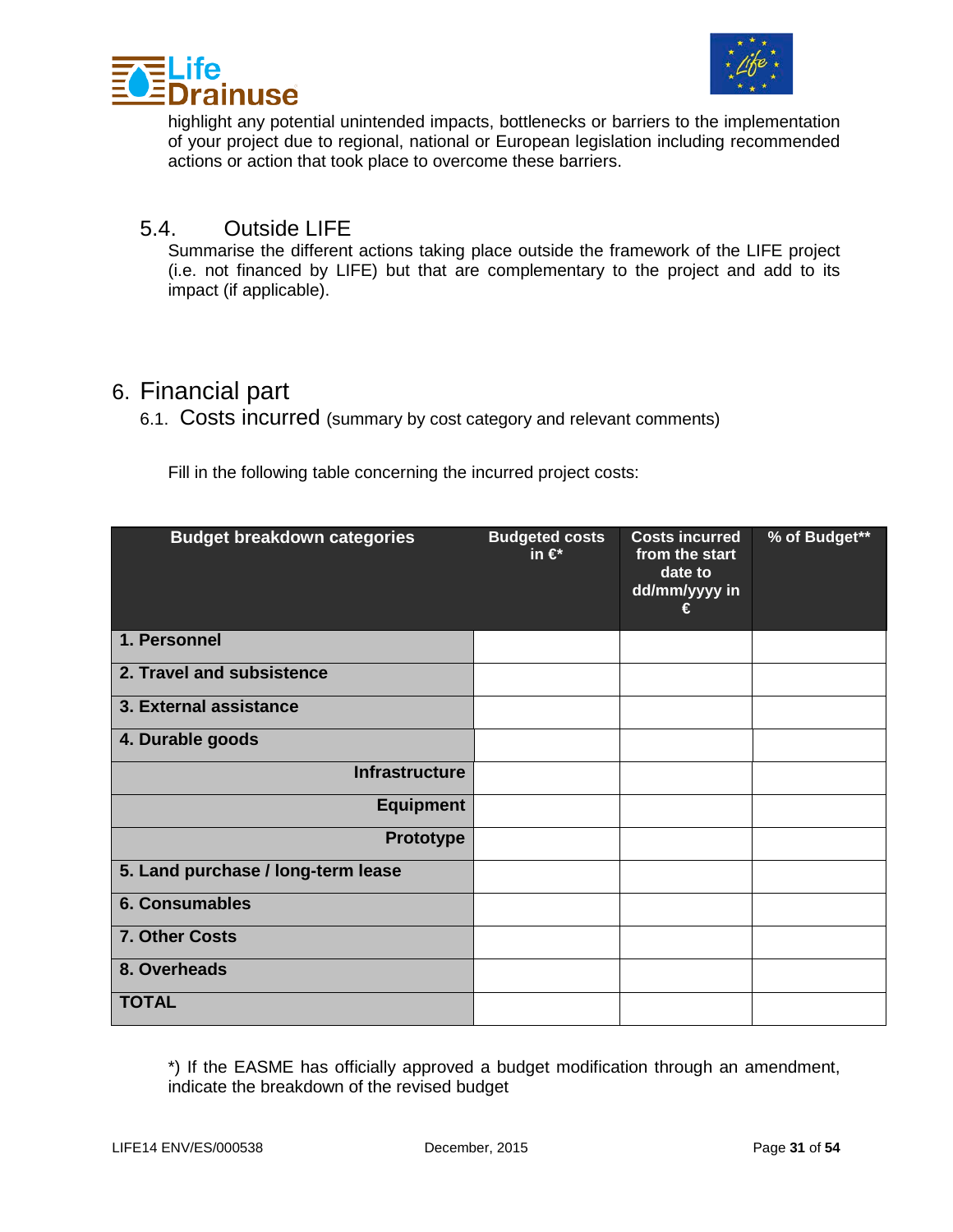



\*\*) Calculate the percentages by budget lines: e.g. what % of the budgeted personnel costs is incurred by dd/mm/yyyy

- Comment on the budget posts, particularly discrepancies (for example why 80% of one post is spent although the overall level is 30% of the budget spent) and indicate if any budget modification is expected.
- If before mid-term payment, indicate when at least 100% of the first pre-financing payment is expected to be absorbed.

Please fill in the following additional table (recommended). When compiling the information please refer to Form R2 of the proposal:

| <b>Action number and name</b> | <b>Budgeted</b><br><b>costs</b> | <b>Budgeted</b><br>hours | % of Budget<br>spent | % of hours<br>spent |
|-------------------------------|---------------------------------|--------------------------|----------------------|---------------------|
| <b>Action 1 "Name"</b>        |                                 |                          |                      |                     |
| <b>Action 2 "Name"</b>        |                                 |                          |                      |                     |
| <b>Action 3 "Name"</b>        |                                 |                          |                      |                     |
| <b>Action 4 "Name"</b>        |                                 |                          |                      |                     |
| <b>Action 5 "Name"</b>        |                                 |                          |                      |                     |
| <b>Action 6 "Name"</b>        |                                 |                          |                      |                     |
| <b>Action x "Name"</b>        |                                 |                          |                      |                     |
| <b>TOTAL</b>                  |                                 |                          |                      |                     |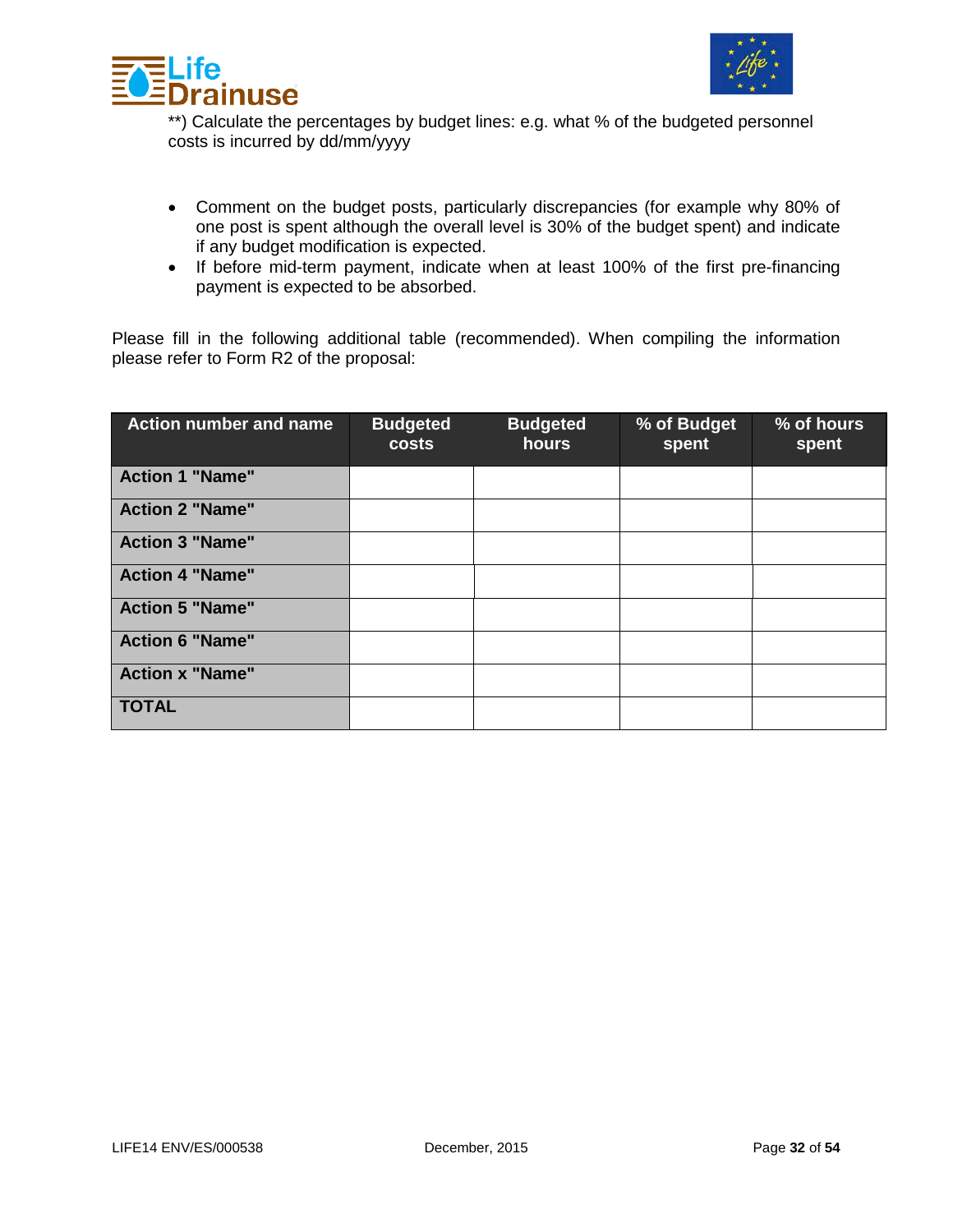



<span id="page-32-0"></span>**Appendix 2 – Mid Term / Final Report Template**



### LIFE Project Number **<LIFEyy XXX/XX/XXXXXX>**

### **Mid-term / Final Report Covering the project activities from dd/mm/yyyy[9](#page-32-1) to dd/mm/yyyy**

Reporting Date<sup>[10](#page-32-2)</sup> **<dd/mm/yyyy>**

### LIFE PROJECT NAME or Acronym

### **<Name of the project>**

Data Project

| <b>Project location:</b>                              |                                                                 |
|-------------------------------------------------------|-----------------------------------------------------------------|
| <b>Project start date:</b><br><dd mm="" yyyy=""></dd> |                                                                 |
| Project end date:                                     | <dd mm="" yyyy=""> Extension date: <dd mm="" yyyy=""></dd></dd> |
| <b>Total budget:</b><br>€                             |                                                                 |
| <b>EU</b> contribution:<br>€                          |                                                                 |
| (%) of eligible costs:                                |                                                                 |

| Data Beneficiary         |                                                                                   |  |  |  |  |
|--------------------------|-----------------------------------------------------------------------------------|--|--|--|--|
| <b>Name Beneficiary:</b> |                                                                                   |  |  |  |  |
| <b>Contact person:</b>   | <mr mrs="" ms=""> <first name=""> <last name=""></last></first></mr>              |  |  |  |  |
| Postal address:          | <street, city,="" code,="" member="" n°,="" postal="" state="" town=""></street,> |  |  |  |  |
| Telephone:               | xx-xx-xxxxxxx + direct n°                                                         |  |  |  |  |
| E-mail:                  |                                                                                   |  |  |  |  |
| <b>Project Website:</b>  |                                                                                   |  |  |  |  |

<span id="page-32-1"></span><sup>&</sup>lt;sup>9</sup> Project start date

<span id="page-32-2"></span><sup>&</sup>lt;sup>11</sup> Include the reporting date as foreseen in part C2 of Annex II of the Grant Agreement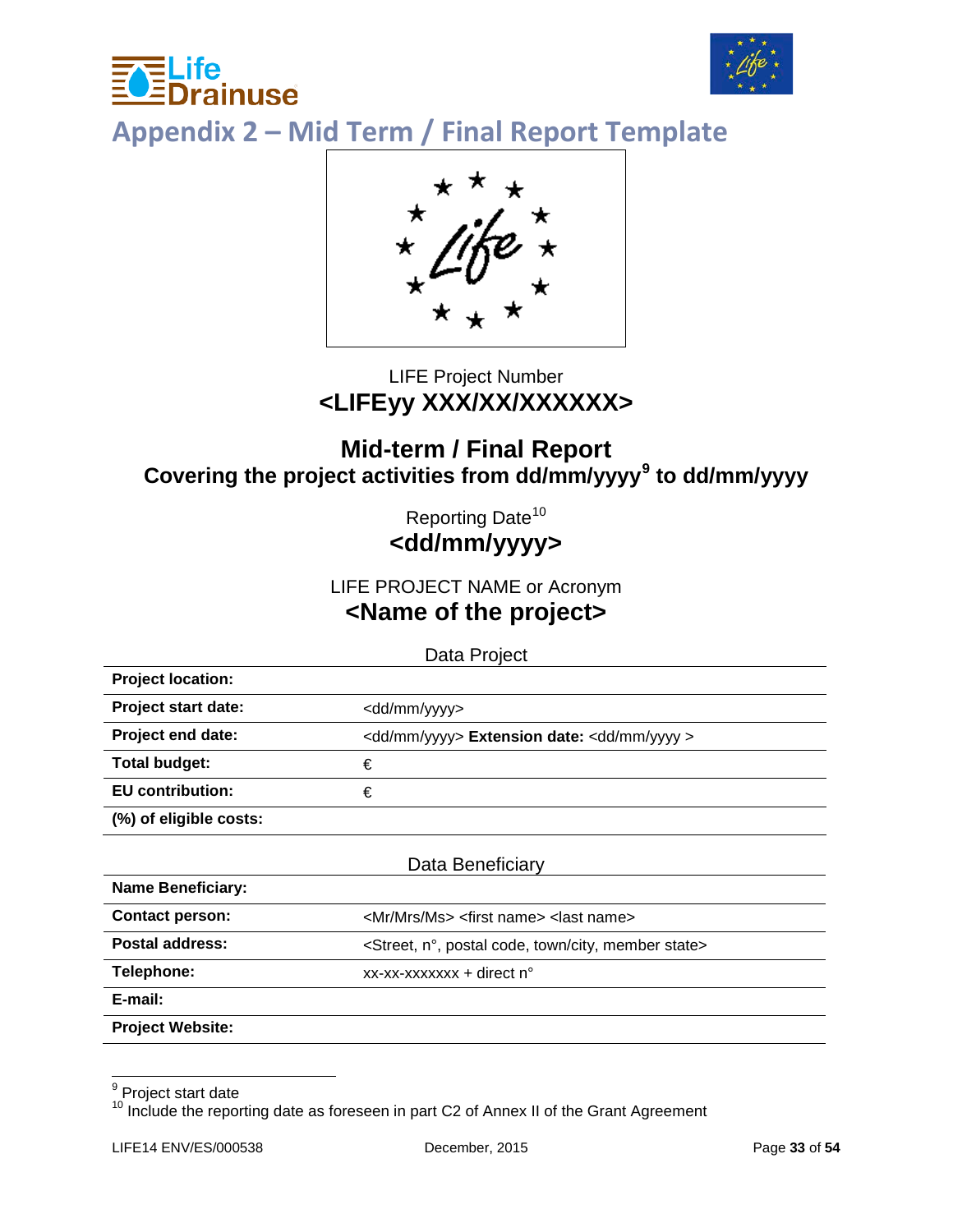

*Instructions:*



Reports must be submitted in **English**.

The Final Report must be submitted to the EASME no later than 3 months after the project end date.

Identical copies of the report shall be simultaneously forwarded to the EASME and to the external monitoring team designated by the EASME.

The **technical report** shall be provided in both paper and electronic versions.

The **deliverables** shall be provided in electronic version only; however, actual samples of publications (including brochures, posters, books, albums) and other dissemination materials / gadgets produced by the project shall be submitted. An index (in both paper and electronic form) shall be annexed to the report, listing all the deliverables provided electronically along with a short description of the content of each deliverable.

Regarding the **financial report**, printed signed originals of the payment request form, all cost statements (consolidated and individual beneficiaries' cost statements) and the beneficiary's certificate (if applicable), are required. A pdf version of these signed forms is also required. Financial documentation requested by the EASME (communication on the Mid-term prefinancing) must be provided with the Final report in digital format. However, any certificates, certified statements, including the auditor's certificate (if signed) must be provided as printed signed originals (at least in the package sent to the EASME) as well as in digital copy (pdf). The complete financial report shall also be provided in electronic format as an Excel file.

Refer to the additional instructions concerning deliverables and the financial report, at the end of this document.

Please refer to the General Conditions annexed to your grant agreement for the contractual requirements concerning a Mid-term/Final Report.

Both Mid-term and Final Reports shall report on progress from the project start-date.

### <span id="page-33-0"></span>**1. Table of contents**

### <span id="page-33-1"></span>**2. List of key-words and abbreviations**

### <span id="page-33-2"></span>**3. Executive Summary (maximum 2 pages)**

Briefly describe the project objectives, key deliverables and outputs.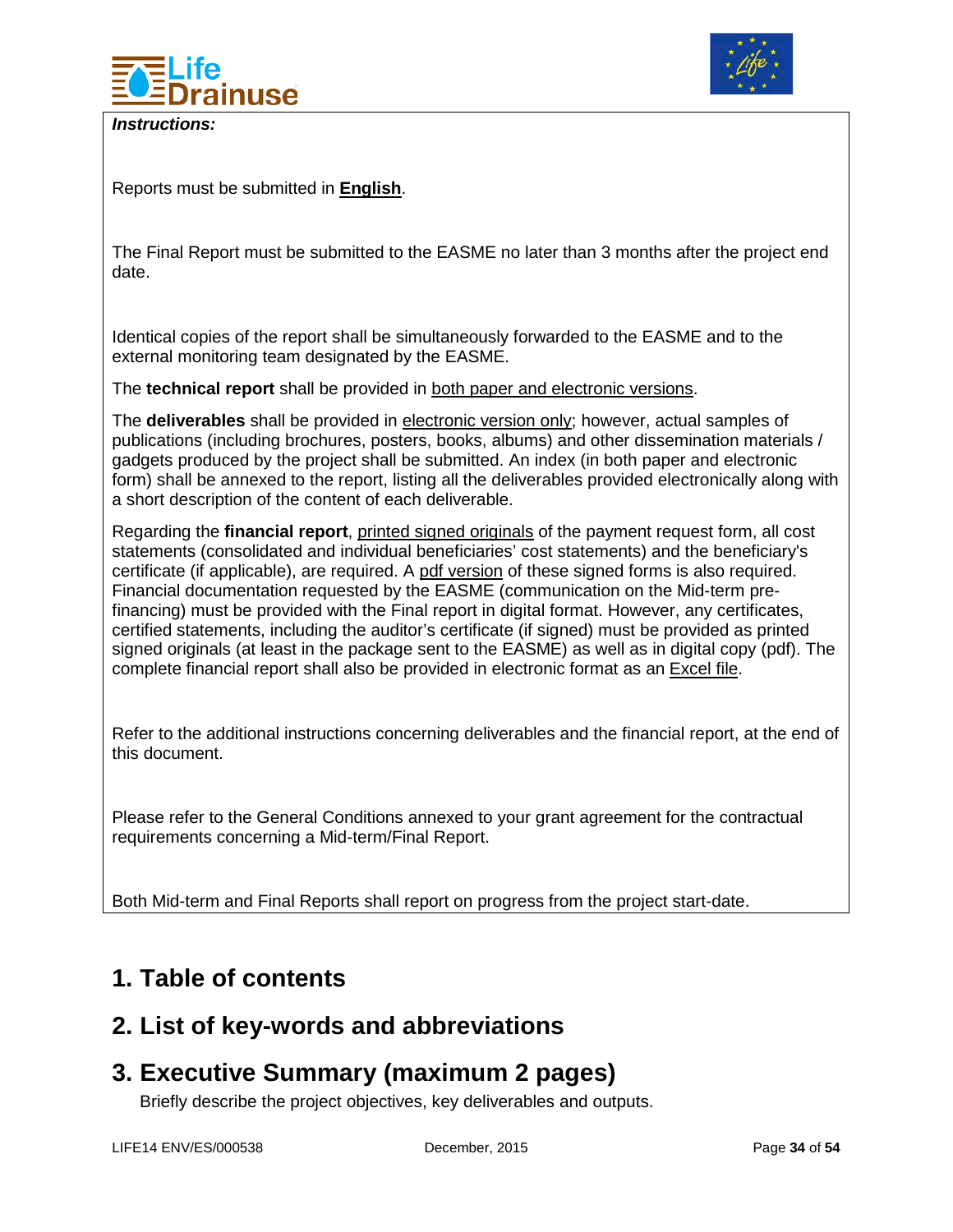



Compare in a few paragraphs the activities planned to the progress made. Summarise the achievements, deviations, important problems and difficulties met during the project implementation. This summary should be a stand-alone text.

### <span id="page-34-0"></span>**4. Introduction (maximum 2 pages)**

- − Description of background, problems and objectives (as foreseen in the proposal)
	- o For LIFE Nature & Biodiversity:
		- Overall and specific objectives
		- **Which sites are involved**
		- **Which habitat types and/or species are targeted**
		- Main conservation issues being targeted (including threats)
		- Socio-economic context
	- o For LIFE Environment & Resource Efficiency:
		- **Environmental problem/issue addressed**
		- Outline the hypothesis to be demonstrated / verified by the project
		- Description of the technical / methodological solution<br>Expected results and environmental benefits
		- Expected results and environmental benefits
	- o For LIFE Climate Action:
		- **EXECLIME Climate related problem/issue addressed**
		- Outline the solution to be demonstrated / verified by the project
		- Description of the technical / methodological solution
		- Expected results and climate action related benefits
	- o For LIFE Environmental Governance & Information:
		- **Environmental problem/issue addressed**
		- Outline the information/communication strategy implemented in function of the environmental problem addressed by the project
		- **Baseline situation**
		- **Stakeholders targeted**
		- Monitoring of the project impact<br>• Socio-economic context
		- Socio-economic context
- − Expected longer term results (as anticipated at the start of the project)
	- o LIFE Nature & Biodiversity: e.g. ha habitat to be protected, increase in population of species from xx to yy individuals, restoration / maintenance of a favourable conservation status for habitat(s) and / or species, replicability and transferability of proposed solution.
	- o LIFE Environment & Resource Efficiency: e.g. future contribution to the implementation, updating and development of European Union environmental policy and legislation, including the integration of the environment into other policies, replicability and transferability of demonstrated technology; market strategy and economic feasibility.
	- o LIFE Climate Action: e.g. future contribution to the implementation, updating and development of European Union climate action policy and legislation, including the integration into other policies; replicability and transferability of demonstrated technology; market strategy and economic feasibility.
	- o LIFE Environmental Governance & Information: e.g. continued effect of the strategy followed on key stakeholders; expected transfer of the methodology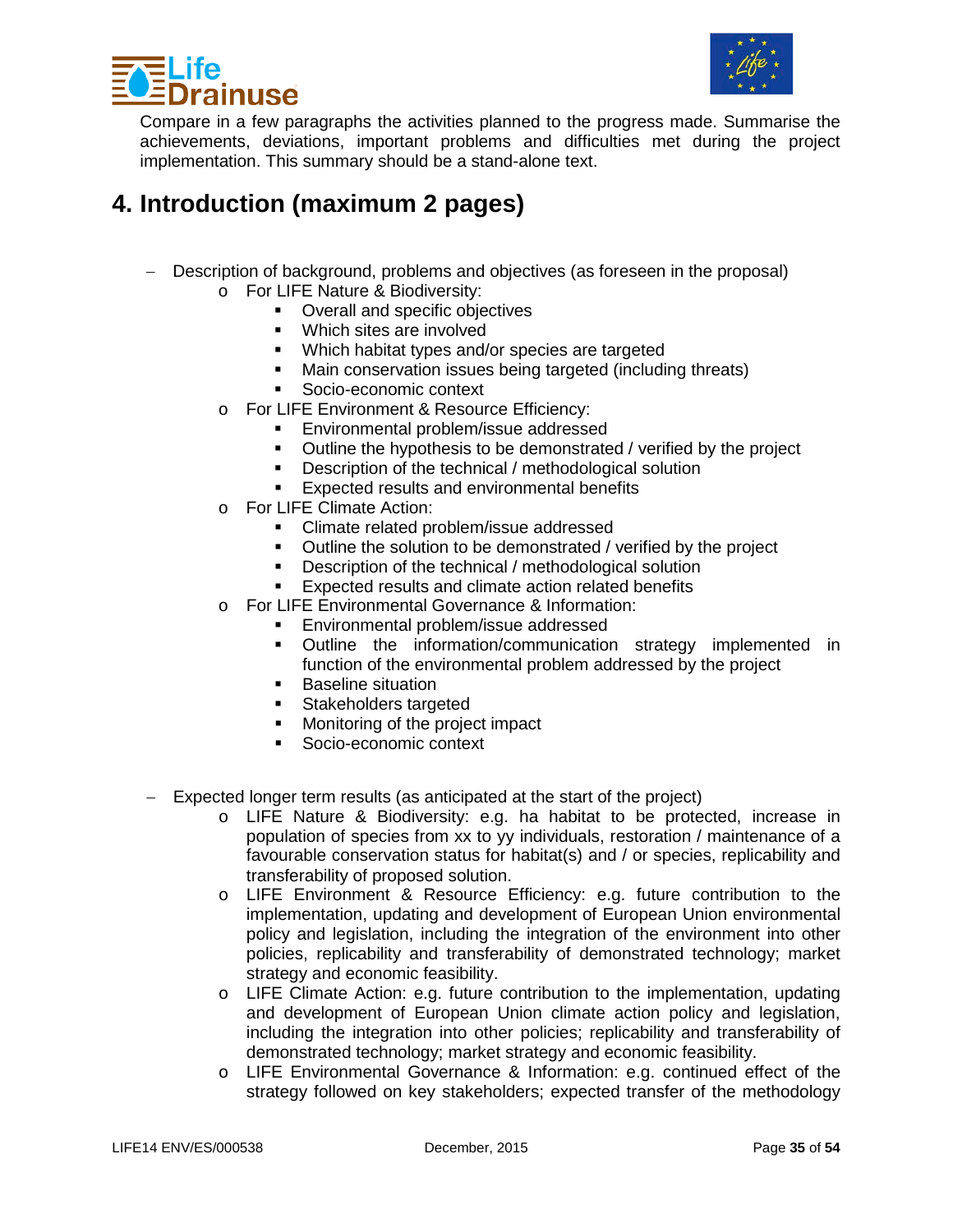



implemented to other countries or policy areas; future impact on European Union environmental policy and legislation.

### <span id="page-35-0"></span>**5. Administrative part (maximum 1 page)**

Please briefly describe the following issues:

- − The project management process, the working method, the problems encountered, the partnerships and their added value, including comments on any significant deviations from the work plan.
- − Communication with the EASME and Monitoring team.
- − The changes due to amendments to the Grant Agreement.

### <span id="page-35-1"></span>**6. Technical part (maximum 25 pages)**

6.1. Technical progress, per Action

Please describe **what and how** has been done regarding the different technical/substantial components of the project (such as research, fieldwork, construction, development of communication tools). Indicate what has been done regarding each action (sub-action if appropriate) but avoid describing the objectives and targets as such. The description of the work done has to be sufficient to allow a good understanding of the project without a need to refer to the deliverables. The technical details, however, should be given in the deliverables.

For each action (the description of which should start on a new page):

| o Please indicate:<br>Foreseen start date: | Actual start date:                |
|--------------------------------------------|-----------------------------------|
| Foreseen end date:                         | Actual (or anticipated) end date: |

- o Describe the activities undertaken and outputs achieved in quantifiable terms (also indicate by whom they were done).
- o Compare with planned output (including the foreseen action description, expected results, deliverables and milestones, indicators of progress) and time schedule. Please justify any deviations from the action start and end dates as well as the deliverables' and milestones' dates foreseen in the grant agreement, and discuss the impact on other actions.
- o Clearly report on the indicators used to test the performance of the action (if applicable). Please note that in this section you should report on the progress indicators defined for the project and not the Project Specific Indicators which you are required to address in section 6.4 (point 8), below.
- $\circ$  If relevant, clearly indicate how actions were modified, and any correspondence with the EASME approving the changes (in particular this is required if there has been a significant over-spending of the foreseen budget for the action).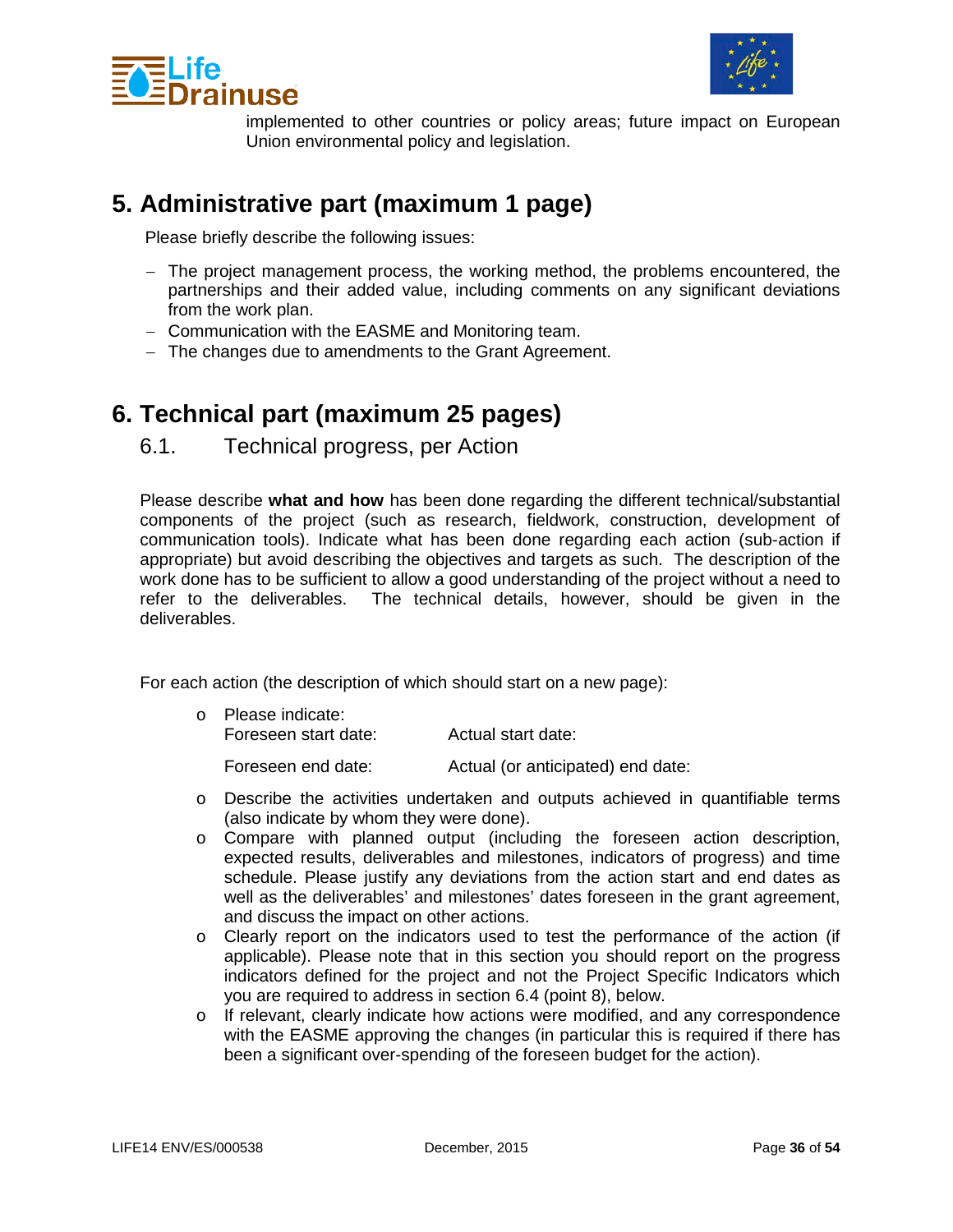



- o Clearly indicate major problems / drawbacks encountered, delays, including consequences for other actions (technical, legal, financial/economic, market, organisational or environment related problems).
- o Mention any complementary action outside LIFE.
- $\circ$  Outline the perspectives for continuing the action after the end of the project.
- o Include tables, photographs etc. to illustrate the actions, such as (for LIFE Nature & Biodiversity, as well as LIFE Climate Action) land purchase and non-recurring management activities.

For LIFE Nature & Biodiversity projects, and LIFE Climate Action projects where applicable, the progress description should, in addition, include the following:

- o Preparatory actions / management plan preparation
- o Land purchase including Land swaps (NB if relevant there are compulsory annexes)
- o Natura 2000 site designation (if relevant)
- o Recurring biotope management

For the dissemination actions, please also address the following:

- o Compare with the planned activity
- o Was the objective reached? What reactions and feedback were obtained?

### <span id="page-36-0"></span>**6.2. Main deviations, problems and corrective actions implemented**

Describe the problems or difficulties encountered in the project duration. These may be issues of a technical nature (equipment delivery delayed, construction of infrastructure took longer than anticipated), or financial (the costs did not correspond with the budgeted amounts) or organisational (change of partnership). Provide an assessment of the impact of these deviations on the outcomes of the project and describe the measures taken / to be taken to overcome or alleviate the problems in question.

If the project seems likely to become/stay behind schedule, please indicate this clearly. Signal any changes to the baseline implementation programme.

### <span id="page-36-1"></span>**6.3. Evaluation of Project Implementation**

Please evaluate the following aspects of the project:

- − Methodology applied: discuss the successes and failures of the methodology applied, the results of the actions conducted and the cost-efficiency of actions.
- − Compare the results achieved against the objectives and expected results foreseen in the proposal and described in section 4.1: clearly assess whether the objectives were met and describe the successes and lessons learned. This could be presented in a table, which compares through quantitative and qualitative information the actions implemented in the frame of the project with the objectives and expected results in the revised proposal: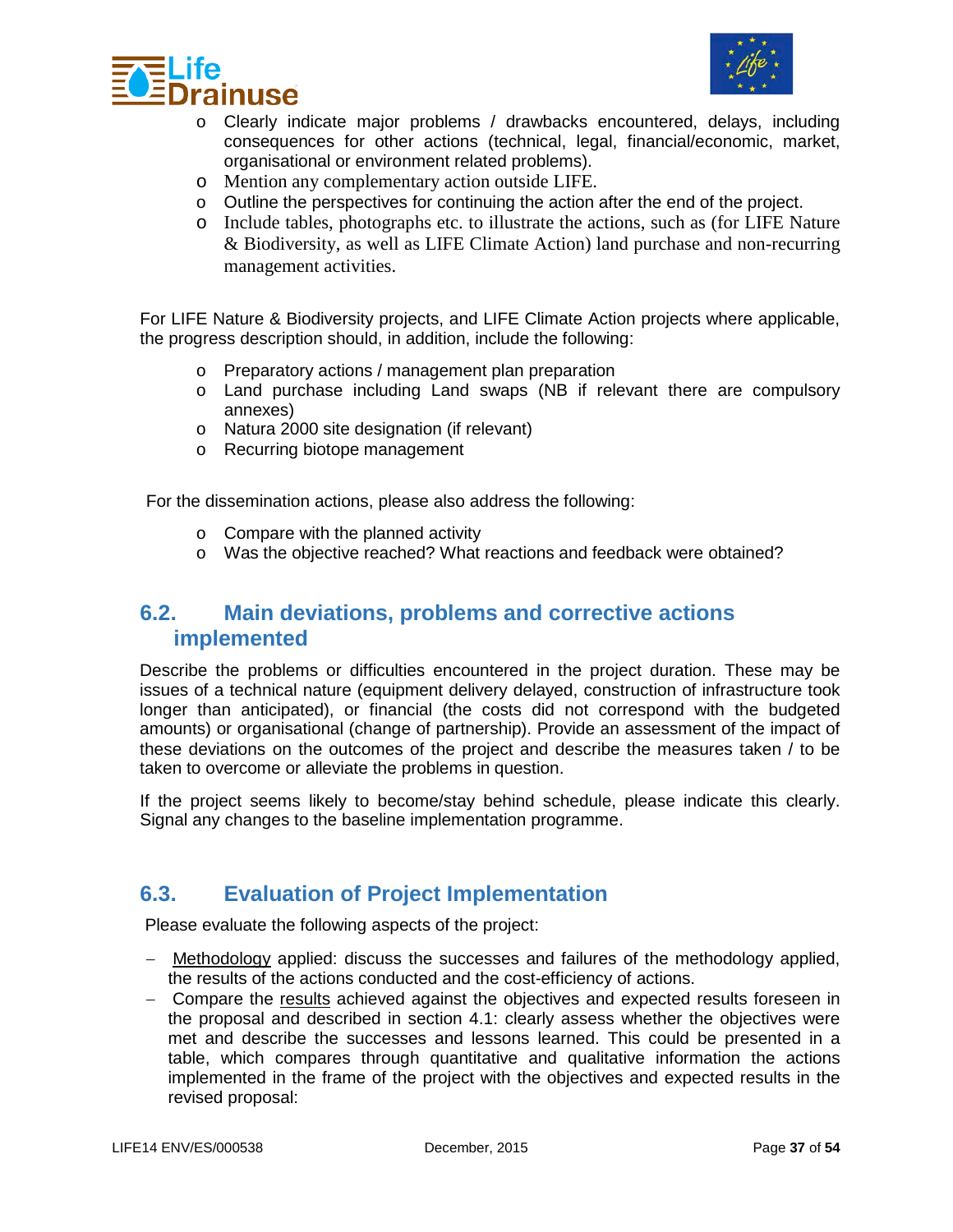



| Action | Foreseen in the   Achieved<br>revised proposal | Evaluation |
|--------|------------------------------------------------|------------|
|        | Objectives:                                    |            |
|        | Expected<br>results:                           |            |

- − Indicate which project results have been immediately visible and which results will only become apparent after a certain time period.
- − If relevant, clearly indicate how a project amendment led to the results achieved and what would have been different if the amendment had not been agreed upon.
- − Describe the results of the replication efforts.
- − Indicate the effectiveness of the dissemination activities and comment on any major drawbacks.
- − Policy impact
	- o Describe project achievements which supported legislation (regional, national, EU)
	- o Indicate the main barriers identified and the action(s) undertaken to overcome them
	- $\circ$  Describe any policy developments that resulted from your project activities
	- o Describe how the project delivered the results foreseen in the Grant Agreement form B3 "EU ADDED VALUE OF THE PROJECT AND ITS ACTIONS". In addition, if in the Grant Agreement Form B1, the project has been labelled as significantly climate related and/or biodiversity related, cover these elements as well.

### <span id="page-37-0"></span>**6.4. Analysis of benefits**

In this section please discuss the following and, where relevant, refer to the values of the Project Specific Indicators table (to be annexed to the report):

- 1. Environmental benefits
	- a. Direct / quantitative environmental benefits:
		- i. LIFE Nature & Biodiversity: e.g. conservation benefits for Natura 2000 (SCI/SPA) and species/habitat type(s) targeted. Highlight briefly issues that may have important policy implications on Natura 2000 also in relation to other EU policies if relevant (e.g. new management techniques and procedures, pump priming agri-environment, links with the water framework directive, etc.). Please also address incentive/pump priming effects (both in financial and policy terms).
		- ii. LIFE Environment & Resource Efficiency: e.g. reductions of emissions, energy or resource savings.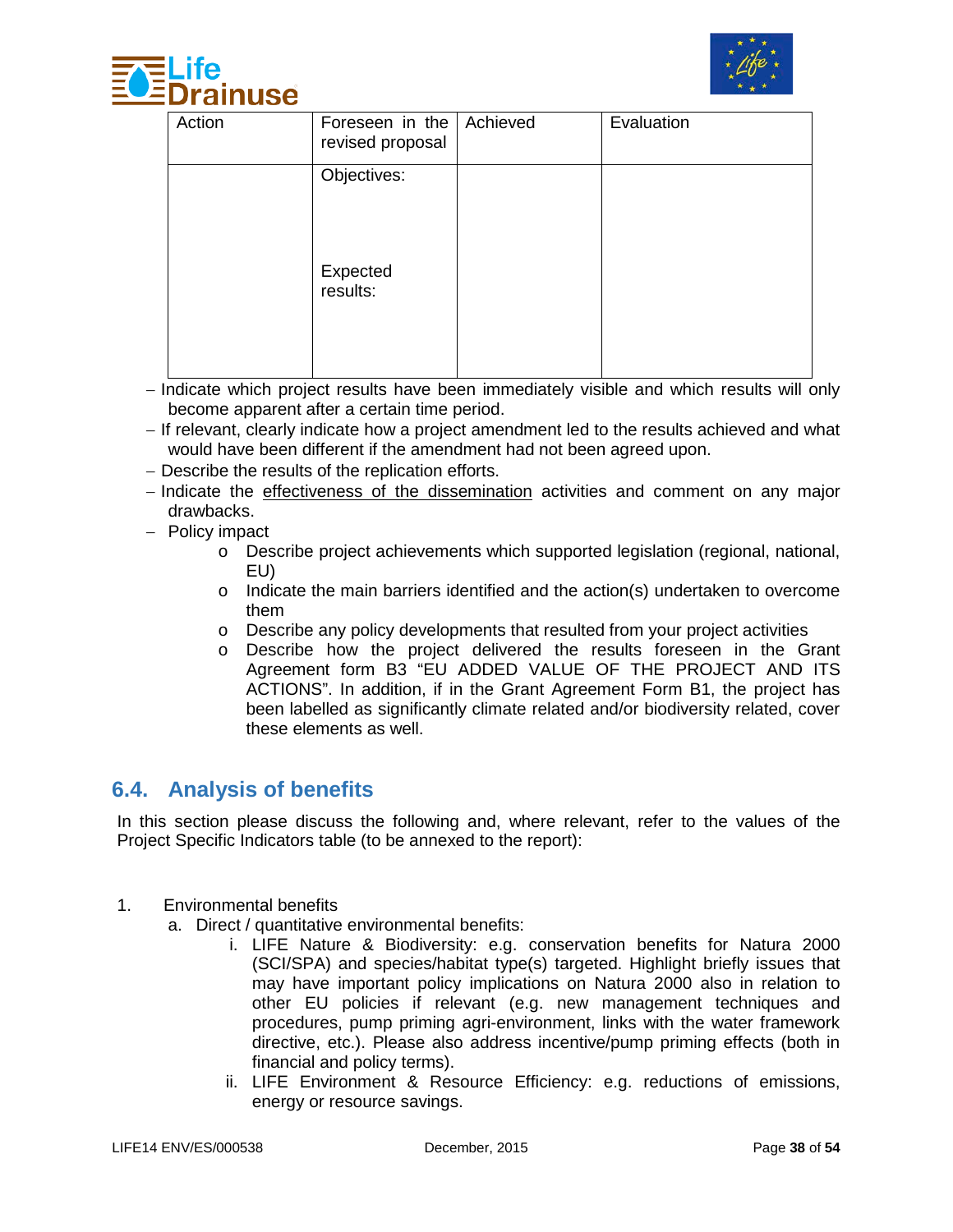



- iii. LIFE Climate Action: e.g. reduction of greenhouse gas emissions; increase of climate resilience; impact on related policies;
- iv. LIFE Environmental Governance & Information: e.g. reductions of the use of pesticides within a group of targeted stakeholders, measured changes of attitude of important stakeholders.
- b. Qualitative environmental benefits
	- i. LIFE Nature & Biodiversity: What is the outlook for the targeted habitat type and/or species? Have trends already been established? How do you plan to continue and to develop the actions that were initiated in the LIFE project in the years that follow the end of the project and how will the longer term management of the site(s) be assured? Did the project eliminate the threats defined in Form B2d of the Grant Agreement? What are the remaining/new threats? Details should be given regarding what actions should be carried out, when, by whom and using what source(s) of finance.
	- ii. LIFE Environment & Resource Efficiency: e.g. long term sustainable technology, from product to functional focus, from end-of-pipe to prevention; high visibility for environmental problems and/or solutions; spin-off effect in other environmental areas etc.
	- iii. LIFE Climate Action: e.g. long term sustainable technology; better planning; change of behaviour; spin-off effect in other environmental areas etc.
	- iv. LIFE Environmental Governance & Information: e.g. the continued effect of the strategy followed on key stakeholders, expected transfer of the methodology implemented to other countries or policy areas, future impact on EU environmental policy and legislation.
- 2. Economic benefits (e.g. cost savings and/or business opportunities with new technology etc., regional development, cost reductions or revenues in other sectors); state the number of full time equivalent (FTE) jobs created, showing a breakdown in qualified/nonqualified staff.
- 3. Social benefits (e.g. positive effects on employment, health, ethnic integration, equality and other socio-economic impact etc.).
- 4. Replicability, transferability, cooperation: Potential for technical and commercial application (transferability, economic feasibility - bankability, limiting factors, suitability for additional funding from other streams e.g. structural funds, EIB financial instruments, venture capitals, pension funds, responsible investors) including cost-effectiveness compared to other solutions, benefits for stakeholders, drivers and obstacles for transfer, market conditions, pressure from the public, potential degree of geographical dispersion, specific target group information, high project visibility (eye-catchers), potential for replication in same and other sectors at the local and EU levels, etc. State the project's likelihood of replication (high/low/zero), and if its replication is market-driven or policydependant. Specification of potential market/replication vehicles. Possibilities for complementarity with existing market players and/or other solutions/projects (bundling).
- 5. Best Practice lessons: briefly describe the best practice measures used and if any changes in the strategy employed could lead to possible adjustment of the best practices.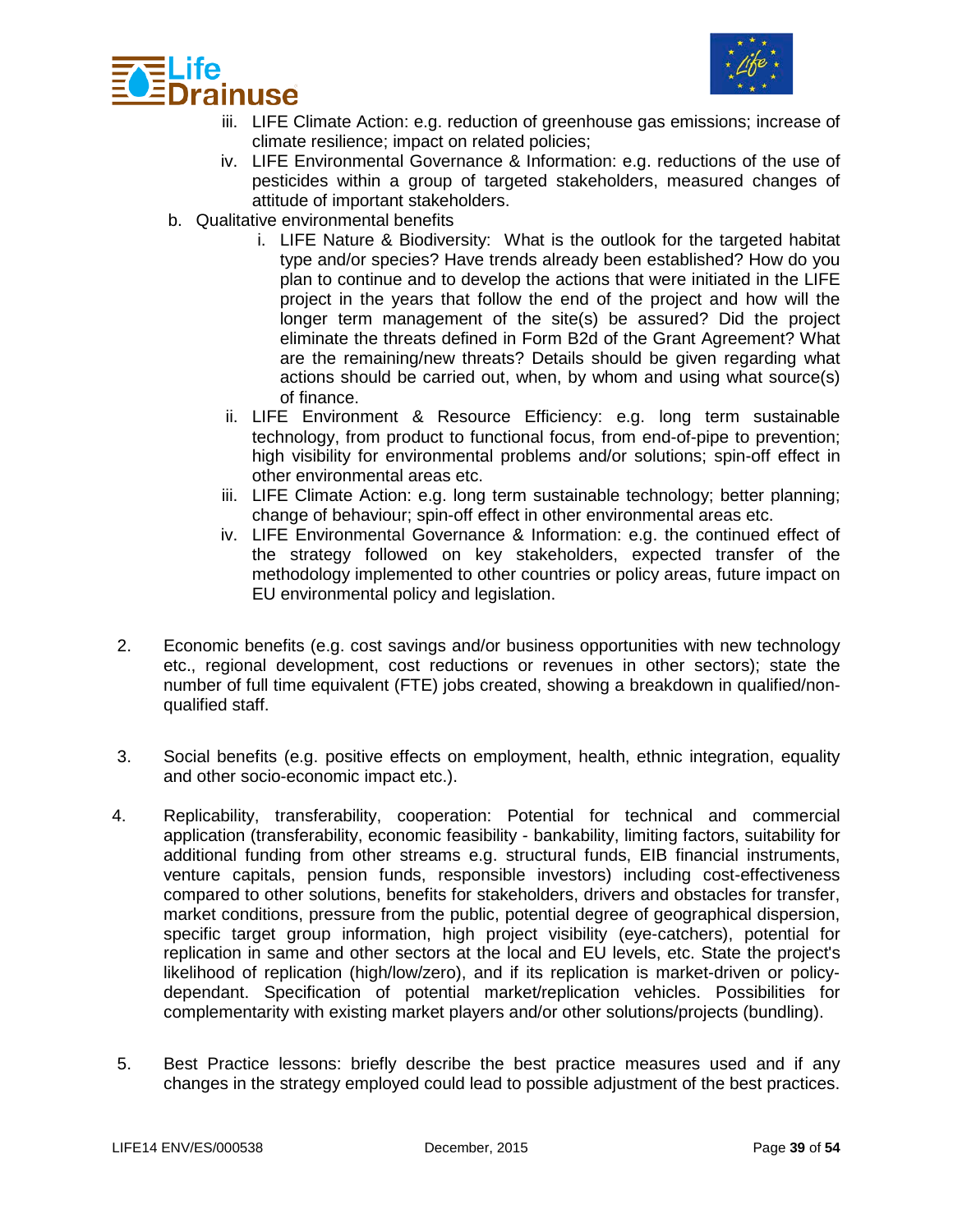



- 6. Innovation and demonstration value: Describe the level of innovation, demonstration value added by EU funding at the national and international levels (including technology, processes, methods & tools, nature management methods, models for stakeholder involvement, land stewardship models, organisational & co-operational aspects).
- 7. Policy implications: Indicate any important achieved targets contributing to the future implementation, design or take-up of regional, national or European legislation. Please highlight any potential unintended impacts, bottlenecks or barriers to the implementation of your project due to regional, national or European legislation including recommended actions further to actions already taken to overcome these barriers.

### <span id="page-39-0"></span>**7. Project Specific Indicators**

Assess the performance of the Project Specific Indicators. Please annex an updated table of the indicators to this report and make sure values reported are justified and consistent with the environmental, economic and social benefits reported in the preceding section. Please see the separate Guidelines for the compilation of the table of indicators. Please provide a comparison with the targets at the beginning of the project.

### <span id="page-39-1"></span>**8. Comments on the financial report**

The standard statement of expenditure (available in the 'toolkit' section on the LIFE website) must be used and presented in a separate document, as described below – see the guidelines on preparing the financial report and annexes, at the end of this template. This part of the technical report must include the following points:

- an overview of the costs incurred
- information about the accounting system and relevant issues from the partnership agreements
- allocation of costs per action

This information should include sufficient detail to establish a clear link between the technical activities on the one hand and costs declared in the financial forms on the other. Please note that – as set out in the General Conditions on the eligibility of costs – only costs that are necessary for and clearly linked to the activities carried out, are eligible. This section should justify and explain extraordinary cases, e.g. necessary costs not foreseen in the budget, persons changing status during the project from external consultants to employed staff (or vice versa), etc.

#### <span id="page-39-2"></span>**8.1. Summary of Costs Incurred**

Complete the following table to show the project costs incurred compared to the approved budget and comment on each of the cost categories focussing particularly on discrepancies compared to the allowed flexibility of the 20% limit (cf. Article II.22 of the General Conditions).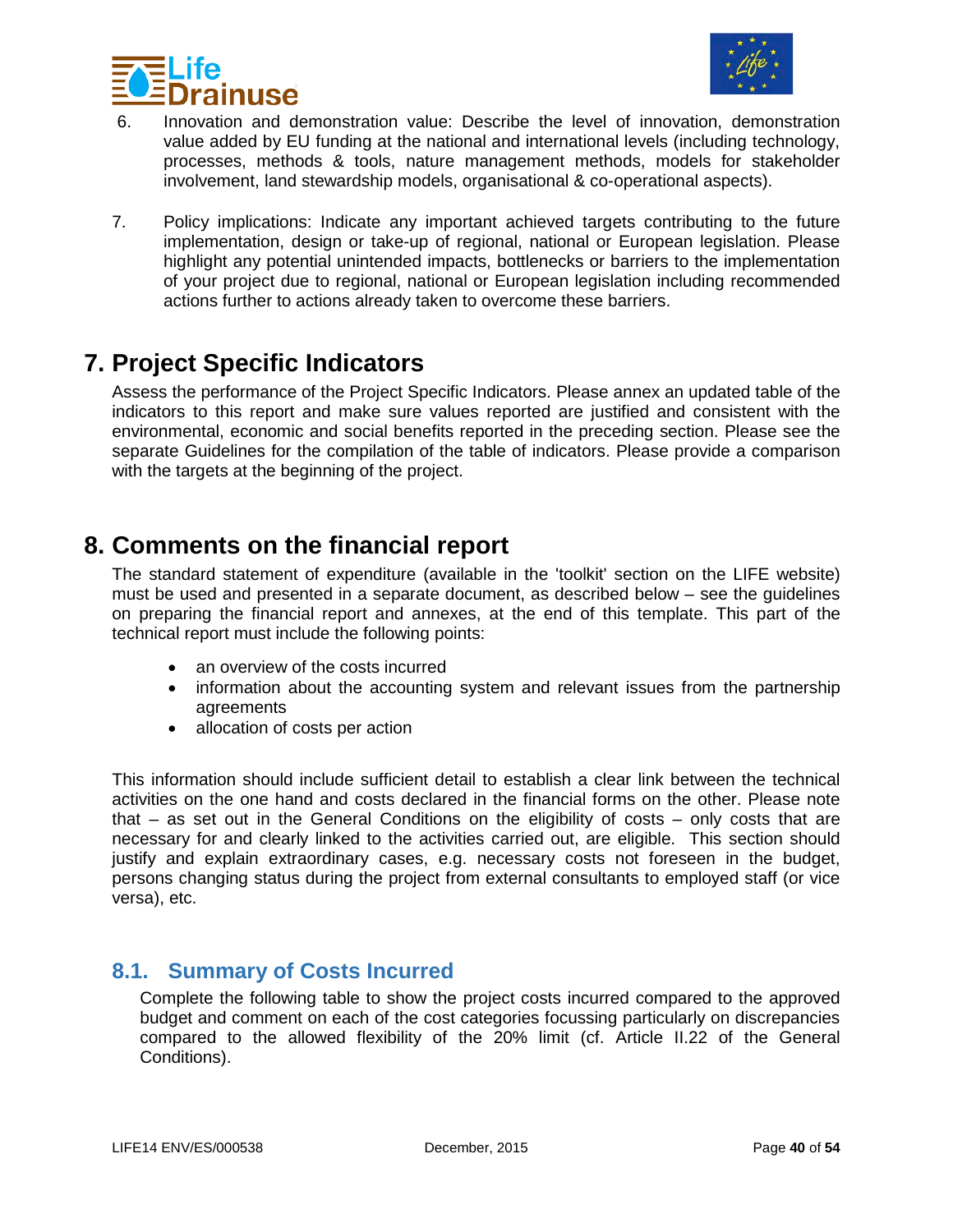



|                |                                                   | PROJECT COSTS INCURRED                           |                              |               |
|----------------|---------------------------------------------------|--------------------------------------------------|------------------------------|---------------|
|                |                                                   |                                                  | Costs incurred within        | $\sqrt{0***}$ |
|                | Cost category                                     | Budget according to the<br>grant agreement in €* | the reporting period in<br>€ |               |
| 1.             | Personnel                                         |                                                  |                              |               |
| 2.             | <b>Travel and</b><br>subsistence                  |                                                  |                              |               |
| 3.             | External assistance                               |                                                  |                              |               |
| 4.             | Durables goods:<br>total non-<br>depreciated cost |                                                  |                              |               |
|                | - Infrastructure sub-<br>tot.                     |                                                  |                              |               |
|                | - Equipment sub-tot.                              |                                                  |                              |               |
|                | - Prototype sub-tot.                              |                                                  |                              |               |
| 5.             | Consumables                                       |                                                  |                              |               |
| 6.             | Other costs                                       |                                                  |                              |               |
| 7 <sub>1</sub> | Overheads                                         |                                                  |                              |               |
|                | <b>TOTAL</b>                                      |                                                  |                              |               |

\*) If the EASME has officially approved a budget modification through an amendment, indicate the breakdown of the revised budget. Otherwise this should be the budget in the original grant agreement.

\*\*) Calculate the percentages by budget lines: e.g. the % of the budgeted personnel costs that were actually incurred

### <span id="page-40-0"></span>**8.2. Accounting system**

Include among other aspects:

- Brief presentation of the accounting system(s) employed and the code(s) identifying the project costs in the analytical accounting system
- Brief presentation of the procedure of approving costs
- Type of time recording system used, i.e. electronic or manually completed timesheets
- Brief presentation of the registration, submission and approval procedure/routines of the time registration system
- Brief explanation on how it is ensured that invoices contain a clear reference to the LIFE project showing how invoices are marked in order to show the link to the LIFE project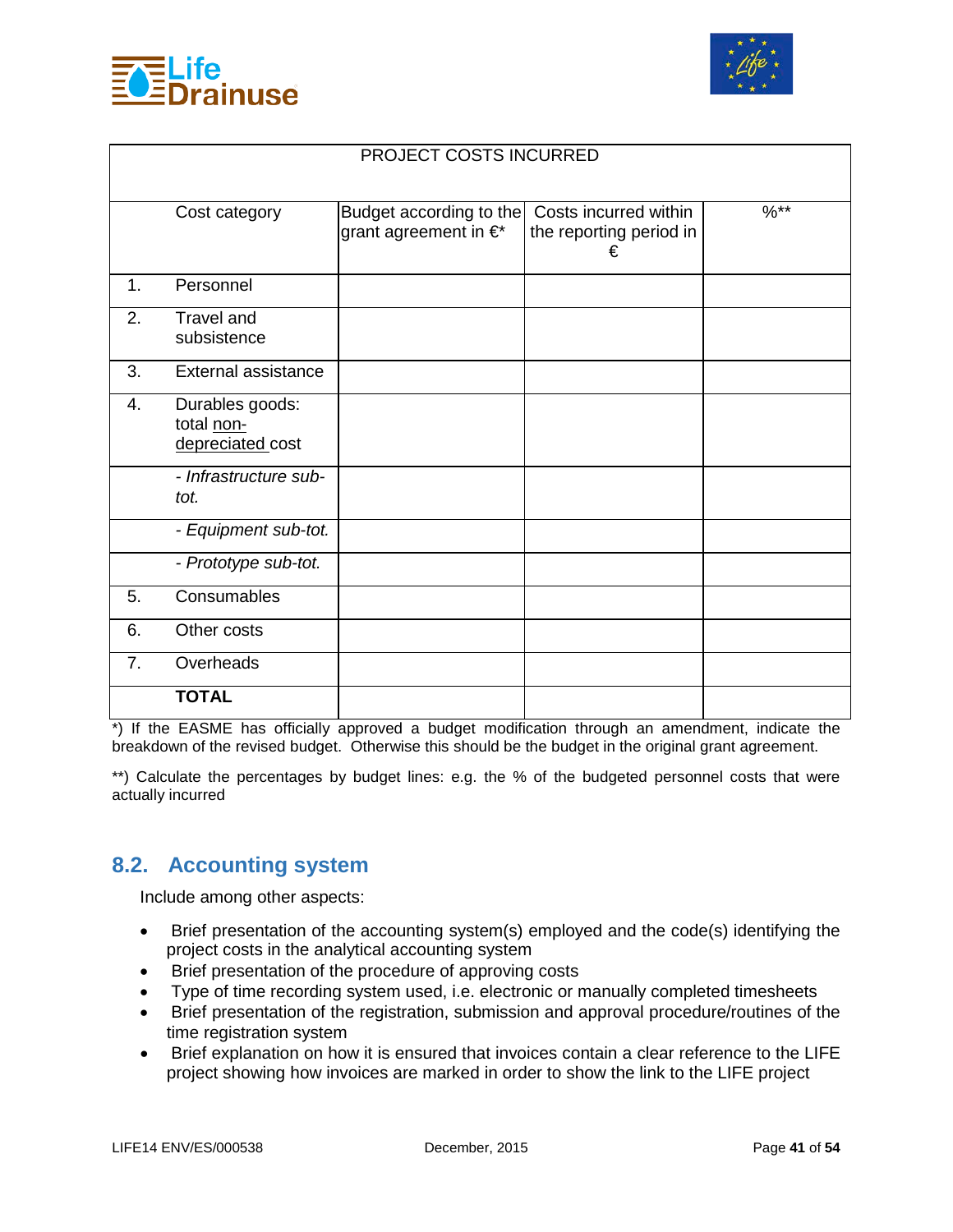



### <span id="page-41-0"></span>**8.3. Partnership arrangements (if relevant)**

Please briefly explain how financial transactions between the coordinating beneficiary and the associated beneficiaries have taken place. How is financial reporting implemented by each beneficiary and how is the consolidated cost statement prepared?

### <span id="page-41-1"></span>**8.4. Certificate on the financial statement**

In Accordance with Art. II.24.2, the official registration number, organisation, full name and address of the approved auditor or competent and independent public officer who are to establish the certificate for the payment of the balance, shall be included in the signed payment request. The auditor's report (to be included with the final financial report) must follow the format of the standard audit report form available on the LIFE website.

### <span id="page-41-2"></span>**8.5. Summary of costs per action**

This table (recommended) should present an allocation of the costs incurred per action. It should be presented in both paper and Excel format.

| <b>Action</b><br>no. | Short<br>name of<br>action | 1.<br>Personnel | 2.<br><b>Travel and</b><br>subsistence | 3.<br>External<br>assistance | 4.a<br>Infra-<br>structure | 4.b<br>Equip-<br>ment | $\mathbf{4}.\mathbf{c}$<br>Prototype | 5.<br>Purchase<br>or lease of<br>land | 6.<br>Consumables | 7.<br>Other<br>costs | <b>TOTAL</b> |
|----------------------|----------------------------|-----------------|----------------------------------------|------------------------------|----------------------------|-----------------------|--------------------------------------|---------------------------------------|-------------------|----------------------|--------------|
|                      |                            |                 |                                        |                              |                            |                       |                                      |                                       |                   |                      | $\mathbf 0$  |
|                      |                            |                 |                                        |                              |                            |                       |                                      |                                       |                   |                      | $\pmb{0}$    |
|                      |                            |                 |                                        |                              |                            |                       |                                      |                                       |                   |                      | $\mathbf 0$  |
|                      |                            |                 |                                        |                              |                            |                       |                                      |                                       |                   |                      | $\pmb{0}$    |
|                      |                            |                 |                                        |                              |                            |                       |                                      |                                       |                   |                      | $\mathbf 0$  |
|                      |                            |                 |                                        |                              |                            |                       |                                      |                                       |                   |                      | $\mathbf 0$  |
|                      |                            |                 |                                        |                              |                            |                       |                                      |                                       |                   |                      | $\mathbf 0$  |
|                      |                            |                 |                                        |                              |                            |                       |                                      |                                       |                   |                      | $\mathbf 0$  |
|                      |                            |                 |                                        |                              |                            |                       |                                      |                                       |                   |                      | $\mathbf 0$  |
|                      |                            |                 |                                        |                              |                            |                       |                                      |                                       |                   |                      | $\mathbf 0$  |
| Over-<br>heads       |                            |                 |                                        |                              |                            |                       |                                      |                                       |                   |                      |              |
|                      | <b>TOTAL</b>               | $\mathbf 0$     | $\mathbf 0$                            | $\mathbf 0$                  | $\pmb{\mathsf{o}}$         | $\pmb{0}$             | $\pmb{\mathsf{o}}$                   | $\mathbf 0$                           | $\mathbf 0$       | $\mathbf 0$          | $\mathbf 0$  |

Please comment on any major discrepancies between this table and the summary of costs per action (Form R2) set out in the grant agreement.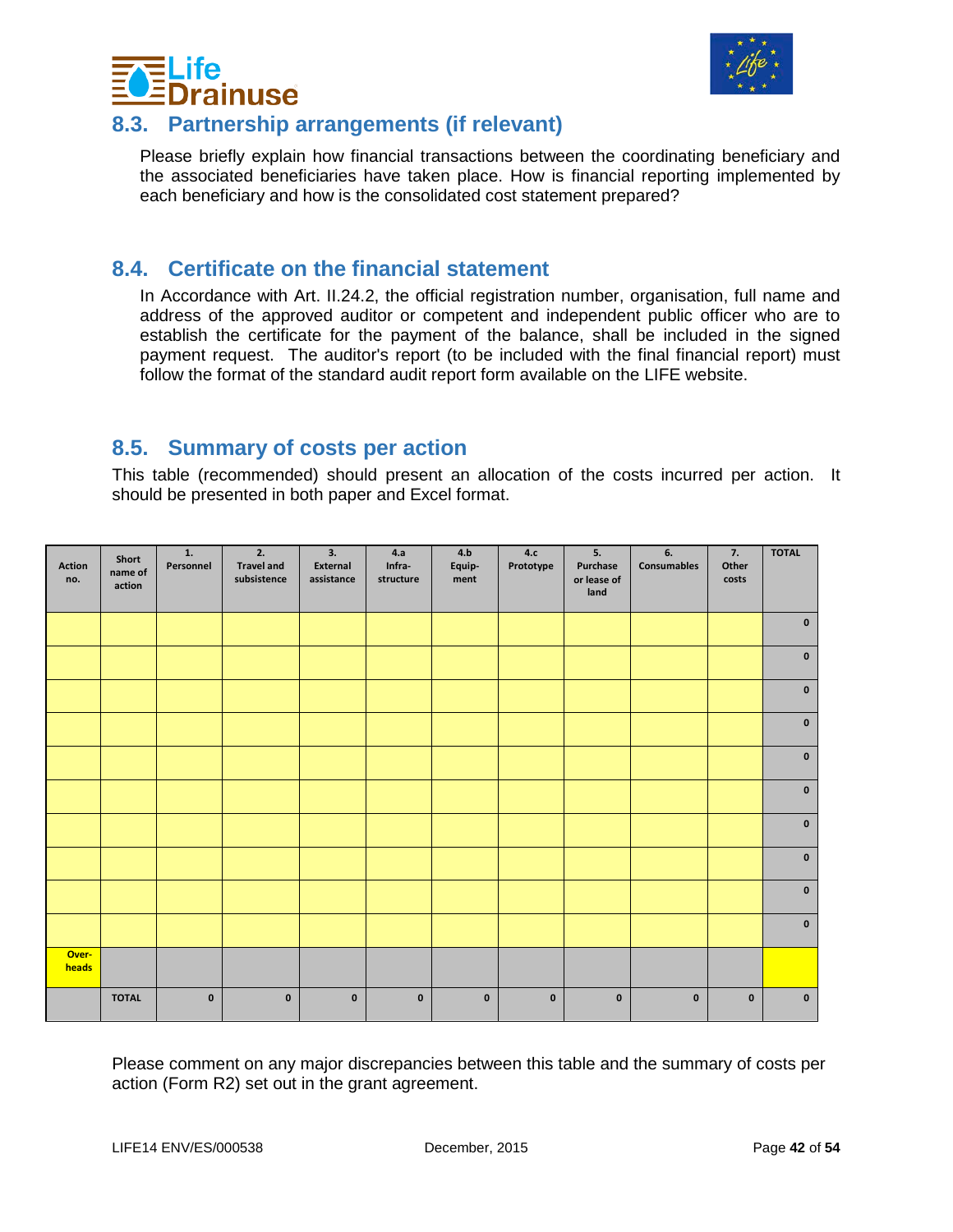



- 7. Envisaged progress until next report (this section should be included only for the Mid-term report)
	- Briefly describe what will be done until the next report. Describe the development of different tasks or entities and envision the milestones to be achieved such as: all field work finished, infrastructure construction finished etc.
	- Planned actions should also be indicated in the Gantt chart used to illustrate progress:

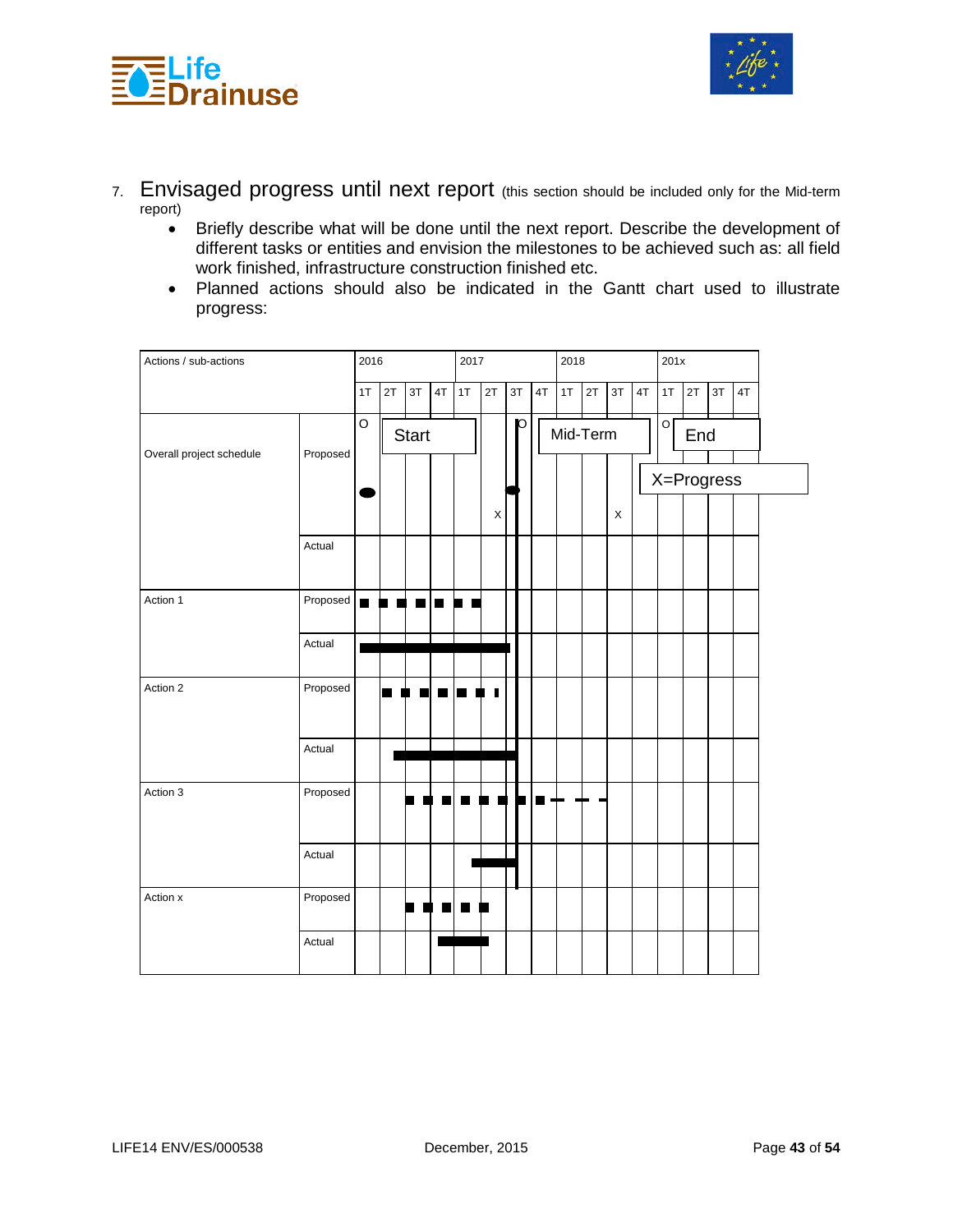



### <span id="page-43-0"></span>**Instructions / guidelines for the submission of deliverables**

\_\_\_\_\_\_\_\_\_\_\_\_\_\_\_\_\_\_\_\_\_\_\_\_\_\_\_\_\_\_\_\_\_\_\_\_\_\_\_\_\_\_\_\_\_\_\_\_\_\_\_\_\_\_\_\_\_\_\_\_\_\_\_\_

- − Please make a reference to the deliverables in the report text. In case the deliverables are presented in a national language other than English, please include a summary in English, in the deliverable, outlining the purpose, outcomes, results and conclusions.
- − All the deliverables due in the reporting period shall be provided in electronic form only (including those transmitted electronically with previous reports). However, actual samples of publications (including brochures, posters, books, albums) and other dissemination materials / gadgets produced by the project shall be submitted, unless already provided with a previous report; in this case reference should be made in the technical report to a previous submission (e.g. brochures xyz were submitted with the report submitted on (date)). An index (in both paper and electronic form) shall be annexed to the report, listing all the deliverables provided electronically along with a short description of the content of each deliverable.
- − Please provide a table in annex listing the deliverables and milestones foreseen for the reporting period, indicating the actual date of completion / accomplishment and the date foreseen in the revised proposal.
- − You may annex any other document **only if** particularly useful to assess the success of the project but which is not part of the planned deliverables.
- Please note that For LIFE Nature & Biodiversity and LIFE Climate Action with land purchase you need to submit copies of the land register, including a "conservation clause" (in exceptional cases the purchase / lease acts can be accepted) as this is a prerequisite for the costs to be considered eligible. All land sections purchased or leased must be shown on a map, which also provides the boundaries of the project area and the Natura2000 site boundaries.
- − Please be aware that the Layman's report and the After-LIFE Plan are **compulsory** deliverables and must be submitted with the Final report only:

#### <span id="page-43-1"></span>**Layman's report**

Purpose: The layman's report is a document aimed at a broader target group and serves to inform decision-makers and non-technical parties on the objectives of the project and the results achieved. The layman's report will be distributed widely and will be available on the LIFE website via the project database. It is therefore **compulsory** for all projects.

Form: This document is an entirely self-standing document, often in the form of a leaflet or similar. It should be provided in English and/or French and in the language(s) of the beneficiaries, both on paper and in digital form (preferably MS Word and/or PDF format).

Content: The length of the layman's report should normally be 5-10 pages, including supporting graphs, photographs etc. Since the target group is the general public, the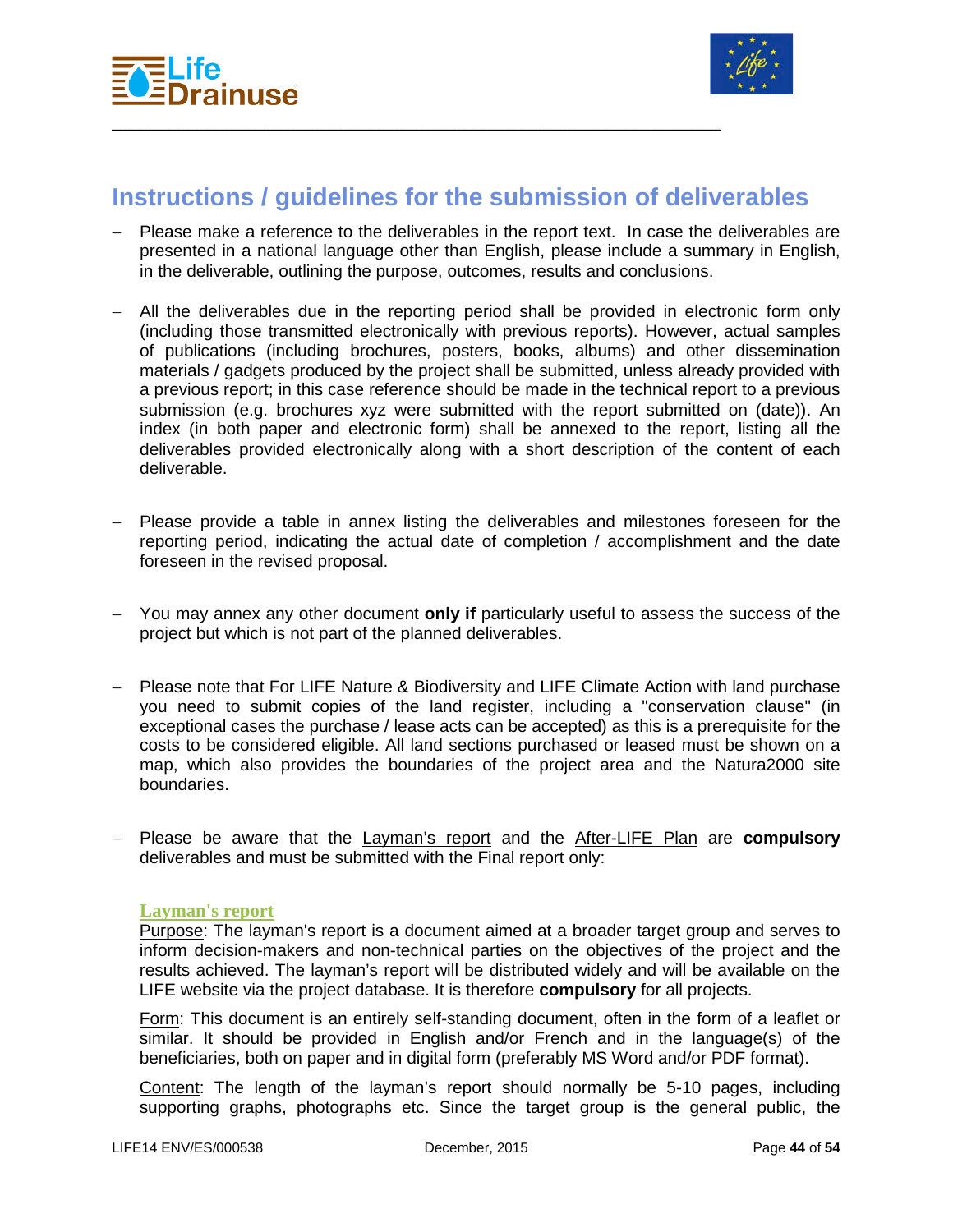



technical details should not be excessive. However, it is normally advantageous to include some quantitative results to illustrate the impact of the techniques/methods demonstrated by the project. It should include the following points (adapted to the target group):

- Summary of project scope and objectives;
- Description of the techniques/methodology implemented and the results achieved;
- Assessment of the benefit and impact
	- o LIFE Nature & Biodiversity: conservation benefits for the Natura 2000 (SCI/SPA) and species/habitat type targeted. Highlight briefly issues that may have important policy implications;
	- o LIFE Environment & Resource Efficiency: environmental impact of the project, describing the environmental benefits (illustrated with quantified information);
	- o LIFE Climate Action: climate mitigation and adaptation impacts of the project;
	- o LIFE Environmental Governance & Information: impact on the environmental problem, describing the change in awareness and/or approach.
- Cost-benefit discussion on the results (economic and environmental benefits);
- Transferability of project results;
- Map indicating where the project takes place: NB please ensure that the project site is illustrated in a way that allows a broader public to know where in Europe and in the Member State the project is implemented.

#### <span id="page-44-0"></span>After-LIFE plan – for LIFE Nature & Biodiversity, LIFE Environment & Resource Efficiency, LIFE Environmental Governance & Information and LIFE Climate Action projects

This compulsory plan (suggested length: 5 pages) shall be presented in electronic and in paper form. It shall set out how the beneficiary and partners plan to continue applying, disseminating and communicating the results of the project after its end, and in particular how they plan both to continue applying the results themselves and to facilitate / encourage / ensure their wider application by others; it shall be delivered in English and also in the language(s) of the beneficiaries.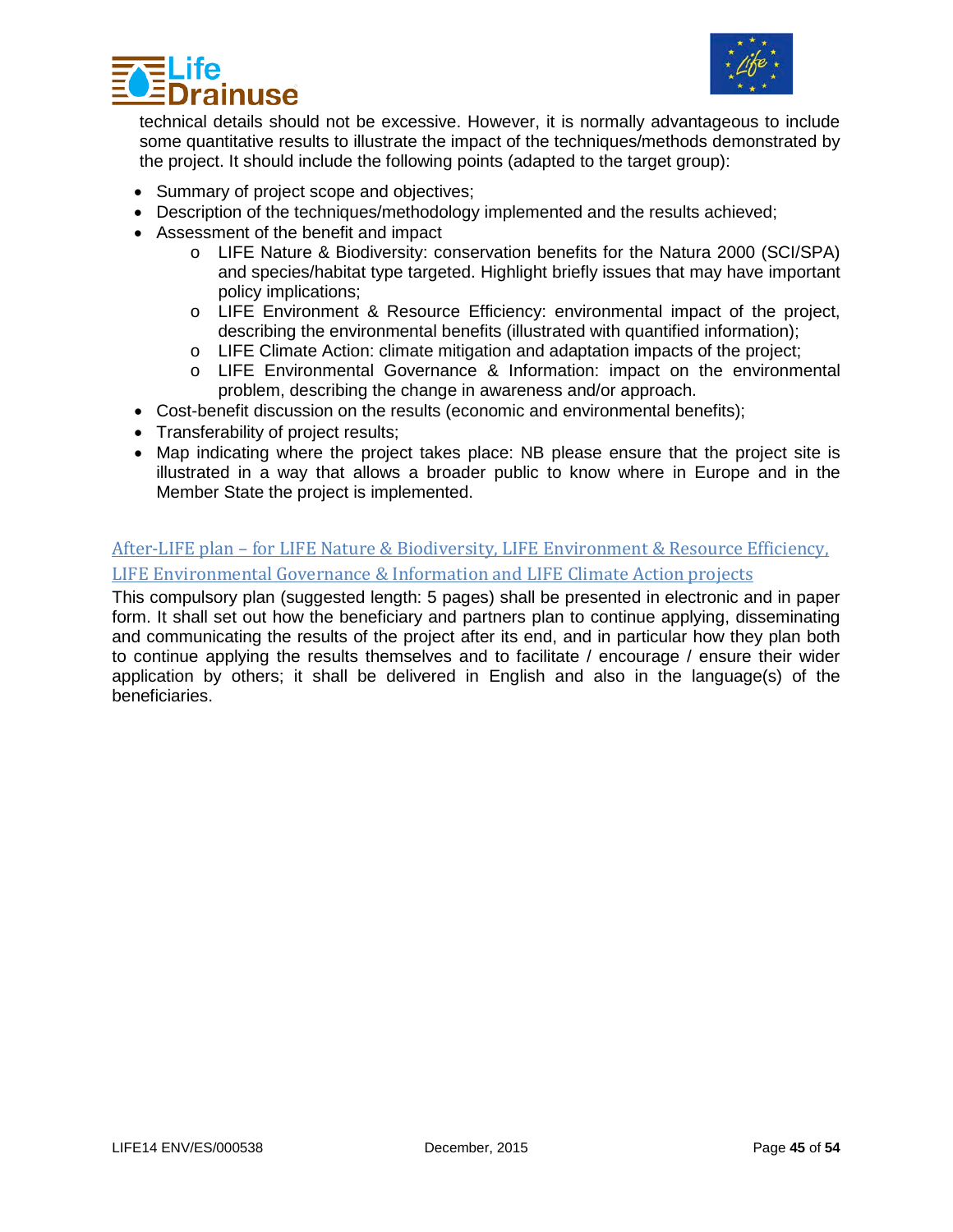



### Instructions / guidelines for the submission of the financial report and annexes

\_\_\_\_\_\_\_\_\_\_\_\_\_\_\_\_\_\_\_\_\_\_\_\_\_\_\_\_\_\_\_\_\_\_\_\_\_\_\_\_\_\_\_\_\_\_\_\_\_\_\_\_\_\_\_\_\_\_\_\_\_\_\_\_\_

- "Standard Payment Request" signed original must be submitted by the Coordinating Beneficiary.
- For LIFE Nature & Biodiversity projects, signed originals of the "Beneficiary's Certificate for Nature and Biodiversity Projects" must be submitted to justify costs claimed for durable goods.\*
- "Consolidated Cost Statement for the Project" signed original must be submitted.
- "Financial Statement of the Individual Beneficiary" –signed original must be submitted. In case Affiliates of a Beneficiary participate in the implementation of the project (see Art. I.7 of the grant agreement), then each Affiliate will also submit a signed original Financial Statement and the Individual Beneficiary will introduce in its Financial Statement in each category of costs the consolidated amount spent per Affiliate for this category. The financial statement includes the individual transactions which are specified in the following forms (which do not necessarily have to be printed, but can be submitted in electronic media, e.g. CD ROM, USB key)
	- o Personnel costs
	- o Travel and subsistence costs
	- o External assistance
	- o Infrastructure
	- o Equipment
	- o Prototype
	- o Land purchase
	- o Lease of land
	- o Consumables
	- o Other costs
	- o Overheads
	- o Funding from other sources, divided in "Contribution of the associated beneficiary", "Other sources of funding" and "Direct income"
- Besides the mandatory 3 highest invoices per cost category, supporting documents, and further information or clarifications, requested in previous letters from the EASME (e.g. in the letter announcing the second pre-financing payment, in the feed-back letter following project visits, etc.), and not already submitted.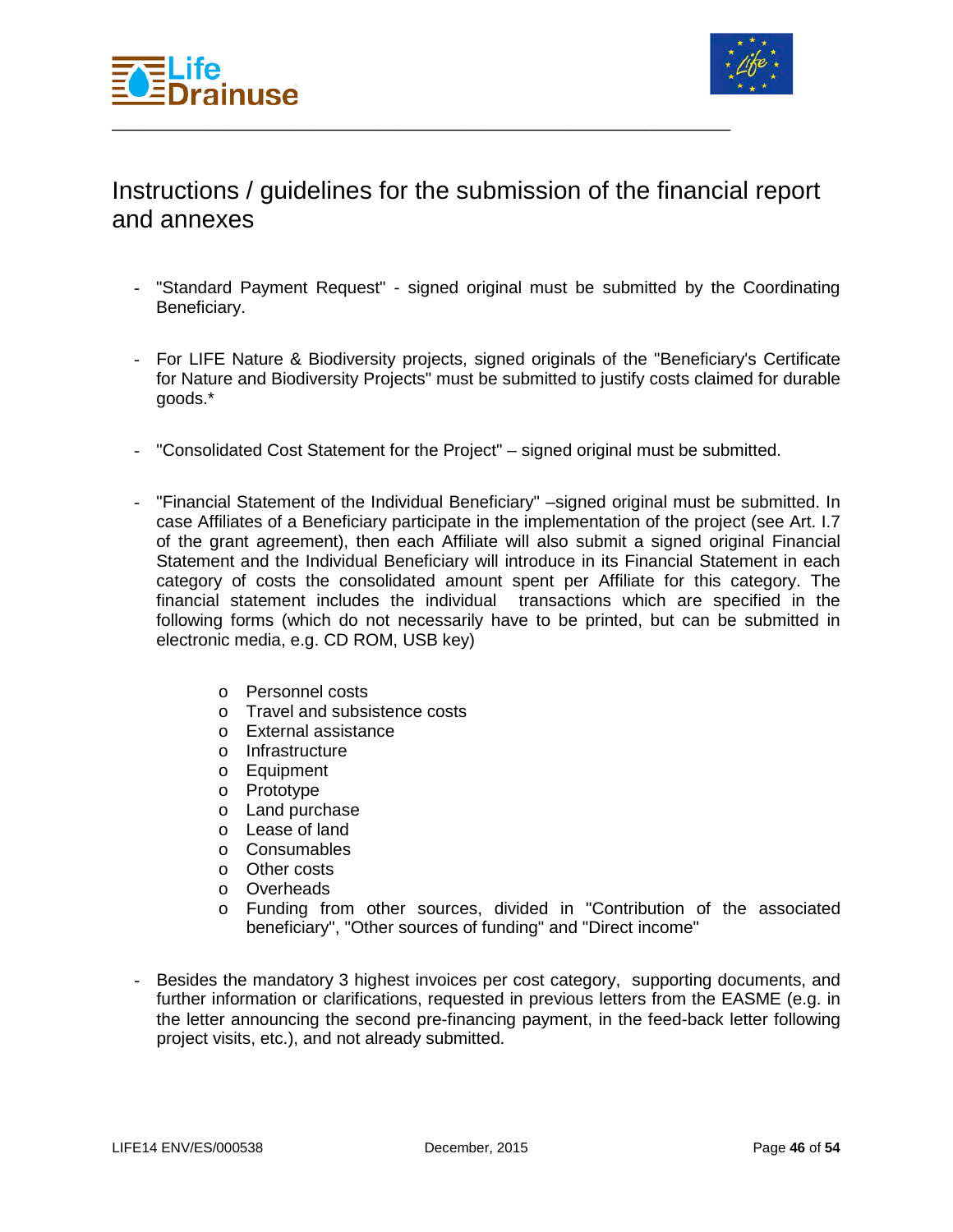



- An auditor's certificate on the financial statements using the standard reporting format (compulsory for most projects, please refer to article II.23.2 of the General Conditions and the LIFE website for the required format of this certificate).\*

\*Only applicable to the Final report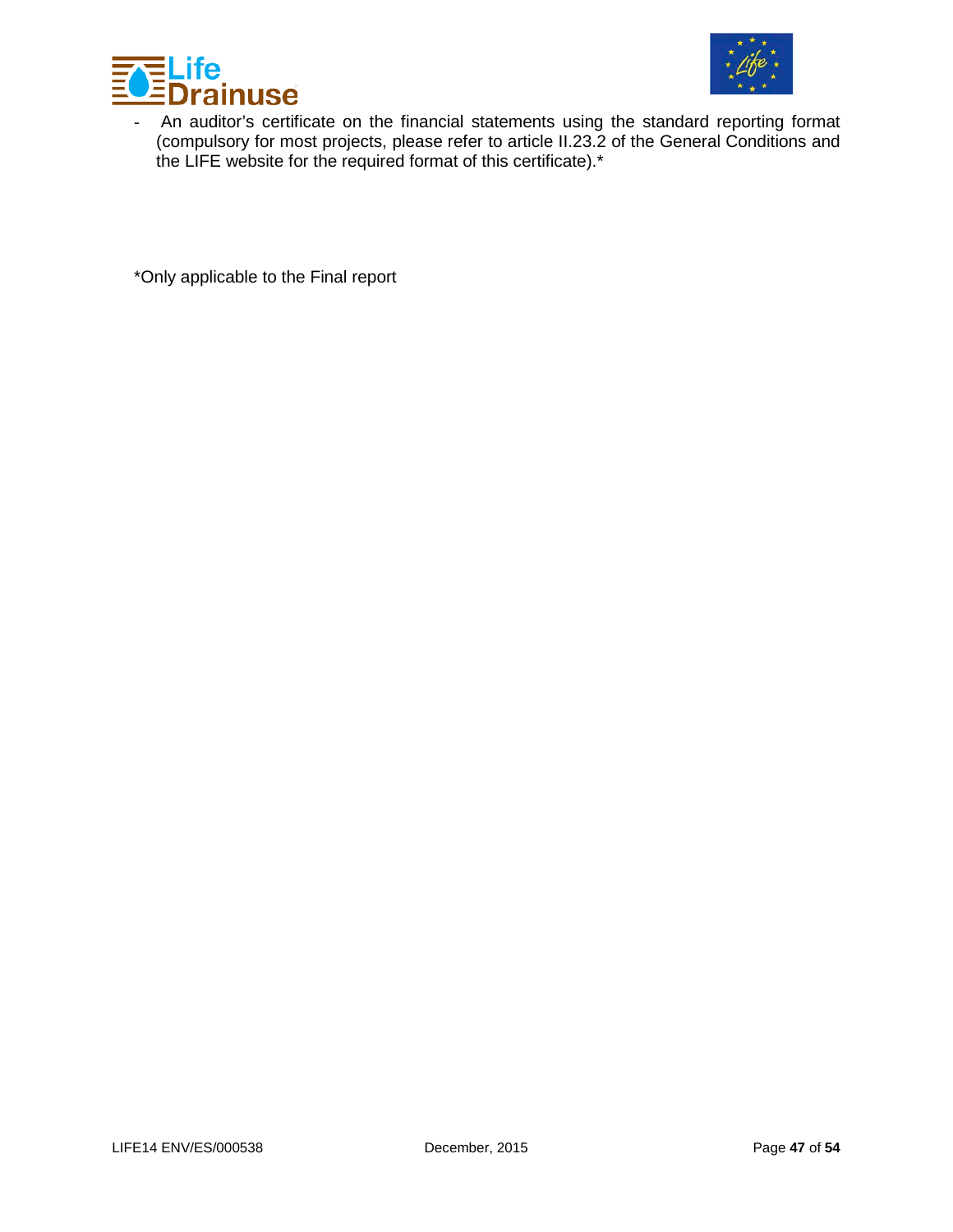<span id="page-47-0"></span>



# **Deliverable xx:**

**………………………**

**Deliverable xx: (title)**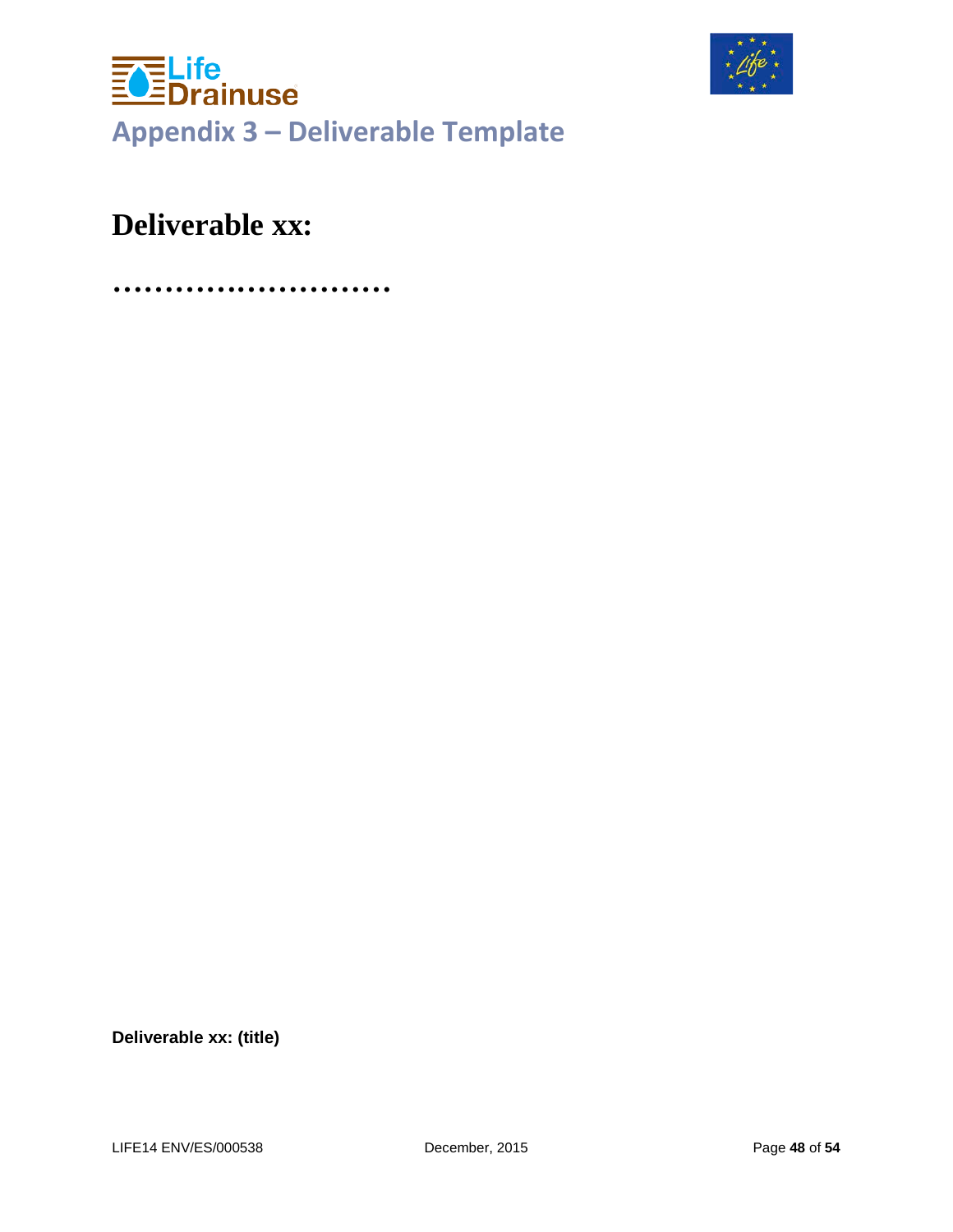



| <b>Action</b>                     | <i etter=""></i> | Title |
|-----------------------------------|------------------|-------|
| Dissemination level <sup>11</sup> |                  |       |
| Nature <sup>12</sup>              |                  |       |
| Due delivery date                 |                  |       |
| <b>Actual delivery date</b>       |                  |       |
| <b>Number of pages</b>            |                  |       |

| Lead beneficiary              |  |
|-------------------------------|--|
| Contributing<br>beneficiaries |  |

| Document Date<br>Version | Author(s) | <b>Comments</b> |
|--------------------------|-----------|-----------------|
|                          |           |                 |
|                          |           |                 |
|                          |           |                 |
|                          |           |                 |

#### **Acknowledgement:**

This deliverable was produced under the co-finance of the European financial instrument for the Environment (LIFE) programme during the implementation of the project "LIFE DRAINUSE" (LIFE14 ENV/ES/000538).

#### **Deliverable abstract**

<span id="page-48-0"></span> <sup>11</sup> Dissemination level: **PU** = Public, **PP** = Restricted to other programme participants, **RE** = Restricted to a group

<span id="page-48-1"></span>specified by the consortium, **CO** = Confidential, only for members of the consortium. 12 Nature of the deliverable: **<sup>R</sup>** = Report, **<sup>P</sup>** = Prototype, **<sup>D</sup>** = Demonstrator, **<sup>O</sup>** = Other.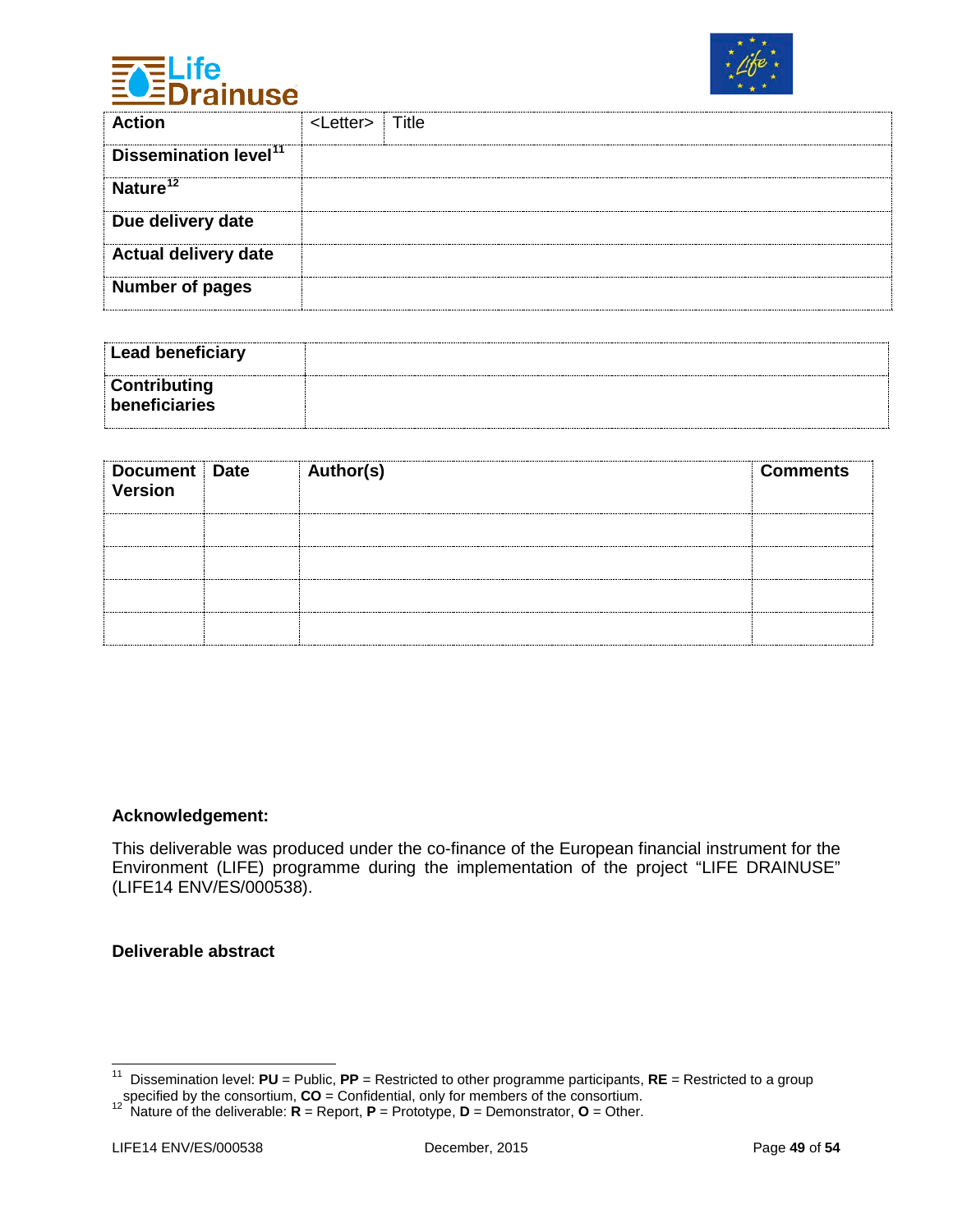



Xxxxxxxx please provide here a summary in a literature that can be reused in the public Web (e.g. results, progress, etc.)

**List of acronyms and abbreviations:**

---

---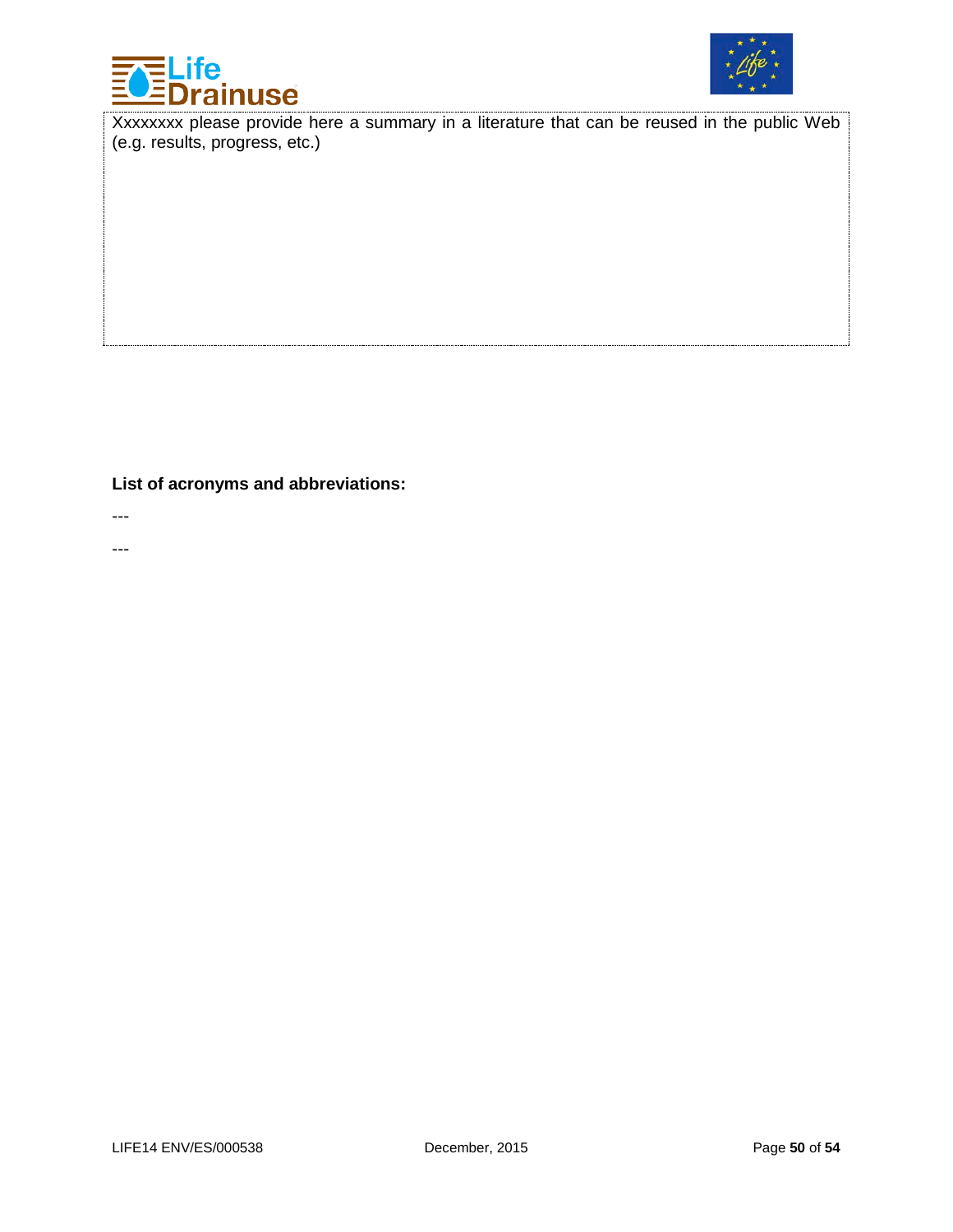



### **Contents**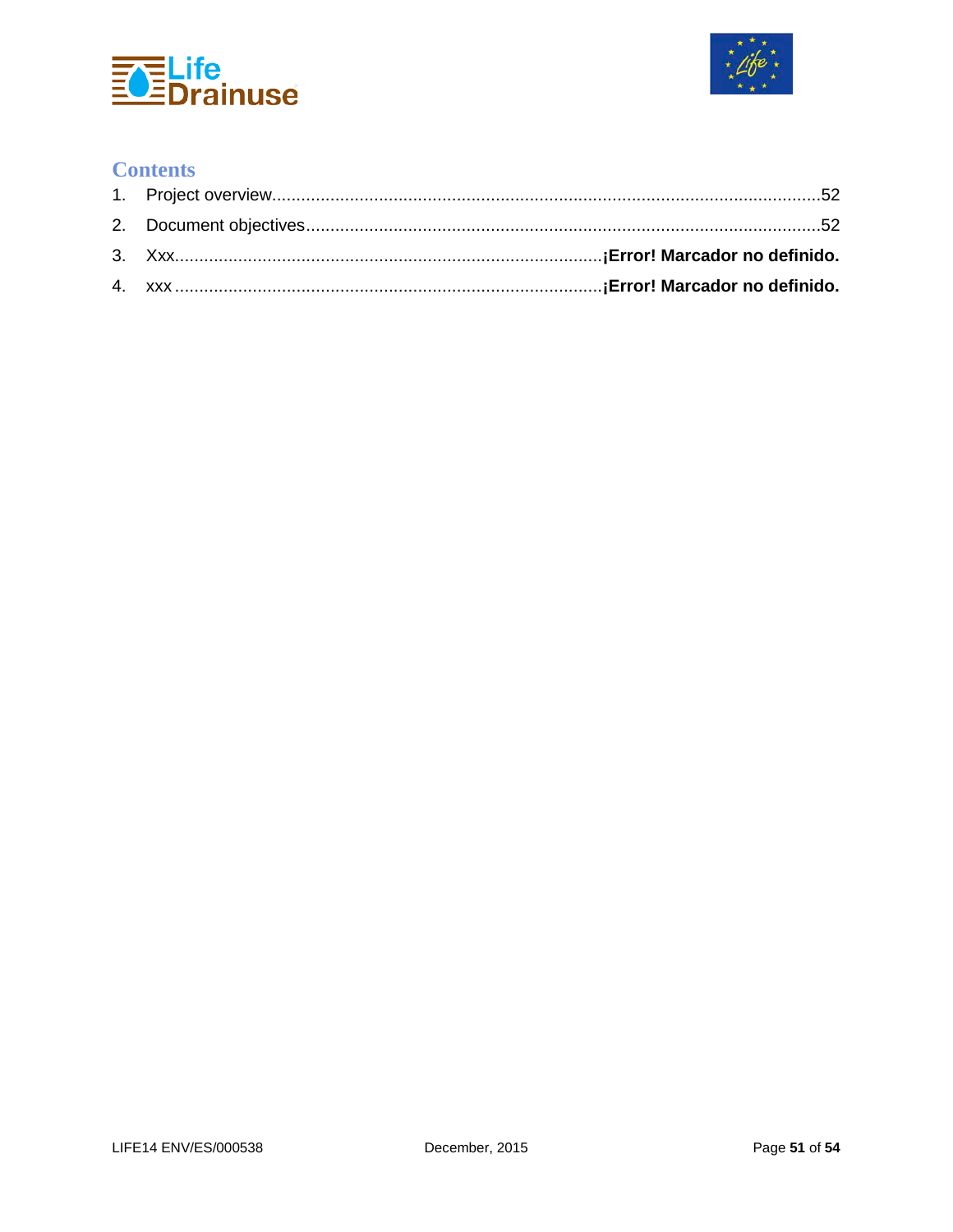<span id="page-51-0"></span>



# <span id="page-51-1"></span>**2.Document objectives**

- **2.1. xxx**
- <span id="page-51-2"></span>**3.**
- <span id="page-51-3"></span>**4.**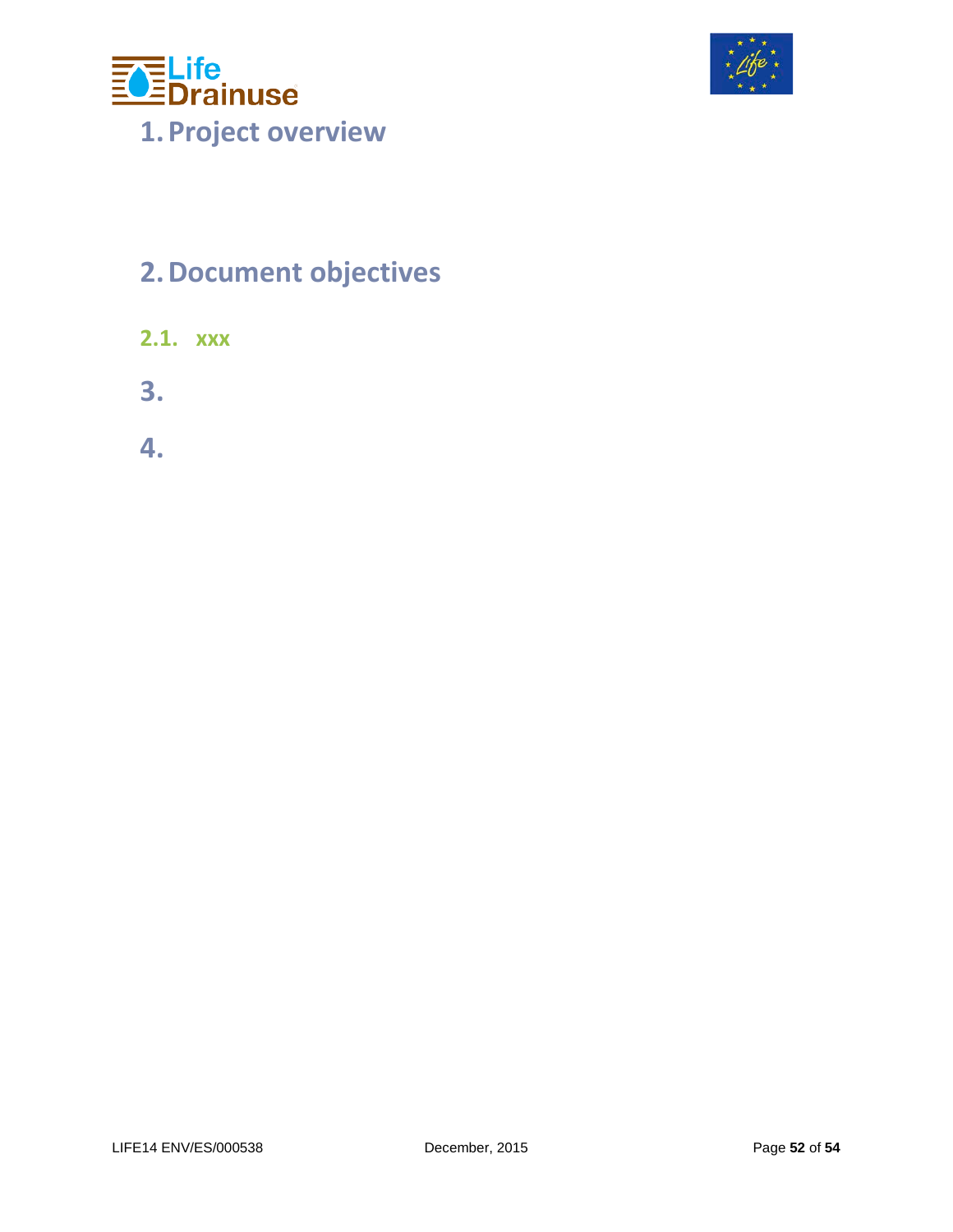



### <span id="page-52-0"></span>**Appendix 2 – Minutes Template**



### **LIFE Environment Policy and Governance**

### *Re-utilization of drainage solution from soilless culture in protected agriculture. From open to close system*

### **LIFE14 ENV/ES/000538- LIFE DRAINUSE**

| <b>Acta Reunión</b> |  |  |  |
|---------------------|--|--|--|
|                     |  |  |  |
| Fecha:              |  |  |  |
|                     |  |  |  |
| Lugar:              |  |  |  |
| <b>Asistentes:</b>  |  |  |  |
| Agenda:             |  |  |  |
|                     |  |  |  |
|                     |  |  |  |
|                     |  |  |  |
|                     |  |  |  |

#### **Temas tratados:**